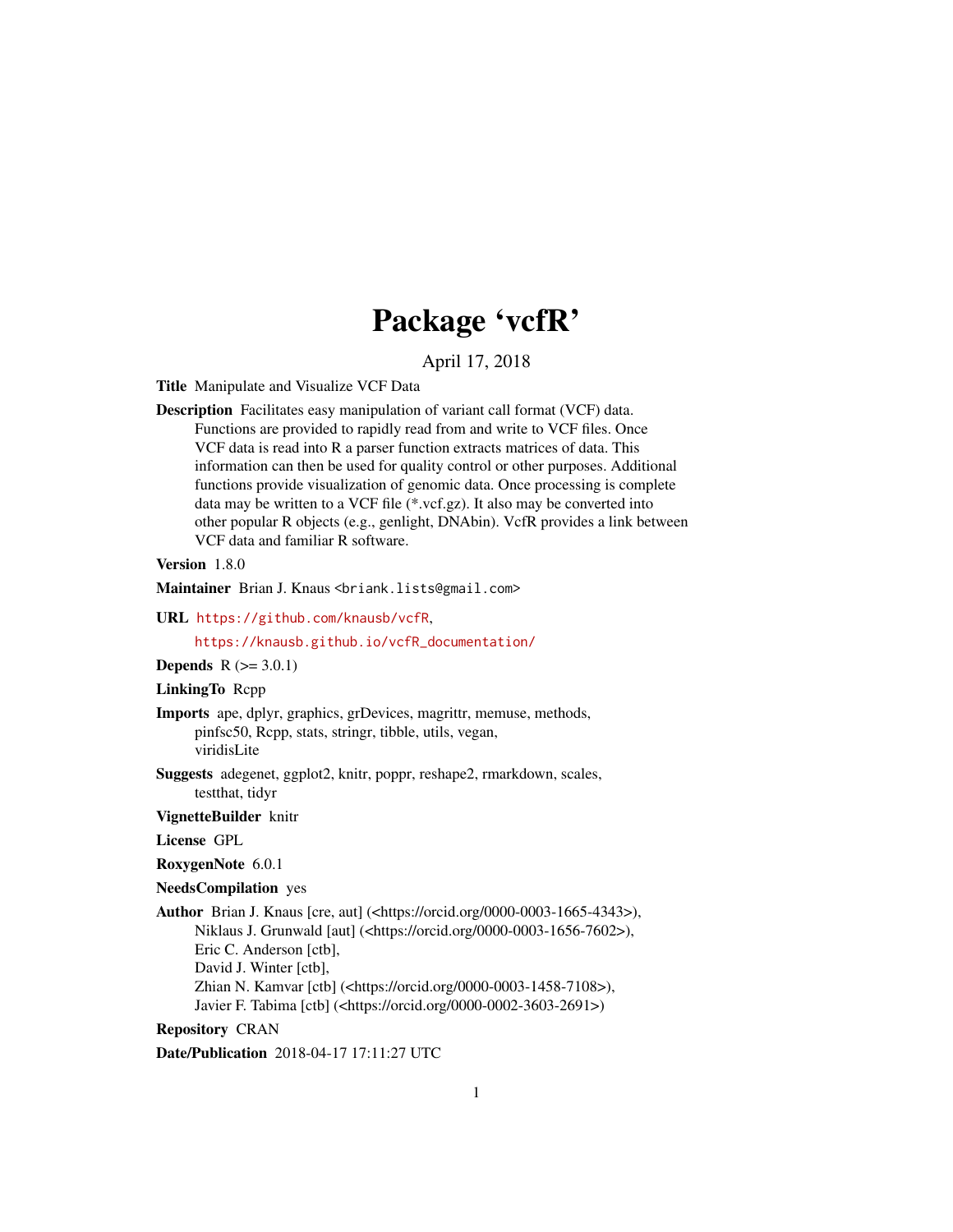# R topics documented:

|                                                                                                                | 3              |
|----------------------------------------------------------------------------------------------------------------|----------------|
|                                                                                                                | 3              |
|                                                                                                                | 5              |
|                                                                                                                | 5              |
|                                                                                                                | 6              |
|                                                                                                                | $\overline{7}$ |
|                                                                                                                | 8              |
|                                                                                                                | 9              |
|                                                                                                                | 9              |
|                                                                                                                | 14             |
|                                                                                                                | 16             |
| extract.gt                                                                                                     | 17             |
|                                                                                                                | 19             |
|                                                                                                                | 20             |
|                                                                                                                | 22             |
|                                                                                                                | 24             |
|                                                                                                                | 25             |
|                                                                                                                | 26             |
|                                                                                                                | 27             |
|                                                                                                                | 28             |
|                                                                                                                | 29             |
|                                                                                                                | 30             |
| maf                                                                                                            | 31             |
|                                                                                                                | 32             |
|                                                                                                                | 33             |
|                                                                                                                | 35             |
|                                                                                                                | 36             |
|                                                                                                                | 37             |
|                                                                                                                | 39             |
|                                                                                                                | 39             |
|                                                                                                                | 40             |
|                                                                                                                | 41             |
|                                                                                                                | 42             |
| show, vcfR-method $\ldots \ldots \ldots \ldots \ldots \ldots \ldots \ldots \ldots \ldots \ldots \ldots \ldots$ | 43             |
|                                                                                                                | 45             |
|                                                                                                                | 47             |
|                                                                                                                | 48             |
|                                                                                                                | 48             |
|                                                                                                                | 51             |
|                                                                                                                | 52             |
|                                                                                                                | 53             |
|                                                                                                                | 53             |
|                                                                                                                | 54             |
|                                                                                                                | 55             |
| write.var.info                                                                                                 | 55             |
|                                                                                                                |                |

**Index**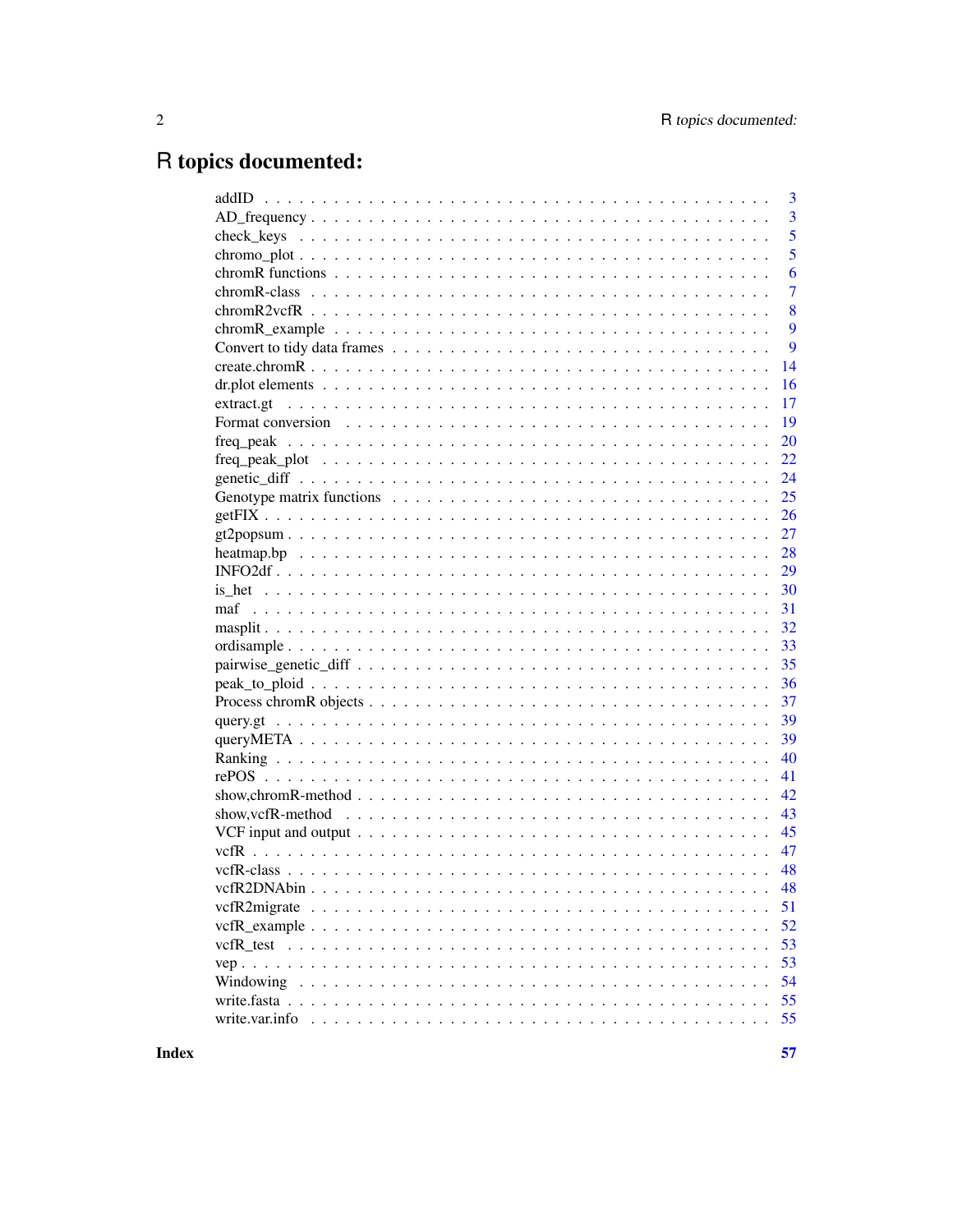<span id="page-2-0"></span>

#### Description

Populate the ID column of VCF data by concatenating the chromosome, position and optionally an index.

#### Usage

 $addID(x, sep = "__")$ 

#### Arguments

| $\boldsymbol{\mathsf{x}}$ | an object of class vcfR or chromR.        |
|---------------------------|-------------------------------------------|
| sep                       | a character string to separate the terms. |

#### Details

Variant callers typically leave the ID column empty in VCF data. However, the VCF data may potentially include variants with IDs as well as variants without. This function populates the missing elements by concatenating the chromosome and position. When this concatenation results in nonunique names, an index is added to force uniqueness.

#### Examples

```
data(vcfR_test)
head(vcfR_test)
vcfR_test <- addID(vcfR_test)
head(vcfR_test)
```
AD\_frequency *AD\_frequency*

#### Description

Create allele frequencies from matrices of allelic depths (AD)

#### Usage

```
AD_frequency(ad, delim = ",", allele = 1L, sum_type = 0L,
  decreasing = 1L)
```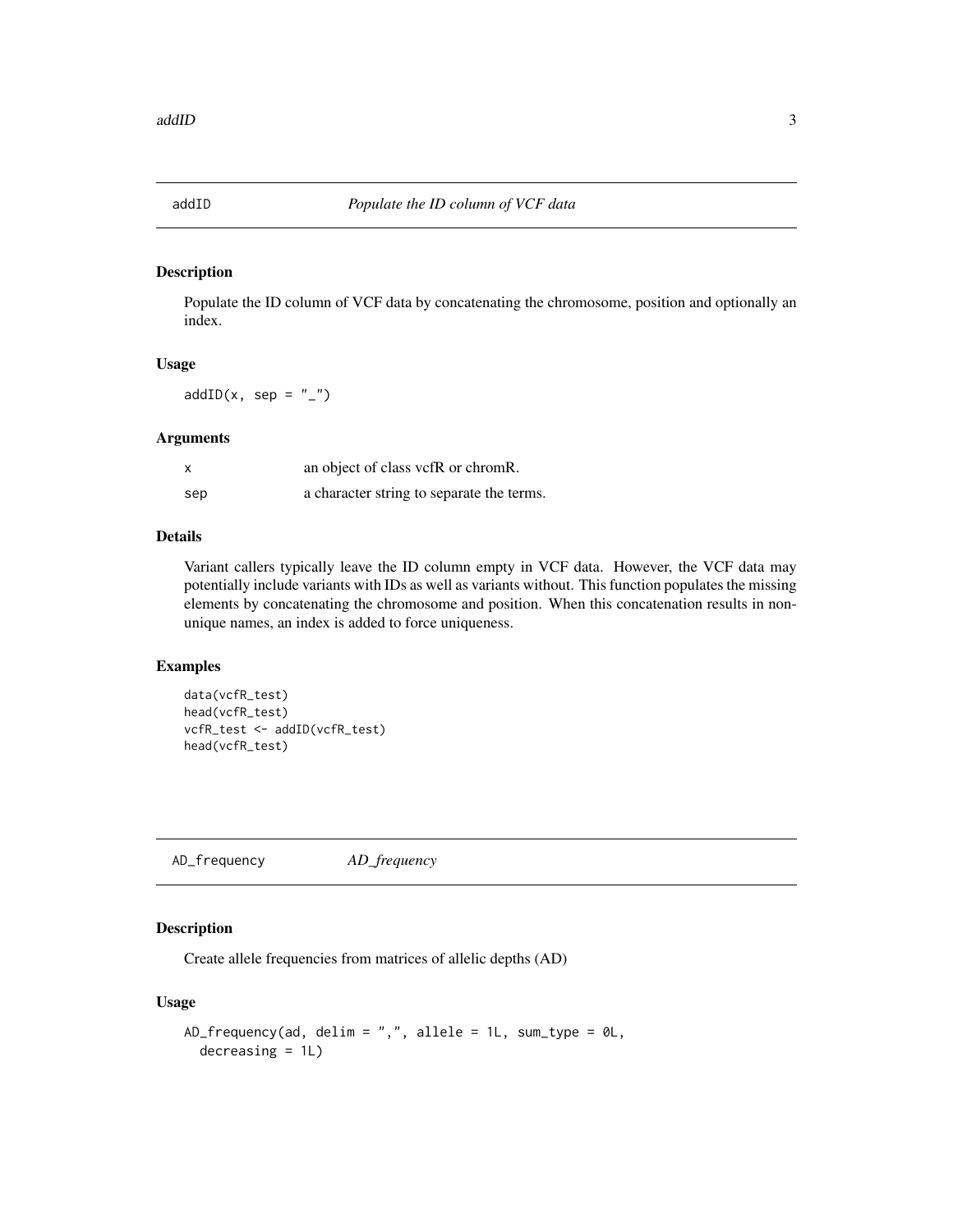#### **Arguments**

| ad         | a matrix of allele depths $(e.g., "7,2")$                          |
|------------|--------------------------------------------------------------------|
| delim      | character that delimits values                                     |
| allele     | which (1-based) allele to report frequency for                     |
| sum_type   | type of sum to calculate, see details                              |
| decreasing | should the values be sorted decreasing $(1)$ or increasing $(0)$ ? |

#### Details

Files containing VCF data frequently include data on allelic depth (e.g., AD). This is the number of times each allele has been sequenced. Our naive assumption for diploids is that these alleles should be observed at a frequency of 1 or zero for homozygous positions and near 0.5 for heterozygous positions. Deviations from this expectation may indicate allelic imbalance or ploidy differences. This function is intended to facilitate the exploration of allele frequencies for all positions in a sample.

The alleles are sorted by their frequency within the function. The user can then specify is the would like to calculate the frequency of the most frequent allele (allele  $= 1$ ), the second most frequent allele (allele  $= 2$ ) and so one. If an allele is requested that does not exist it should result in NA for that position and sample.

There are two methods to calculate a sum for the denominator of the frequency. When sum\_type = 0 the alleles are sorted decendingly and the first two allele counts are used for the sum. This may be useful when a state of diploidy may be known to be appropriate and other alleles may be interpreted as erroneous. When sum type  $= 1$  a sum is taken over all the observed alleles for a variant.

#### Value

A numeric matrix of frequencies

#### Examples

```
set.seed(999)
x1 \le round(rnorm(n=9, mean=10, sd=2))
x2 \le round(rnorm(n=9, mean=20, sd=2))
ad \le matrix(paste(x1, x2, sep=","), nrow=3, ncol=3)
colnames(ad) <- paste('Sample', 1:3, sep="_")
rownames(ad) <- paste('Variant', 1:3, sep="_")
ad[1,1] <- "9,23,12"
AD_frequency(ad=ad)
```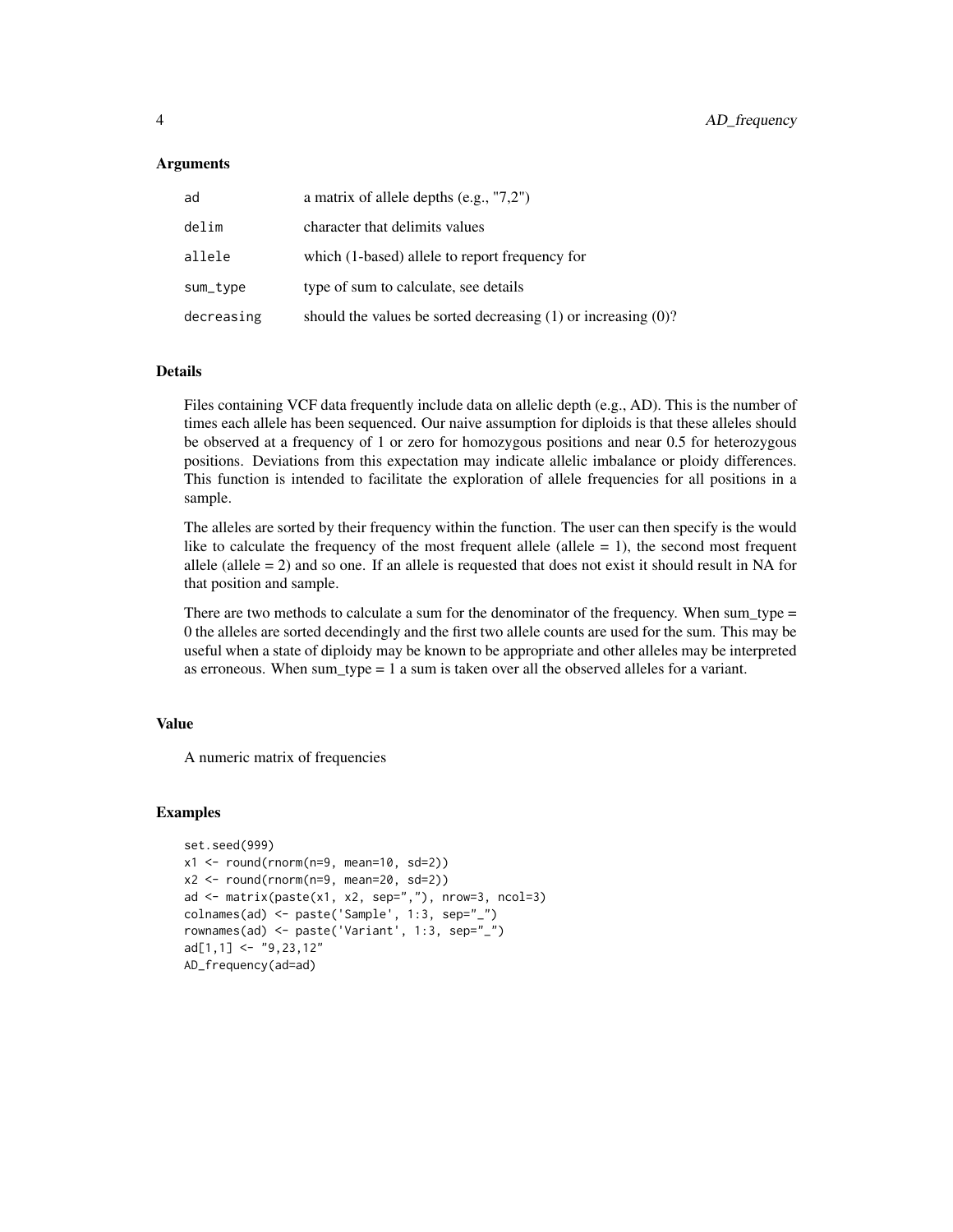<span id="page-4-0"></span>

#### Description

The INFO and FORMAT columns contain information in key-value pairs. If for some reason a key is not unique it will create issues in retrieving this information. This function checks the keys defined in the meta section to make sure they are unique. Note that it does not actually check the INFO and FORMAT columns, just their definitions in the meta section. This is because each variant can have different information in their INFO and META cells. Checking these on large files will tehrefore come with a performance cost.

#### Usage

check\_keys(x)

#### Arguments

x an oblect of class vcfR

#### See Also

queryMETA()

#### Examples

```
data(vcfR_test)
check_keys(vcfR_test)
queryMETA(vcfR_test)
queryMETA(vcfR_test, element = 'DP')
# Note that DP occurs as unique in INFO and FORMAT but they may be different.
```
chromo\_plot *Plot chromR object*

#### <span id="page-4-1"></span>Description

plot chromR objects

#### Usage

```
chromo(chrom, boxp = TRUE, dp.alpha = TRUE, chrom.s = 1, chrom.e = NULL,drlist1 = NULL, drlist2 = NULL, drlist3 = NULL, ...)
```
 $chromoqc(chrom, boxp = TRUE, dp.alpha = 255, ...)$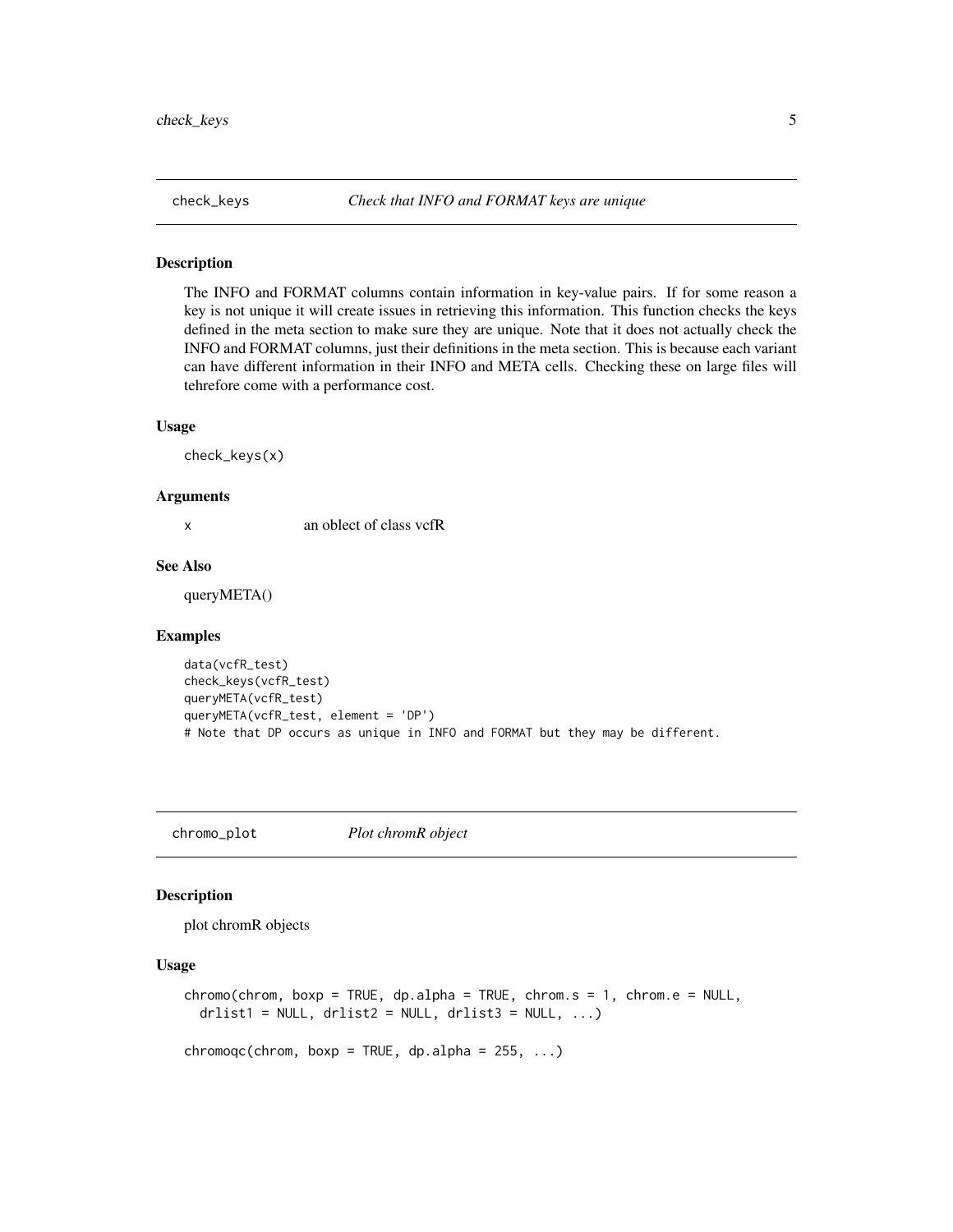#### <span id="page-5-0"></span>**Arguments**

| chrom    | an object of class chrom.                                             |
|----------|-----------------------------------------------------------------------|
| boxp     | logical specifying whether marginal boxplots should be plotted [T/F]. |
| dp.alpha | degree of transparency applied to points in dot plots [0-255].        |
| chrom.s  | start position for the chromosome. (Deprecated. use xlim)             |
| chrom.e  | end position for the chromosome. (Deprecated. use xlim)               |
| drlist1  | a named list containing elements to create a drplot                   |
| drlist2  | a named list containing elements to create a drplot                   |
| drlist3  | a named list containing elements to create a drplot                   |
| .        | arguments to be passed to other methods.                              |

#### Details

Each drlist parameter is a list containing elements necessarry to plot a dr.plot. This list should contain up to seven elements named title, dmat, rlist, dcol, rcol, rbcol and bwcol. These elements are documented in the dr.plot page where they are presented as individual parameters. The one exception is bwcol which is a vector of colors for the marginal box and whisker plot. This is provided so that different colors may be used in the dot plot and the box and whisker plot. For example, transparency may be desired in the dot plot but not the box and whisker plot. When one (or more) of these elements is omitted an attempt to use default values is made.

#### Value

Returns an invisible NULL.

#### See Also

[dr.plot](#page-15-1)

chromR functions *chromR\_functions*

#### Description

Functions which act on chromR objects

#### Usage

```
masker(x, min_QUAL = 1, min_DP = 1, max_DP = 10000, min_MQ = 20,max_MQ = 100, preserve = FALSE, ...)
variant.table(x)
win.table(x)
```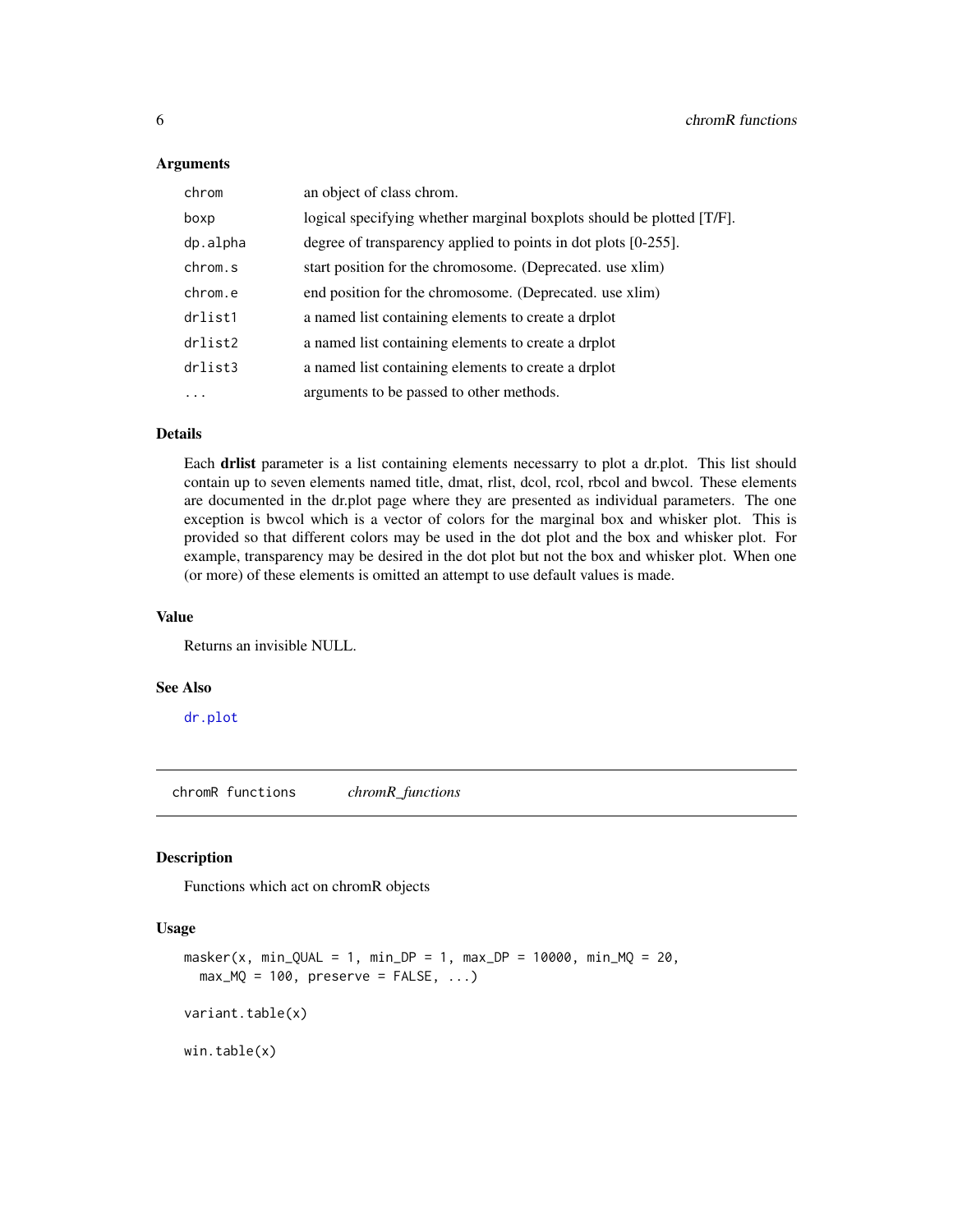#### <span id="page-6-0"></span>chromR-class 7

#### **Arguments**

| $\mathsf{x}$ | object of class chromR                                                                                    |
|--------------|-----------------------------------------------------------------------------------------------------------|
| min_QUAL     | minimum variant quality                                                                                   |
| $min\_DP$    | minimum cumulative depth                                                                                  |
| $max\_DP$    | maximum cumulative depth                                                                                  |
| min_MQ       | minimum mapping quality                                                                                   |
| max_MQ       | maximum mapping quality                                                                                   |
| preserve     | a logical indicating whether or not to preserve the state of the current mask field.<br>Defaults to FALSE |
| .            | arguments to be passed to methods                                                                         |

#### Details

The function masker creates a logical vector that determines which variants are masked. By masking certain variants, instead of deleting them, it preserves the dimensions of the data structure until a change needs to be committed. Variants can be masked based on the value of the QUAL column of the vcf object. Experience seems to show that this value is either at its maximum (999) or a rather low value. The maximum and minimum sequence depth can also be used (mindp and maxdp). The default is to mask all variants with depths of less than the 0.25 quantile and greater than the 0.75 quantile (these are also known as the lower and upper quartile). The minimum and maximum mapping qualities (minmq, maxmq) can also be used.

This vector is stored in the var.info\$mask slot of a chromR object.

The function variant.table creates a data.frame containing information about variants.

The funciton win.table

<span id="page-6-1"></span>chromR-class *chromR class*

#### **Description**

A class for representing chromosomes (or supercontigs, contigs, scaffolds, etc.).

#### Details

Defines a class for chromosomal or contig data. This

This object has a number of slots.

- name name of the object (character)
- len length of the sequence (integer)
- window\_size window size for windowing analyses (integer)
- seq object of class ape::DNAbin
- vcf object of class vcfR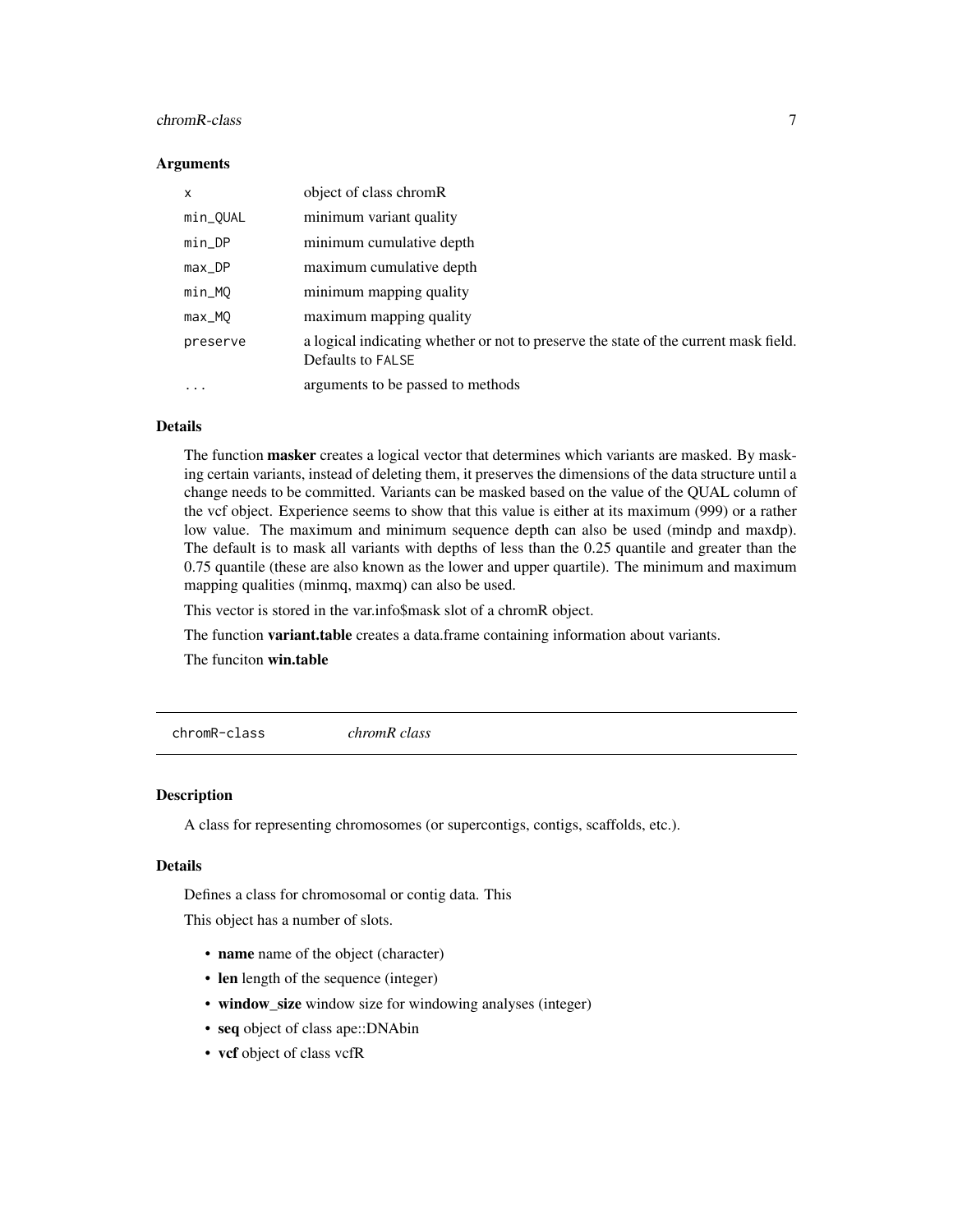- <span id="page-7-0"></span>• ann annotation data in a gff-like data.frame
- var.info a data.frame containing information on variants
- win.info a data.frame containing information on windows
- seq.info a list containing information on the sequence

The seq slot contains an object of class ape::DNAbin. A DNAbin object is typically either a matrix or list of DNAbin objects. The matrix form appears to be better behaved than the list form. Because of this behavior this slot should be the matrix form. When this slot is not populated it is of class "NULL" instead of "DNAbin". Note that characters need to be lower case when inserted into an object of class DNAbin. The function [tolower](#page-0-0) can facilitate this.

The vcf slot is an object of class vcfR [vcfR-class](#page-47-1).

The **ann** slot is a data.frame containing [gff format](https://github.com/The-Sequence-Ontology/Specifications/blob/master/gff3.md) data. When this slot is not populated it has nrows equal to zero.

The **var.info** slot contains a data.frame containing information about variants. Every row of this data.frame is a variant. Columns will typically contain the chromosome name, the position of the variant (POS), the mask as well as any other per variant information.

The win.info slot contains a data.frame containing information about windows. For example, window, start, end, length, A, C, G, T, N, other, variants and genic fields are stored here.

The seq.info slot is a list containing two matrices. The first matrix describes rectangles for called nucleotides and the second describes rectangles for 'N' calls. Within each matrix, the first column indicates the start position and the second column indicates the end position of each rectangle.

#### See Also

[vcfR-class](#page-47-1), [DNAbin](#page-0-0), [VCF specification](https://github.com/samtools/hts-specs) [gff3 format](https://github.com/The-Sequence-Ontology/Specifications/blob/master/gff3.md)

chromR2vcfR *Convert chrom objects to vcfR objects*

#### **Description**

Convert chrom objects to vcfR objects.

#### Usage

```
chromR2vcfR(x, use.mask = FALSE)
```
#### Arguments

|          | Object of class chrom                                                          |
|----------|--------------------------------------------------------------------------------|
| use.mask | Logical, determine if mask from chrom object should be used to subset vcf data |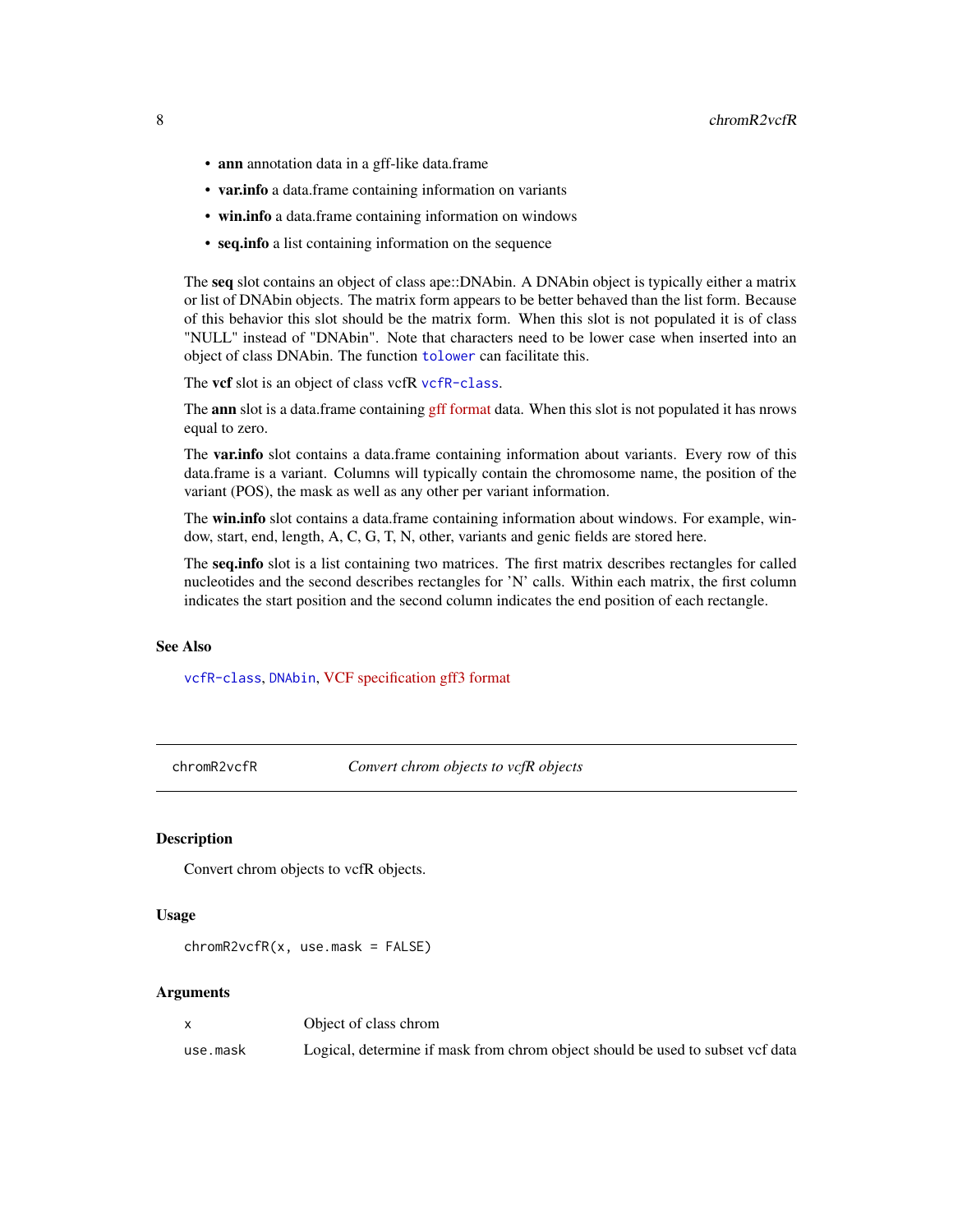#### <span id="page-8-0"></span>chromR\_example 9

#### Details

The chrom object is subset and recast as a vcfR object. When use.mask is set to TRUE (the default), the object is subset to only the variants (rows) indicated to include by the mask. When use.mask is set to FALSE, all variants (rows) from the chrom object are included in the new vcfR object.

#### Value

Returns an object of class vcfR.

chromR\_example *Example chromR object.*

#### Description

An example chromR object containing parts of the \*Phytophthora infestans\* genome.

#### Format

A chromR object

#### Details

This data is a subset of the pinfsc50 dataset. It has been subset to positions between 500 and 600 kbp. The coordinate systems of the vcf and gff file have been altered by subtracting 500,000. This results in a 100 kbp section of supercontig\_1.50 that has positional data ranging from 1 to 100 kbp.

#### Examples

data(chromR\_example)

<span id="page-8-1"></span>Convert to tidy data frames *Convert vcfR objects to tidy data frames*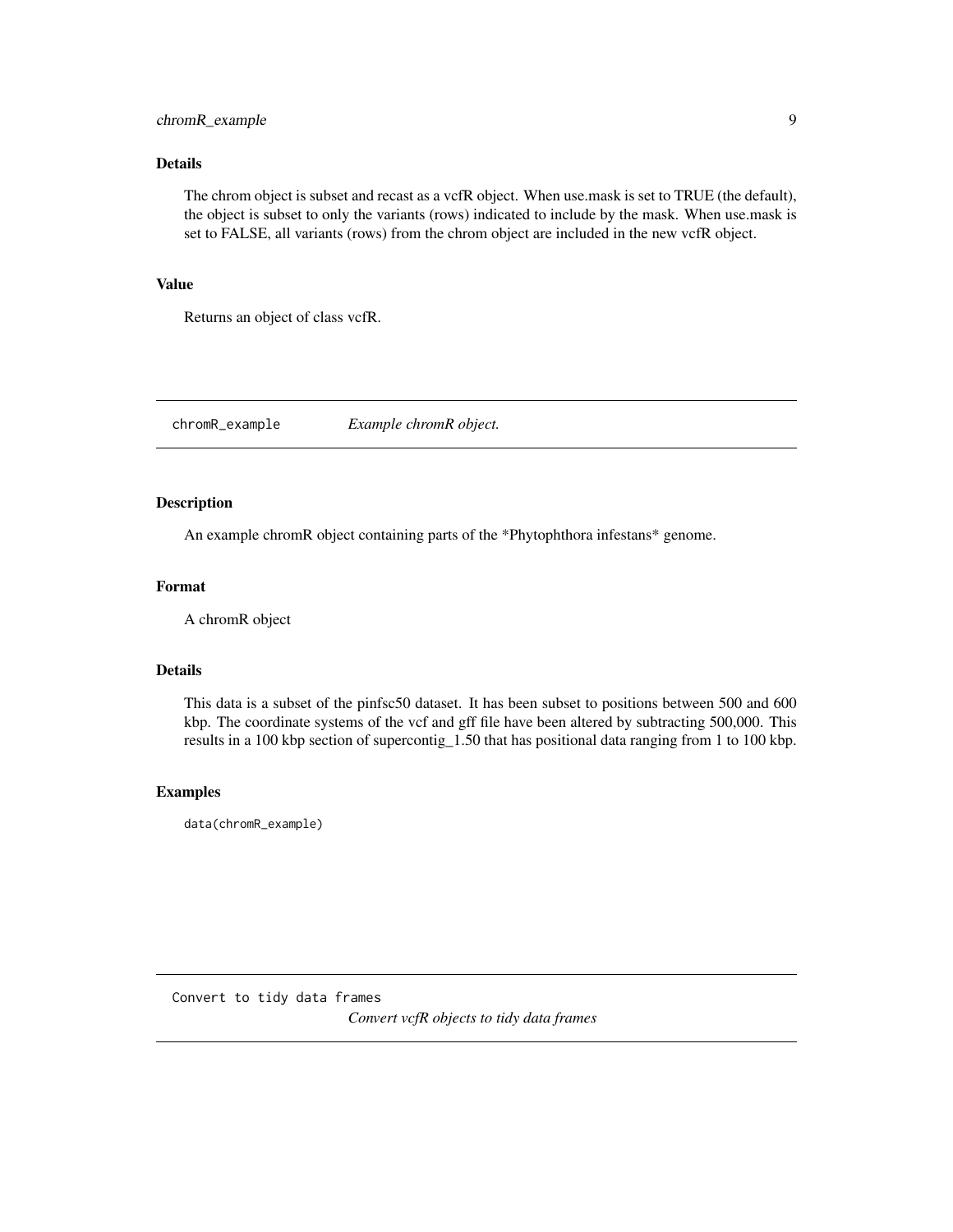#### <span id="page-9-0"></span>Description

Convert the information in a vcfR object to a long-format data frame suitable for analysis or use with Hadley Wickham's packages, [dplyr,](https://cran.r-project.org/package=dplyr) [tidyr,](https://cran.r-project.org/package=tidyr) and [ggplot2.](https://cran.r-project.org/package=ggplot2) These packages have been optimized for operation on large data frames, and, though they can bog down with very large data sets, they provide a good framework for handling and filtering large variant data sets. For some background on the benefits of such "tidy" data frames, see [this article.](https://www.jstatsoft.org/article/view/v059i10)

For some filtering operations, such as those where one wants to filter genotypes upon GT fields in combination with INFO fields, or more complex operations in which one wants to filter loci based upon the number of individuals having greater than a certain quality score, it will be advantageous to put all the information into a long format data frame and use dplyr to perform the operations. Additionally, a long data format is required for using ggplot2. These functions convert vcfR objects to long format data frames.

#### Usage

```
vcfR2tidy(x, info_only = FALSE, single_frame = FALSE,
  toss\_INFO\_column = TRUE, ...)extract_info_tidy(x, info_fields = NULL, info_types = TRUE,
  info\_sep = ";")
```

```
extract_gt_tidy(x, format_fields = NULL, format_types = TRUE,
  dot_is_NA = TRUE, alleles = TRUE, allele.sep = "/",
 gt_column_prepend = "gt_", verbose = TRUE)
```
vcf\_field\_names(x, tag = "INFO")

#### **Arguments**

| X                | an object of class vcfR                                                                                                                                                                                                                             |
|------------------|-----------------------------------------------------------------------------------------------------------------------------------------------------------------------------------------------------------------------------------------------------|
| info_only        | if TRUE return a list with only a fix component (a single data frame that has<br>the parsed INFO information) and a meta component. Don't extract any of the<br>FORMAT fields.                                                                      |
| single_frame     | return a single tidy data frame in list component dat rather returning it in com-<br>ponents fix and/or gt.                                                                                                                                         |
| toss_INFO_column |                                                                                                                                                                                                                                                     |
|                  | if TRUE (the default) the INFO column will be removed from output as its<br>consituent parts will have been parsed into separate columns.                                                                                                           |
| $\ddots$         | more options to pass to extract_info_tidy and extract_gt_tidy. See pa-<br>rameters listed below.                                                                                                                                                    |
| info_fields      | names of the fields to be extracted from the INFO column into a long format data<br>frame. If this is left as NULL (the default) then the function returns a column<br>for every INFO field listed in the metadata.                                 |
| info_types       | named vector of "i" or "n" if you want the fields extracted from the INFO column<br>to be converted to integer or numeric types, respectively. When set to NULL<br>they will be characters. The names have to be the exact names of the fields. For |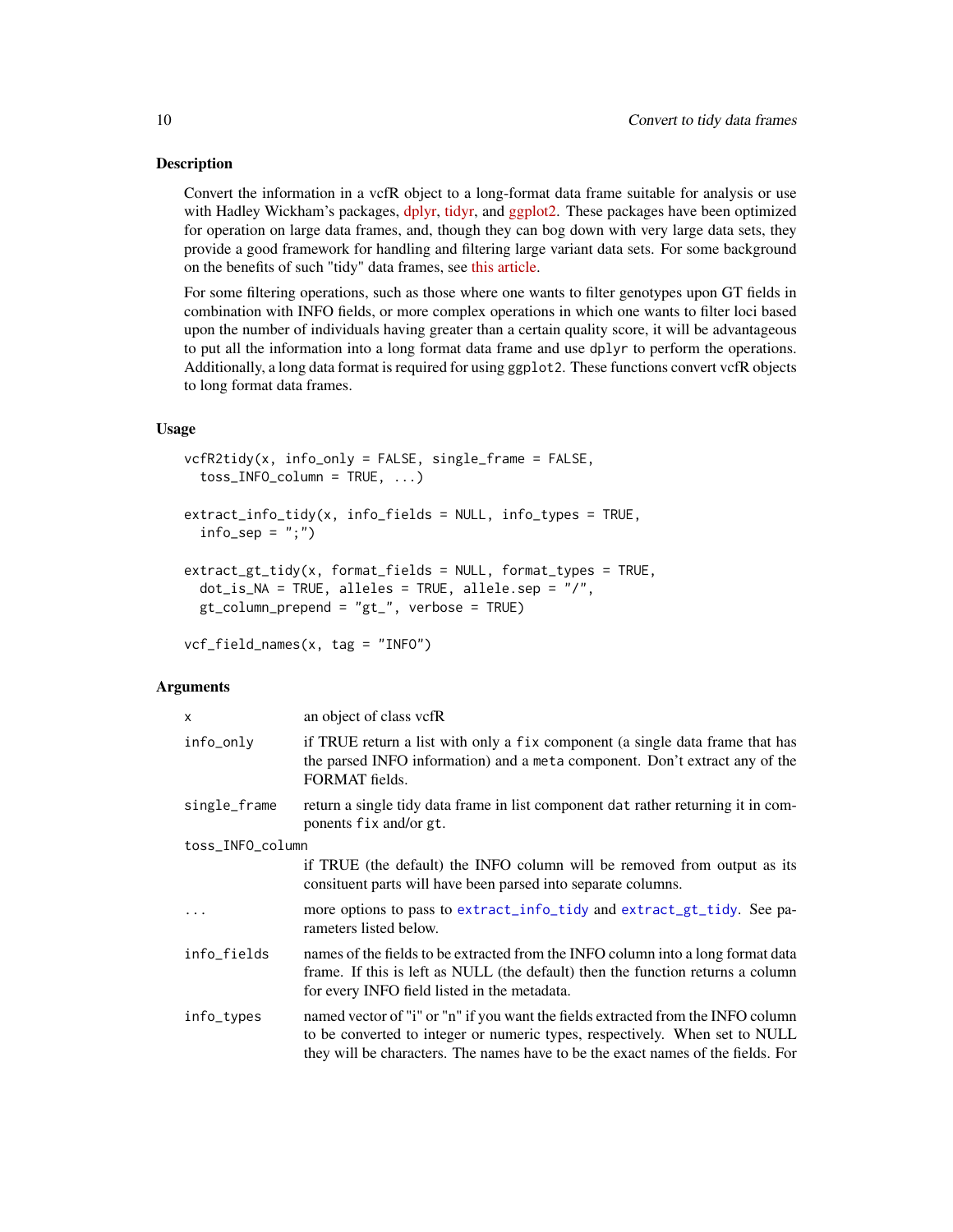example info\_types =  $c(AF = "n", DP = "i")$  will convert column AF to numeric and DP to integer. If you would like the function to try to figure out the conversion from the metadata information, then set info\_types = TRUE. Anything with Number  $=$  1 and (Type  $=$  Integer or Type  $=$  Numeric) will then be converted accordingly.

- <span id="page-10-0"></span>info\_sep the delimiter used in the data portion of the INFO fields to separate different entries. By default it is ";", but earlier versions of the VCF standard apparently used ":" as a delimiter.
- format\_fields names of the fields in the FORMAT column to be extracted from each individual in the vcfR object into a long format data frame. If left as NULL, the function will extract all the FORMAT columns that were documented in the meta section of the VCF file.
- format\_types named vector of "i" or "n" if you want the fields extracted according to the FOR-MAT column to be converted to integer or numeric types, respectively. When set to TRUE an attempt to determine their type will be made from the meta information. When set to NULL they will be characters. The names have to be the exact names of the format\_fields. Works equivalently to the info\_types argument in [extract\\_info\\_tidy](#page-8-1), i.e., if you set it to TRUE then it uses the information in the meta section of the VCF to coerce to types as indicated.
- dot\_is\_NA if TRUE then a single "." in a character field will be set to NA. If FALSE no conversion is done. Note that "." in a numeric or integer field (according to format types) with Number  $== 1$  is always going to be set to NA.
- alleles if TRUE (the default) then this will return a column, gt\_GT\_alleles that has the genotype of the individual expressed as the alleles rather than as 0/1.
- allele.sep character which delimits the alleles in a genotype  $(|\text{or}|)$  to be passed to [extract.gt](#page-16-1). Here this is not used for a regex (as it is in other functions), but merely for output formatting.
- gt\_column\_prepend

|         | string to prepend to the names of the FORMAT columns                                                                                                                                                                                                |
|---------|-----------------------------------------------------------------------------------------------------------------------------------------------------------------------------------------------------------------------------------------------------|
| verbose | logical to specify if verbose output should be produced in the output so that they<br>do not conflict with any INFO columns in the output. Default is "gt". Should<br>be a valid R name. (i.e. don't start with a number, have a space in it, etc.) |
| tag     | name of the lines in the metadata section of the VCF file to parse out. Default is<br>"INFO". The only other one tested and supported, currently is, "FORMAT".                                                                                      |

#### Details

The function **vcfR2tidy** is the main function in this series. It takes a vcfR object and converts the information to a list of long-format data frames. The user can specify whether only the INFO or both the INFO and the FORMAT columns should be extracted, and also which INFO and FORMAT fields to extract. If no specific INFO or FORMAT fields are asked for, then they will all be returned. If single\_frame == FALSE and info\_only == FALSE (the default), the function returns a list with three components: fix, gt, and meta as follows:

1. fix A data frame of the fixed information columns and the parsed INFO columns, and an additional column, ChromKey—an integer identifier for each locus, ordered by their appearance in the original data frame—that serves together with POS as a key back to rows in gt.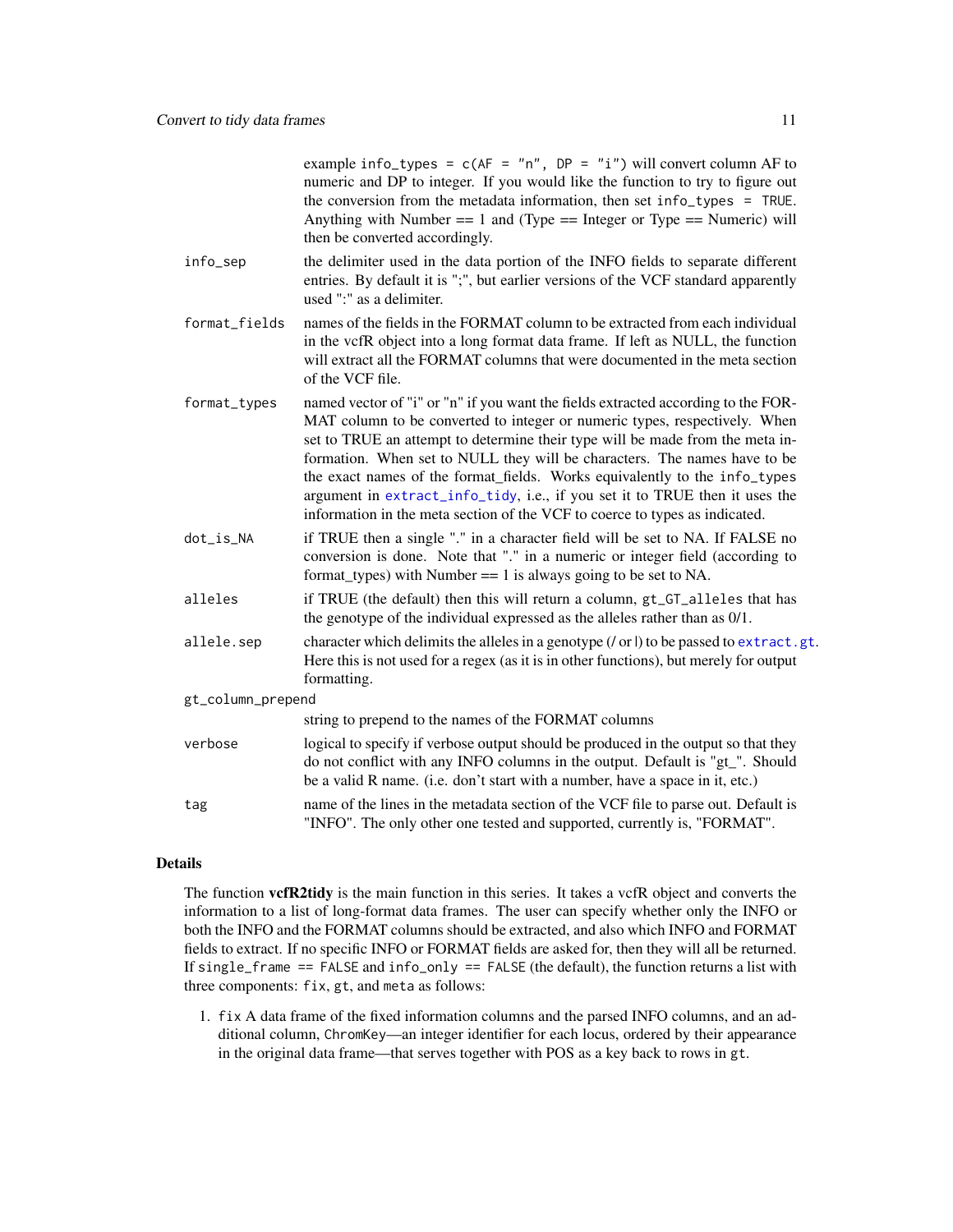- 2. gt A data frame of the genotype-related fields. Column names are the names of the FORMAT fields with gt\_column\_prepend (by default, "gt\_") prepended to them. Additionally there are columns ChromKey, and POS that can be used to associate each row in gt with a row in fix.
- 3. meta The meta-data associated with the columns that were extracted from the INFO and FOR-MAT columns in a tbl\_df-ed data frame.

This is the default return object because it might be space-inefficient to return a single tidy data frame if there are many individuals and the CHROM names are long and/or there are many INFO fields. However, if single\_frame = TRUE, then the results are returned as a list with component meta as before, but rather than having fix and gt as before, both those data frames have been joined into component dat and a ChromKey column is not returned, because the CHROM column is available.

If info\_only == FALSE, then just the fixed columns and the parsed INFO columns are returned, and the FORMAT fields are not parsed at all. The return value is a list with components fix and meta. No column ChromKey appears.

The following functions are called by **vcfR2tidy** but are documented below because they may be useful individually.

The function **extract** info tidy let's you pass in a vector of the INFO fields that you want extracted to a long format data frame. If you don't tell it which fields to extract it will extract all the INFO columns detailed in the VCF meta section. The function returns a tbl\_df data frame of the INFO fields along with with an additional integer column Key that associates each row in the output data frame with each row (i.e. each CHROM-POS combination) in the original vcfR object x.

The function **extract\_gt\_tidy** let's you pass in a vector of the FORMAT fields that you want extracted to a long format data frame. If you don't tell it which fields to extract it will extract all the FORMAT columns detailed in the VCF meta section. The function returns a tbl\_df data frame of the FORMAT fields with an additional integer column Key that associates each row in the output data frame with each row (i.e. each CHROM-POS combination), in the original vcfR object x, and an additional column Indiv that gives the name of the individual.

The function **vcf** field names is a helper function that parses information from the metadata section of the VCF file to return a data frame with the *metadata* information about either the INFO or FOR-MAT tags. It returns a tbl\_df-ed data frame with column names: "Tag", "ID", "Number","Type", "Description", "Source", and "Version".

#### Value

An object of class tidy::data\_frame or a list where every element is of class tidy::data\_frame.

#### Note

To run all the examples, you can issue this: example("vcfR2tidy")

#### Author(s)

Eric C. Anderson <eric.anderson@noaa.gov>

#### See Also

[dplyr,](https://cran.r-project.org/package=dplyr) [tidyr.](https://cran.r-project.org/package=tidyr)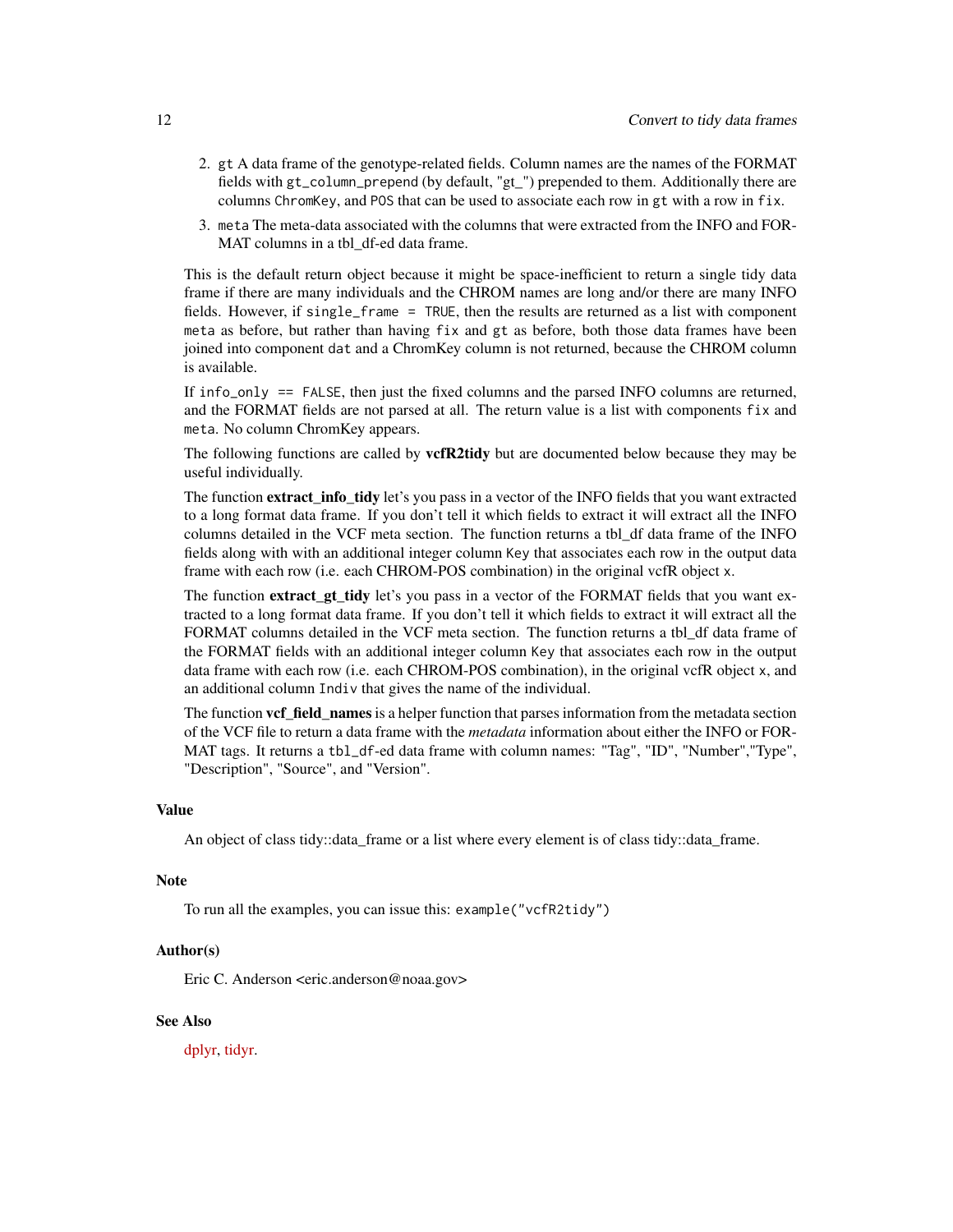#### **Convert to tidy data frames** 13

#### Examples

```
# load the data
data("vcfR_test")
vcf <- vcfR_test
# extract all the INFO and FORMAT fields into a list of tidy
# data frames: fix, gt, and meta. Here we don't coerce columns
# to integer or numeric types...
Z <- vcfR2tidy(vcf)
names(Z)
# here is the meta data in a table
Z$meta
# here is the fixed info
Z$fix
# here are the GT fields. Note that ChromKey and POS are keys
# back to Z$fix
Z$gt
# Note that if you wanted to tidy this data set even further
# you could break up the comma-delimited columns easily
# using tidyr::separate
# here we put the data into a single, joined data frame (list component
# dat in the returned list) and the meta data. Let's just pick out a
# few fields:
vcfR2tidy(vcf,
          single_frame = TRUE,
          info_fields = c("AC", "AN", "MQ"),format_fields = c("GT", "PL")# note that the "gt_GT_alleles" column is always returned when any
# FORMAT fields are extracted.
```
# Here we extract a single frame with all fields but we automatically change # types of the columns according to the entries in the metadata. vcfR2tidy(vcf, single\_frame = TRUE, info\_types = TRUE, format\_types = TRUE)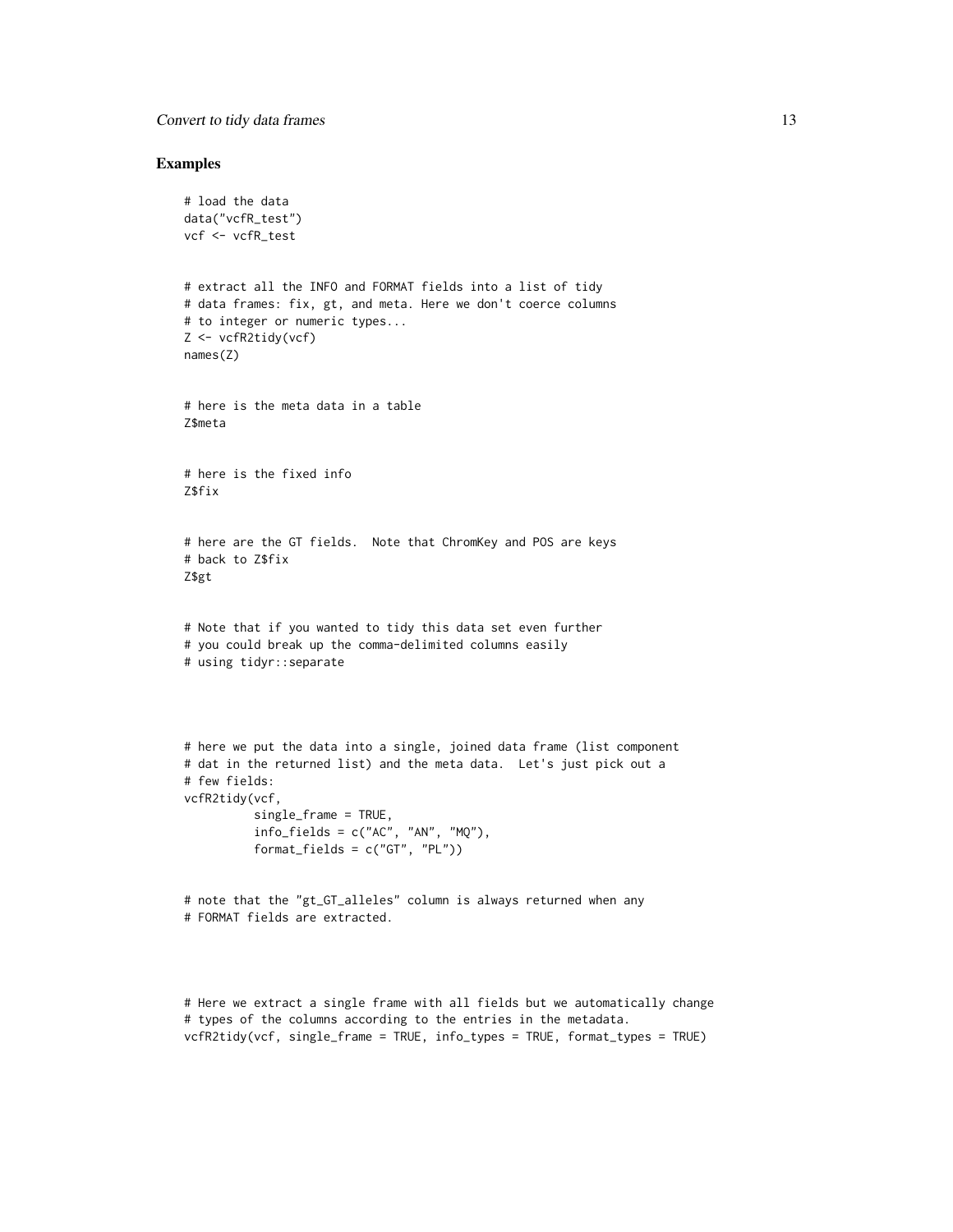```
# for comparison, here note that all the INFO and FORMAT fields that were
# extracted are left as character ("chr" in the dplyr summary)
vcfR2tidy(vcf, single_frame = TRUE)
# Below are some examples with the vcfR2tidy "subfunctions"
# extract the AC, AN, and MQ fields from the INFO column into
# a data frame and convert the AN values integers and the MQ
# values into numerics.
extract_info_tidy(vcf, info_fields = c("AC", "AN", "MQ"), info_types = c(AN = "i", MQ = "n"))
# extract all fields from the INFO column but leave
# them as character vectors
extract_info_tidy(vcf)
# extract all fields from the INFO column and coerce
# types according to metadata info
extract_info_tidy(vcf, info_types = TRUE)
# get the INFO field metadata in a data frame
vcf_field_names(vcf, tag = "INFO")
# get the FORMAT field metadata in a data frame
vcf_field_names(vcf, tag = "FORMAT")
```
create.chromR *Create chromR object*

#### Description

Creates and populates an object of class chromR.

#### Usage

```
create.chromR(vcf, name = "CHROM", seq = NULL, ann = NULL,
  verbose = TRUE)
vcfR2chromR(x, vcf)
```
<span id="page-13-0"></span>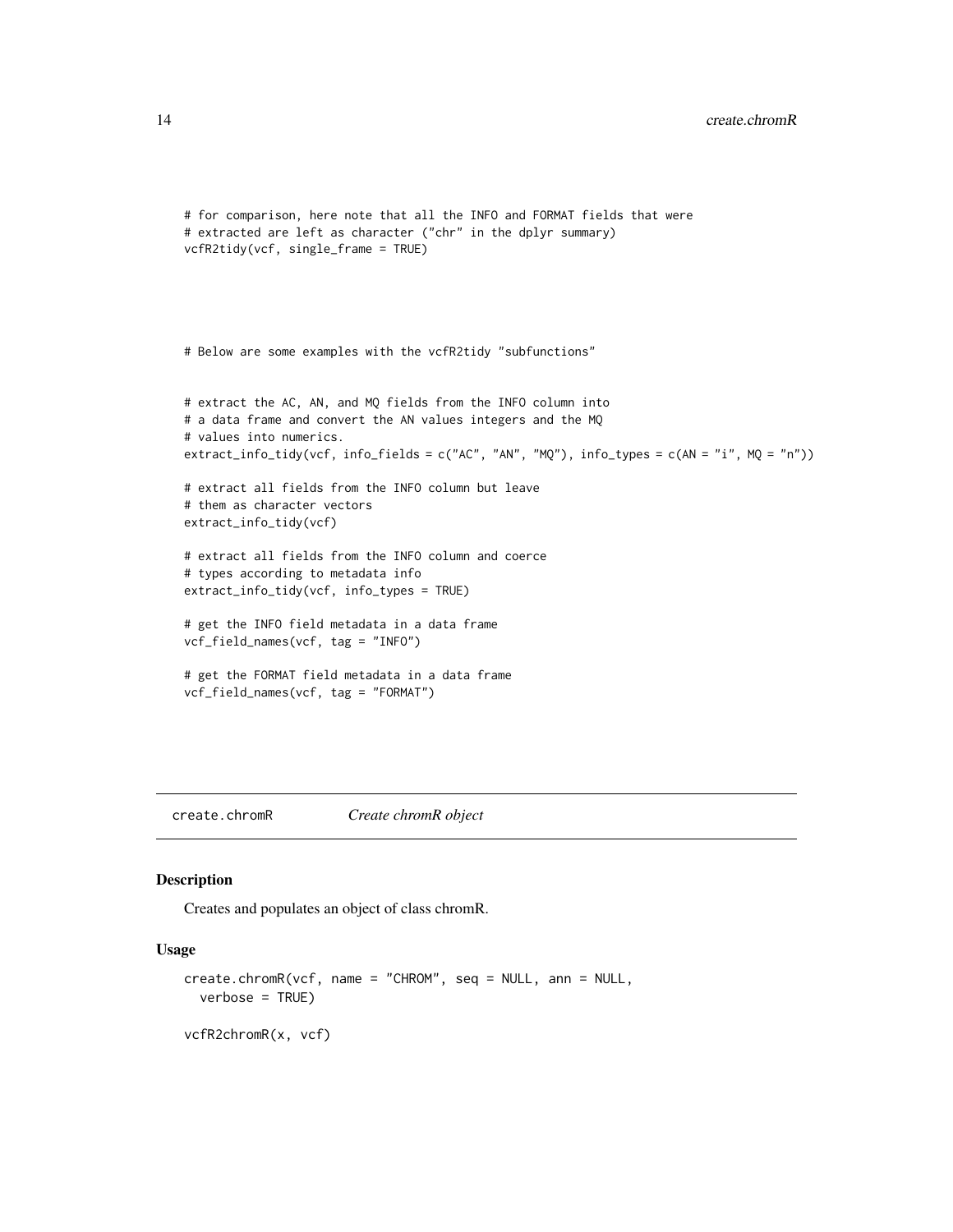#### <span id="page-14-0"></span>create.chromR 15

 $seq2chromR(x, seq = NULL)$ 

ann2chromR(x, gff)

#### Arguments

| vcf          | an object of class vcfR                                    |
|--------------|------------------------------------------------------------|
| name         | a name for the chromosome (for plotting purposes)          |
| seq          | a sequence as a DNA bin object                             |
| ann          | an annotation file (gff-like)                              |
| verbose      | should verbose output be printed to the console?           |
| $\mathsf{x}$ | an object of class chromR                                  |
| gff          | a data. frame containing annotation data in the gff format |

#### Details

Creates and names a chromR object from a name, a chromosome (an ape::DNAbin object), variant data (a vcfR object) and annotation data (gff-like). The function **create.chromR** is a wrapper which calls functions to populate the slots of the chromR object.

The function **vcf2chromR** is called by create.chromR and transfers the data from the slots of a vcfR object to the slots of a chromR object. It also tries to extract the 'DP' and 'MQ' fileds (when present) from the fix slot's INFO column. It is not anticipated that a user would need to use this function directly, but its placed here in case they do.

The function seq2chromR is currently defined as a generic function. This may change in the future. This function takes an object of class DNAbin and assigns it to the 'seq' slot of a chromR object.

The function **ann2chromR** is called by create.chromR and transfers the information from a gff-like object to the 'ann' slot of a chromR object. It is not anticipated that a user would need to use this function directly, but its placed here in case they do.

#### See Also

[chromR-class](#page-6-1), [vcfR-class](#page-47-1), [DNAbin](#page-0-0), [VCF specification](https://github.com/samtools/hts-specs) [gff3 format](https://github.com/The-Sequence-Ontology/Specifications/blob/master/gff3.md)

#### Examples

```
library(vcfR)
data(vcfR_example)
chrom <- create.chromR('sc50', seq=dna, vcf=vcf, ann=gff)
head(chrom)
chrom
plot(chrom)
```

```
chrom <- masker(chrom, min_QUAL = 1, min_DP = 300, max_DP = 700, min_MQ = 59, max_MQ = 61)
chrom <- proc.chromR(chrom, win.size=1000)
```
plot(chrom) chromoqc(chrom)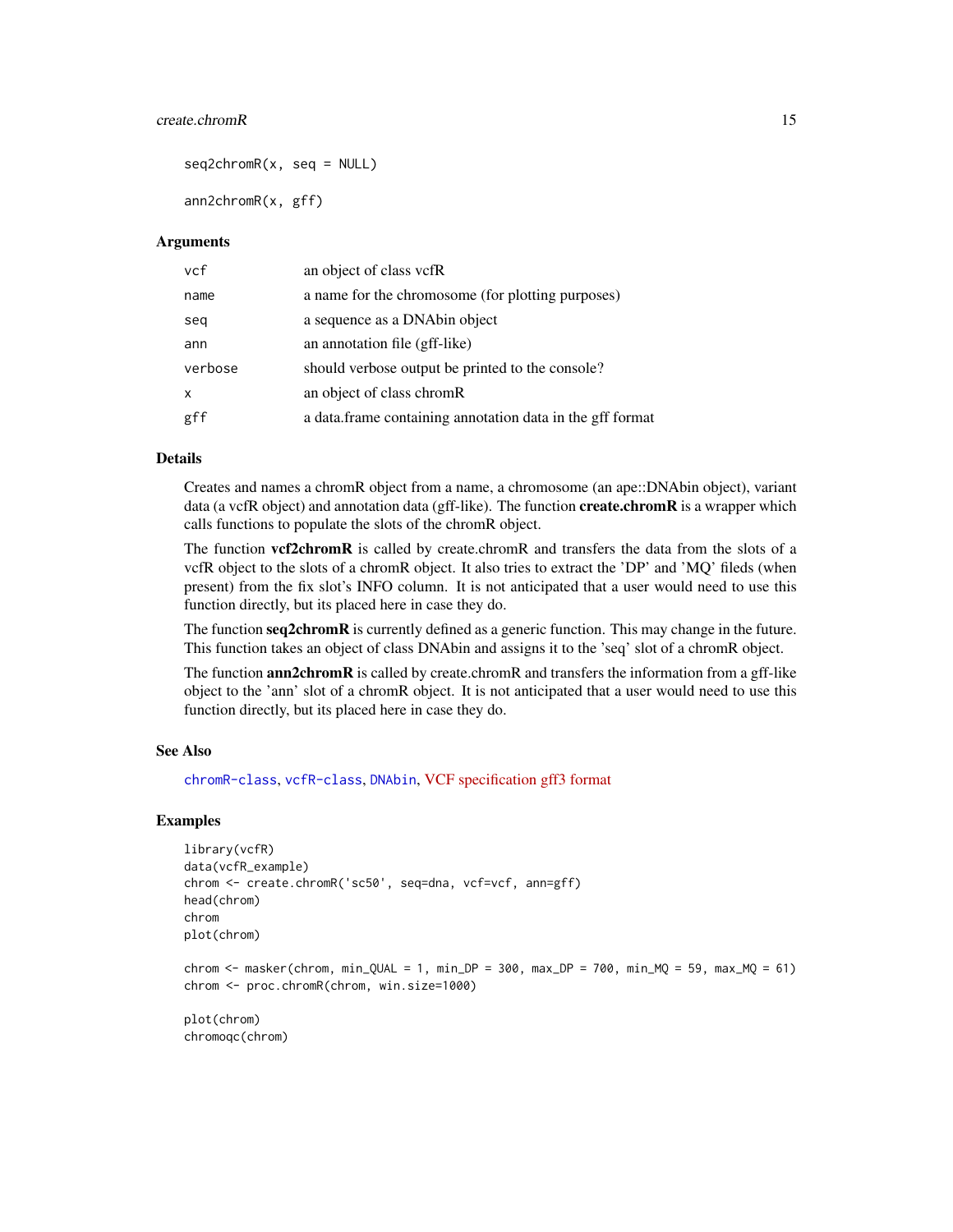<span id="page-15-0"></span>dr.plot elements *dr.plot elements*

#### <span id="page-15-1"></span>Description

Plot chromR objects and their components

#### Usage

```
dr.plot(dmat = NULL, rlst = NULL, chrom.s = 1, chrom.e = NULL,
  title = NULL, hline = NULL, dcol = NULL, rcol = NULL, rbcol = NULL,
  ...)
```
null.plot()

#### Arguments

| dmat     | a numeric matrix for dot plots where the first column is position (POS) and<br>subsequent columns are y-values. |
|----------|-----------------------------------------------------------------------------------------------------------------|
| rlst     | a list containing numeric matrices containing rectangle coordinates.                                            |
| chrom.s  | start position for the chromosome                                                                               |
| chrom.e  | end position for the chromosome                                                                                 |
| title    | optional string to be used for the plot title.                                                                  |
| hline    | vector of positions to be used for horizontal lines.                                                            |
| dcol     | vector of colors to be used for dot plots.                                                                      |
| rcol     | vector of colors to be used for rectangle plots.                                                                |
| rbcol    | vector of colors to be used for rectangle borders.                                                              |
| $\ddots$ | arguments to be passed to other methods.                                                                        |
|          |                                                                                                                 |

#### Details

Plot details The parameter rlist is list of numeric matrices containing rectangle coordinates. The first column of each matrix is the left positions, the second column is the bottom coordinates, the third column is the right coordinates and the fourth column is the top coordinates.

#### Value

Returns the y-axis minimum and maximum values invisibly.

#### See Also

[rect](#page-0-0) [chromo](#page-4-1)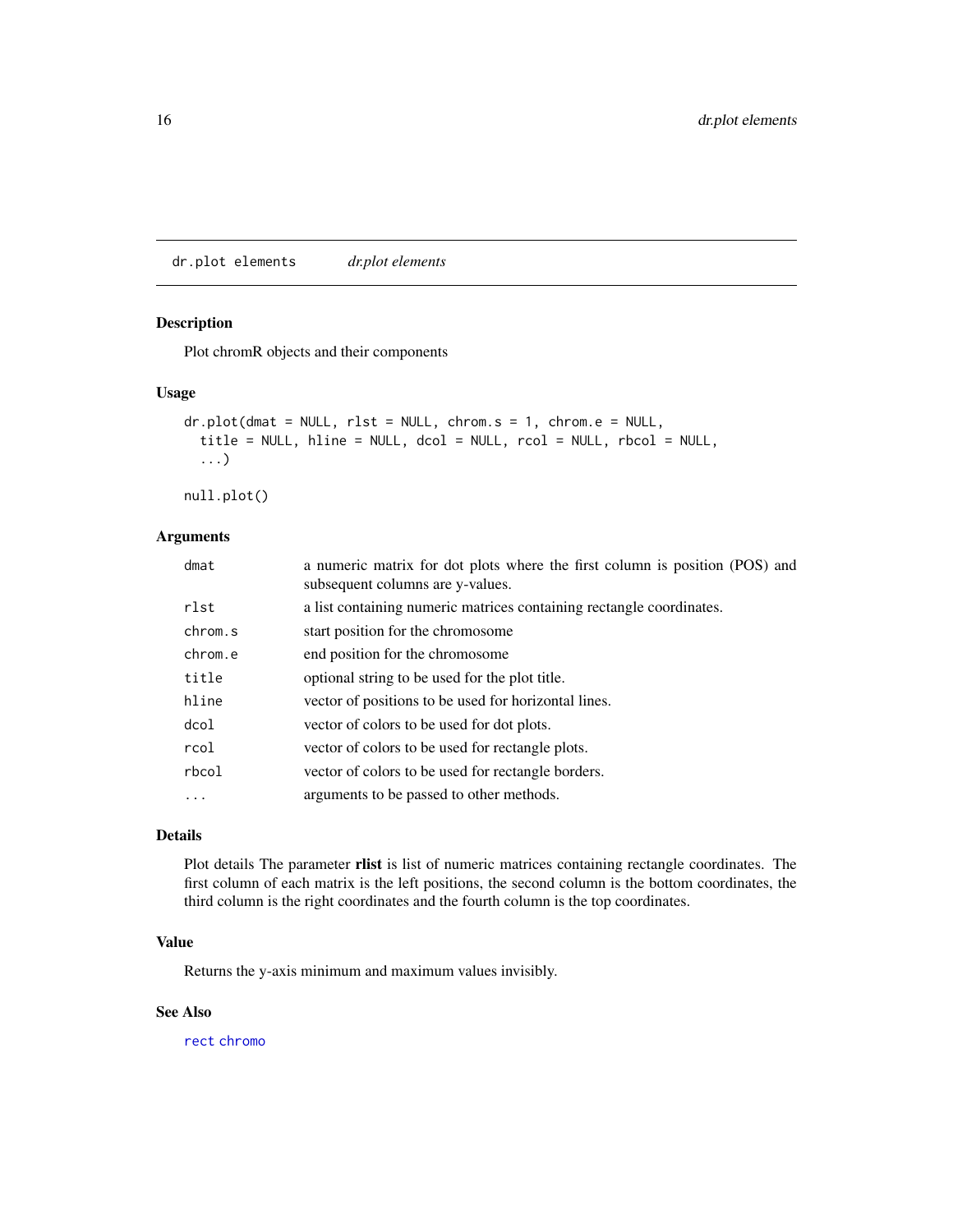#### <span id="page-16-1"></span><span id="page-16-0"></span>Description

Extract elements from the 'gt' slot, convert extracted genotypes to their allelic state, extract indels from the data structure or extract elements from the INFO column of the 'fix' slot.

#### Usage

```
extract.get(x, element = "GT", mask = FALSE, as.numeric = FALSE,return.alleles = FALSE, IDtoRowNames = TRUE, extract = TRUE,
  convertNA = TRUE)
extract.haps(x, mask = FALSE, unphased_as_NA = TRUE, verbose = TRUE)
extract.indels(x, return.indels = FALSE)
extract.info(x, element, as.numeric = FALSE, mask = FALSE)
```
#### Arguments

| x                   | An object of class chromR or vcfR                                                                                                             |
|---------------------|-----------------------------------------------------------------------------------------------------------------------------------------------|
| element             | element to extract from vcf genotype data. Common options include "DP", "GT"<br>and "GQ"                                                      |
| mask                | a logical indicating whether to apply the mask (TRUE) or return all variants<br>(FALSE). Alternatively, a vector of logicals may be provided. |
| as.numeric          | logical, should the matrix be converted to numerics                                                                                           |
| return.alleles      | logical indicating whether to return the genotypes $(0/1)$ or alleles $(A/T)$                                                                 |
| <b>IDtoRowNames</b> | logical specifying whether to use the ID column from the FIX region as row-<br>names                                                          |
| extract             | logical indicating whether to return the extracted element or the remaining string                                                            |
| convertNA           | logical indicating whether to convert "." to NA.                                                                                              |
|                     | unphased_as_NA logical specifying how to handle unphased genotypes                                                                            |
| verbose             | should verbose output be generated                                                                                                            |
| return.indels       | logical indicating whether to return indels or not                                                                                            |

#### Details

The function extract.gt isolates elements from the 'gt' portion of vcf data. Fields available for extraction are listed in the FORMAT column of the 'gt' slot. Because different vcf producing software produce different fields the options will vary by software. The mask parameter allows the mask to be implemented when using a chromR object. The 'as.numeric' option will convert the results from a character to a numeric. Note that if the data is not actually numeric, it will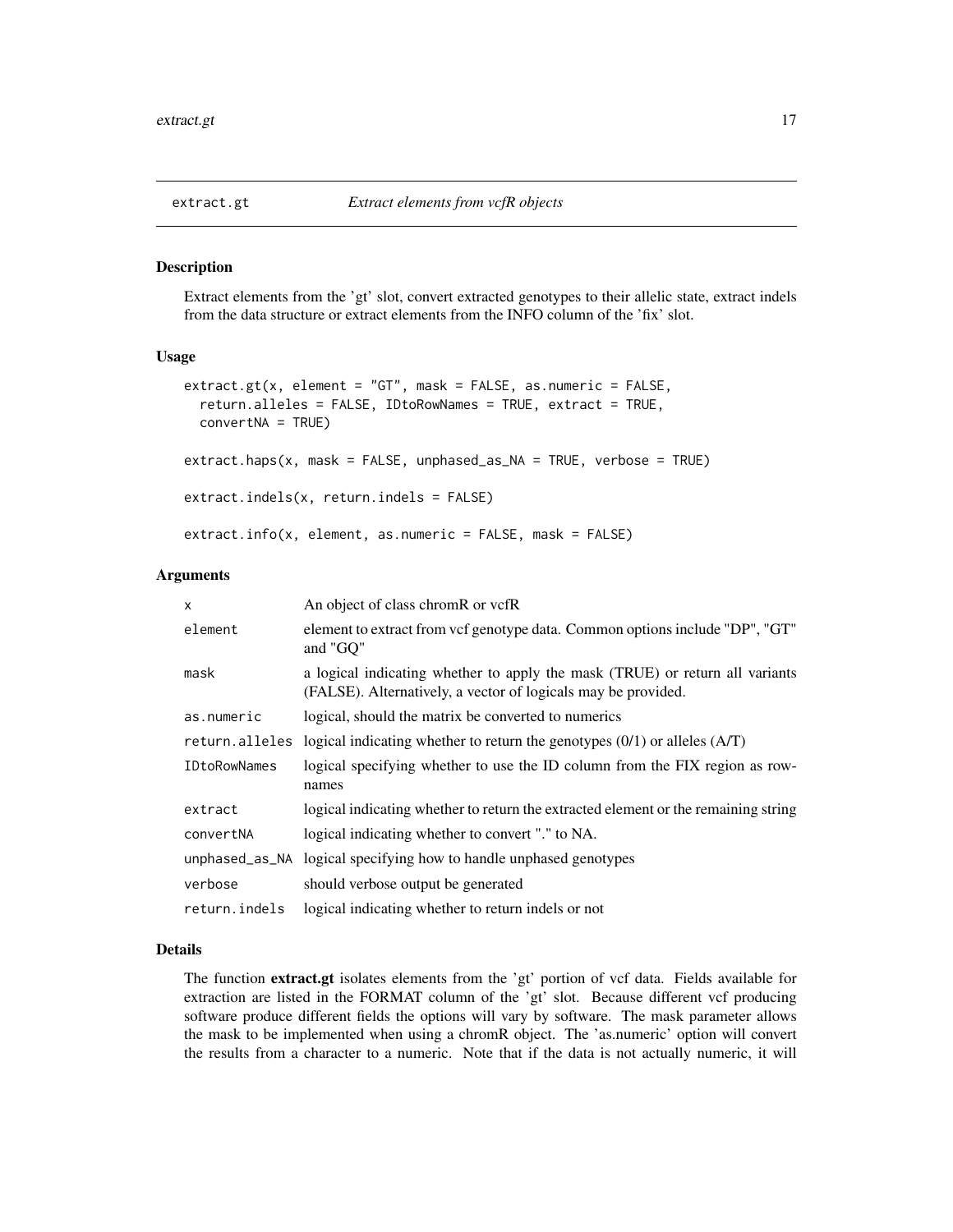result in a numeric result which may not be interpretable. The 'return.alleles' option allows the default behavior of numerically encoded genotypes (e.g., 0/1) to be converted to their nucleic acid representation (e.g., A/T). Note that this is not used for a regular expression as similar parameters are used in other functions. Extract allows the user to extract just the specified element (TRUE) or every element except the one specified.

Note that when 'as.numeric' is set to 'TRUE' but the data are not actually numeric, unexpected results will likely occur. For example, the genotype field will typically be populated with values such as "0/1" or "1|0". Although these may appear numeric, they contain a delimiter (the forward slash or the pipe) that is non-numeric. This means that there is no straight forward conversion to a numeric and unexpected values should be expected.

The function **extract.haps** uses extract.gt to isolate genotypes. It then uses the information in the REF and ALT columns as well as an allele delimiter (gt\_split) to split genotypes into their allelic state. Ploidy is determined by the first non-NA genotype in the first sample.

The VCF specification allows for genotypes to be delimited with a 'l' when they are phased and a '/' when unphased. This becomes important when dividing a genotype into two haplotypes. When the alleels are phased this is straight forward. When the alleles are unphased it presents a decision. The default is to handle unphased data by converting them to NAs. When unphased\_as\_NA is set to TRUE the alleles will be returned in the order they appear in the genotype. This does not assign each allele to it's correct chromosome. It becomes the user's responsibility to make informed decisions at this point.

The function extract.indels is used to remove indels from SNPs. The function queries the 'REF' and 'ALT' columns of the 'fix' slot to see if any alleles are greater than one character in length. When the parameter return\_indels is FALSE only SNPs will be returned. When the parameter return\_indels is TRUE only indels will be returned.

The function **extract.info** is used to isolate elements from the INFO column of vcf data.

#### See Also

is.polymorphic

#### Examples

```
data(vcfR_test)
gt <- extract.gt(vcfR_test)
gt <- extract.gt(vcfR_test, return.alleles = TRUE)
data(vcfR_test)
getFIX(vcfR_test)
vcf <- extract.indels(vcfR_test)
getFIX(vcf)
vcf@fix[nrow(vcf@fix),'ALT'] <- ".,A"
vcf <- extract.indels(vcf)
getFIX(vcf)
data(vcfR_test)
vcfR_test@fix[1,'ALT'] <- "<NON_REF>"
vcf <- extract.indels(vcfR_test)
getFIX(vcf)
```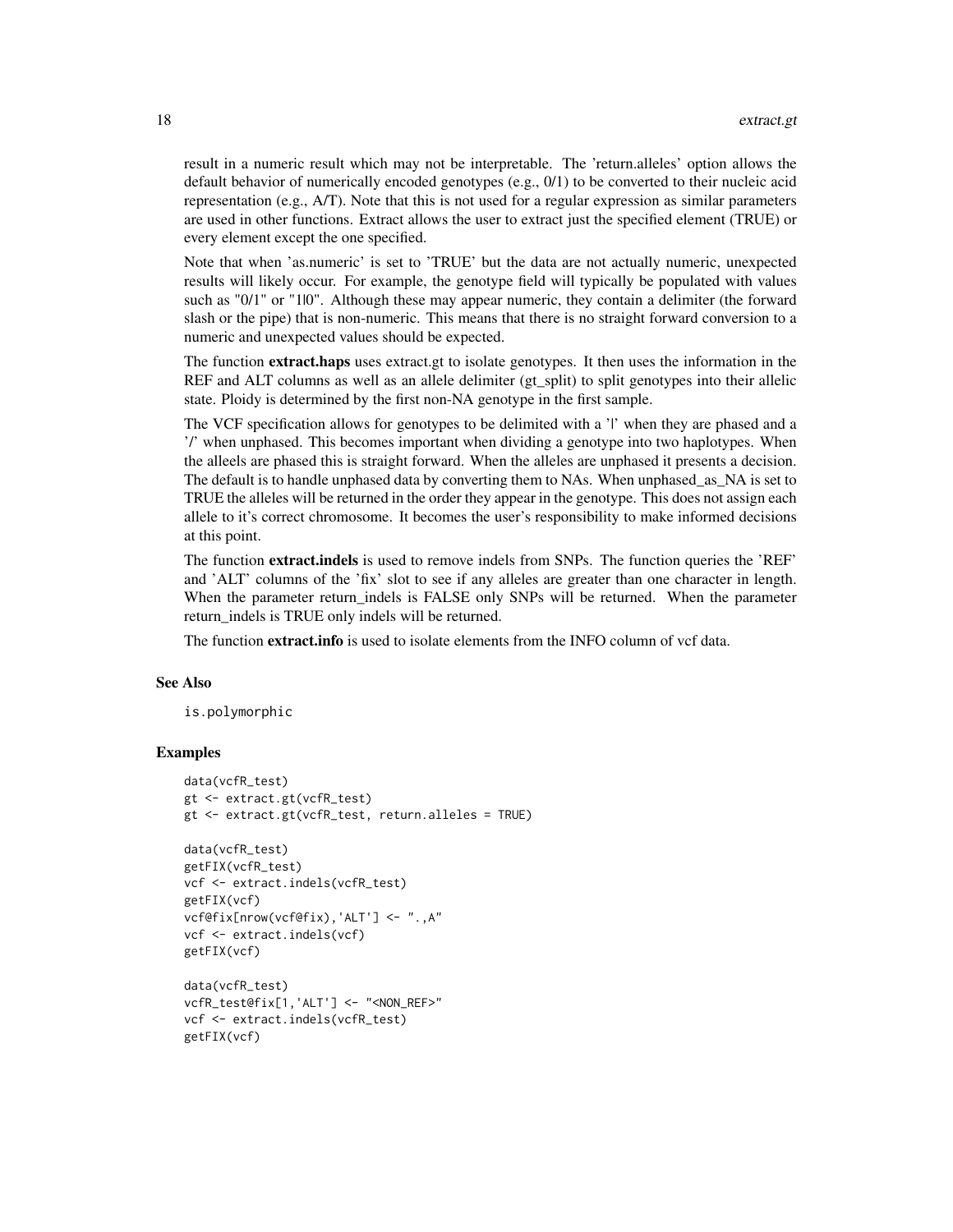#### <span id="page-18-0"></span>Format conversion 19

```
data(vcfR_test)
extract.haps(vcfR_test, unphased_as_NA = FALSE)
extract.haps(vcfR_test)
```
Format conversion *Convert vcfR objects to other formats*

#### Description

Convert vcfR objects to objects supported by other R packages

#### Usage

```
vcfR2genind(x, sep = "[]/]")vcfR2loci(x)
```
vcfR2genlight(x, n.cores = 1)

#### Arguments

|         | an object of class chromR or vcfR                                                  |
|---------|------------------------------------------------------------------------------------|
| sep     | character (to be used in a regular expression) to delimit the alleles of genotypes |
| n.cores | integer specifying the number of cores to use.                                     |

#### Details

After processing vcf data in vcfR, one will likely proceed to an analysis step. Within R, three obvious choices are: [pegas,](https://cran.r-project.org/package=pegas) [adegenet](https://cran.r-project.org/package=adegenet) and [poppr.](https://cran.r-project.org/package=poppr) The package pegas uses objects of type loci. The function **vcfR2loci** calls extract.gt to create a matrix of genotypes which is then converted into an object of type loci.

The packages adegenet and poppr use the genind object. The function vcfR2genind uses extract.gt to create a matrix of genotypes and uses the adegenet function df2genind to create a genind object. The package poppr additionally uses objects of class genclone which can be created from genind objects using poppr::as.genclone. A genind object can be converted to a genclone object with the function poppr::as.genclone.

The function vcfR2genlight calls the 'new' method for the genlight object. This method implements multi-threading through calls to the function parallel::mclapply. Because 'forks' do not exist in the windows environment, this will only work for windows users when n.cores=1. In the Unix environment, users may increase this number to allow the use of multiple threads (i.e., cores).

#### See Also

extract.gt, alleles2consensus, adegenet::df2genind, adegenet::genind, [pegas,](https://cran.r-project.org/package=pegas) [adegenet,](https://cran.r-project.org/package=adegenet) and [poppr.](https://cran.r-project.org/package=poppr) To convert to objects of class **DNAbin** see vcfR2DNAbin.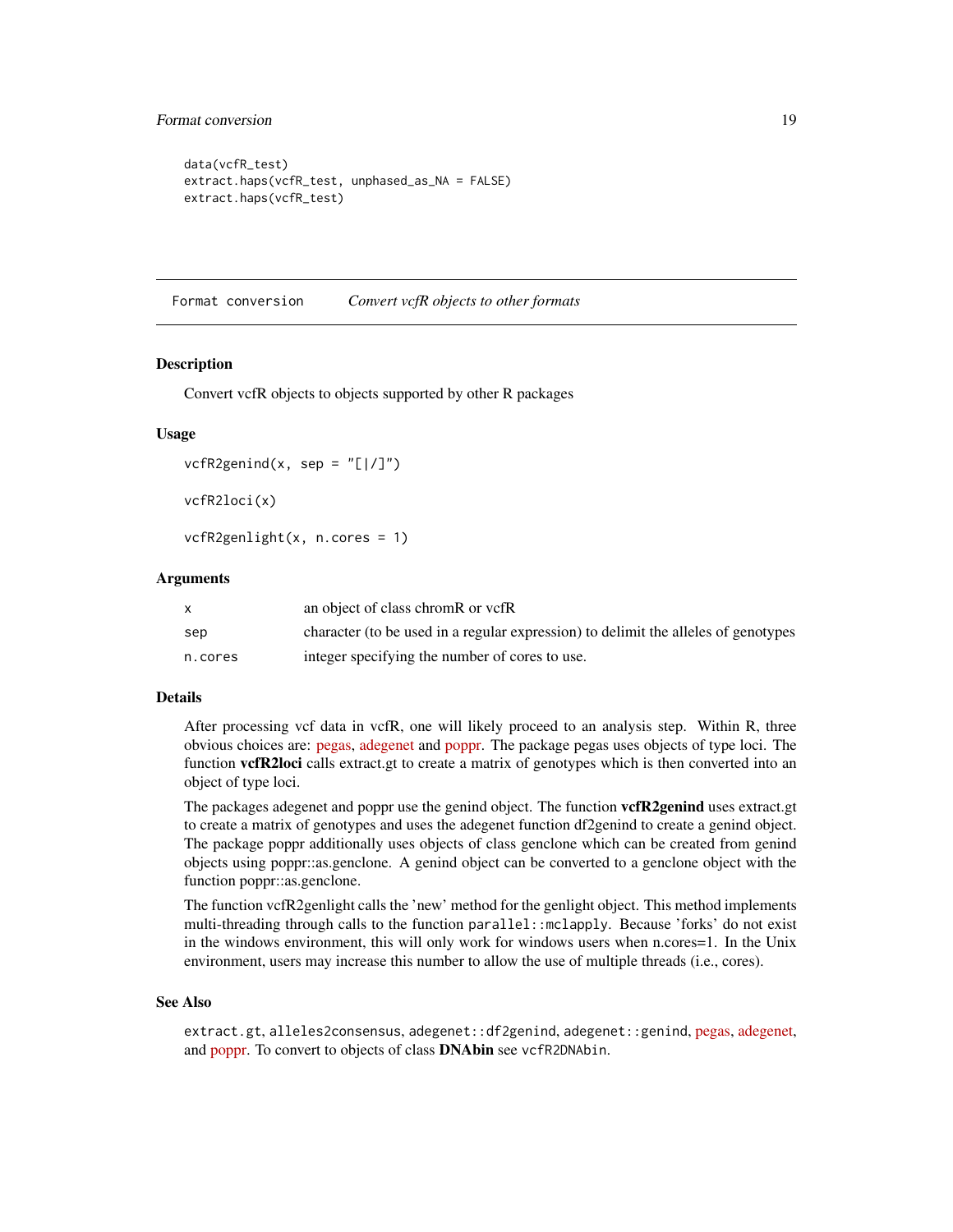#### Examples

```
data(vcfR_test)
gl <- vcfR2genlight(vcfR_test)
```
freq\_peak *freq\_peak*

#### Description

Find density peaks in frequency data.

#### Usage

```
freq_peak(myMat, pos, winsize = 10000L, bin_width = 0.02, lhs = TRUE)
```
#### Arguments

| myMat     | a matrix of frequencies $[0-1]$ .                                                                                     |
|-----------|-----------------------------------------------------------------------------------------------------------------------|
| pos       | a numeric vector describing the position of variants in myMat.                                                        |
| winsize   | sliding window size.                                                                                                  |
| bin_width | Width of bins to summarize ferequencies in $(0-1)$ .                                                                  |
| lhs       | logical specifying whether the search for the bin of greatest density should favor<br>values from the left hand side. |

#### Details

Noisy data, such as genomic data, lack a clear consensus. Summaries may be made in an attempt to 'clean it up.' Common summaries, such as the mean, rely on an assumption of normalicy. An assumption that frequently can be violated. This leaves a conundrum as to how to effectively summarize these data.

Here we implement an attempt to summarize noisy data through binning the data and selecting the bin containing the greatest density of data. The data are first divided into parameter sized windows. Next the data are categorized by parameterizable bin widths. Finally, the bin with the greatest density, the greatest count of data, is used as a summary. Because this method is based on binning the data it does not rely on a distributional assumption.

The parameter lhs specifyies whether the search for the bin of greatest density should be performed from the left hand side. The default value of TRUE starts at the left hand side, or zero, and selects a new bin as having the greatest density only if a new bin has a greater density. If the new bin has an equal density then no update is made. This causees the analysis to select lower frequencies. When this parameter is set to FALSE ties result in an update of the bin of greatest density. This causes the analysis to select higher frequencies. It is recommended that when testing the most abundant allele (typically [0.5-1]) to use the default of TRUE so that a low value is preferred. Similarly, when testing the less abundant alleles it is recommended to set this value at FALSE to preferentially select high values.

<span id="page-19-0"></span>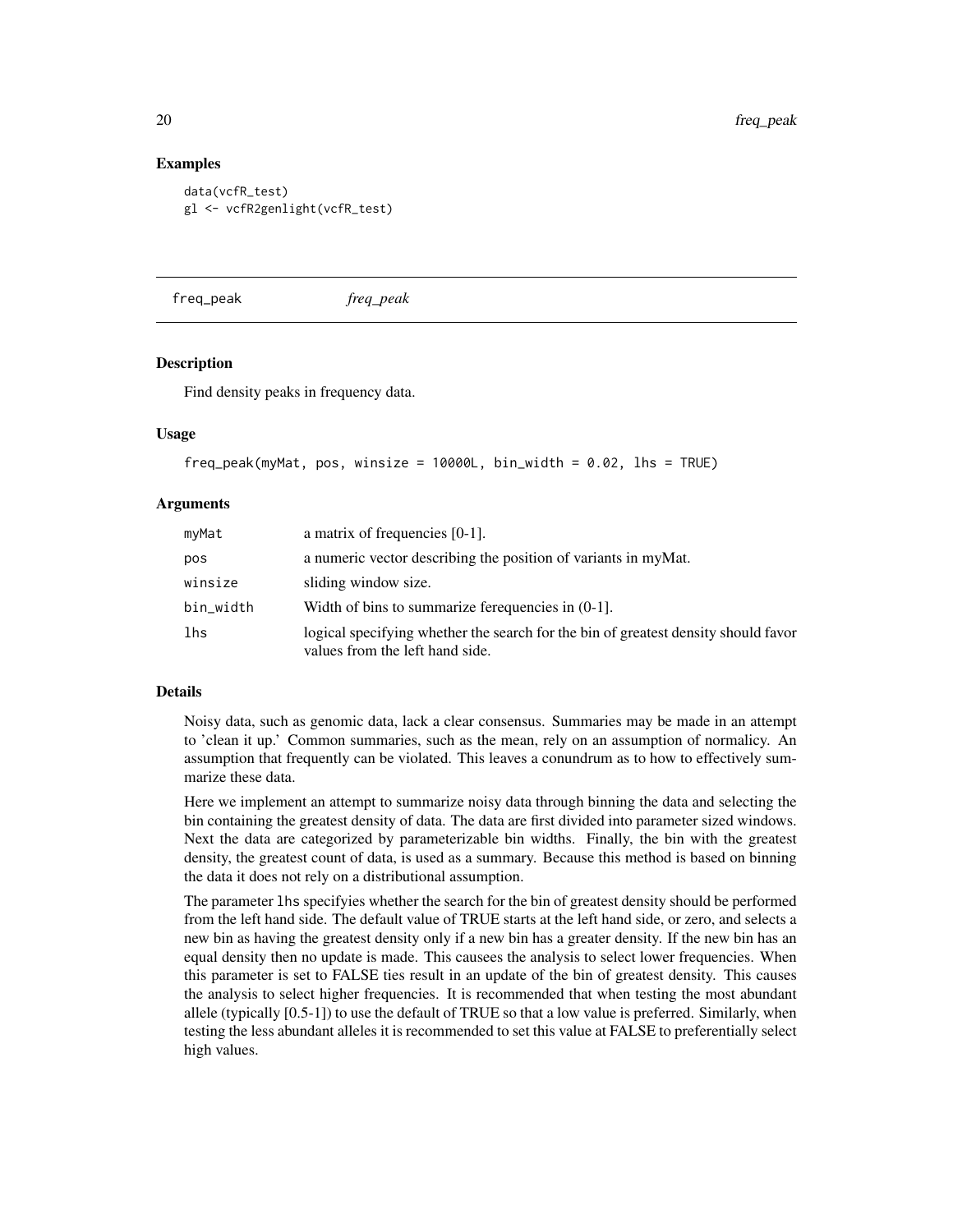#### freq\_peak 21

#### Value

A freq\_peak object (a list) containing:

- The window size
- The binwidth used for peak binning
- a matrix containing window coordinates
- a matrix containing peak locations
- a matrix containing the counts of variants for each sample in each window

The window matrix contains start and end coordinates for each window, the rows of the original matrix that demarcate each window and the position of the variants that begin and end each window.

The matrix of peak locations contains the midpoint for the bin of greatest density for each sample and each window. Alternatively, if 'count = TRUE' the number of non-missing values in each window is reported. The number of non-mising values in each window may be used to censor windows containing low quantities of data.

#### See Also

peak\_to\_ploid, freq\_peak\_plot

#### Examples

```
data(vcfR_example)
gt <- extract.gt(vcf)
hets <- is_het(gt)
# Censor non-heterozygous positions.
is.na(vcf@gt[,-1][!hets]) <- TRUE
# Extract allele depths.
ad <- extract.gt(vcf, element = "AD")
ad1 \leq masplit(ad, record = 1)
ad2 <- masplit(ad, record = 2)
freq1 \leq -ad1/(ad1+ad2)freq2 < -ad2/(ad1+ad2)myPeaks1 <- freq_peak(freq1, getPOS(vcf))
is.na(myPeaks1$peaks[myPeaks1$counts < 20]) <- TRUE
myPeaks2 <- freq_peak(freq2, getPOS(vcf), lhs = FALSE)
is.na(myPeaks2$peaks[myPeaks2$counts < 20]) <- TRUE
myPeaks1
# Visualize
mySample <- "P17777us22"
myWin < -2hist(freq1[myPeaks1$wins[myWin,'START_row']:myPeaks1$wins[myWin,'END_row'], mySample],
     breaks=seq(0,1,by=0.02), col="#A6CEE3", main="", xlab="", xaxt="n")
hist(freq2[myPeaks2$wins[myWin,'START_row']:myPeaks2$wins[myWin,'END_row'], mySample],
     breaks=seq(0,1,by=0.02), col="#1F78B4", main="", xlab="", xaxt="n", add = TRUE)
axis(side=1, at=c(0,0.25,0.333,0.5,0.666,0.75,1),
     labels=c(0,'1/4','1/3','1/2','2/3','3/4',1), las=3)
abline(v=myPeaks1$peaks[myWin,mySample], col=2, lwd=2)
abline(v=myPeaks2$peaks[myWin,mySample], col=2, lwd=2)
```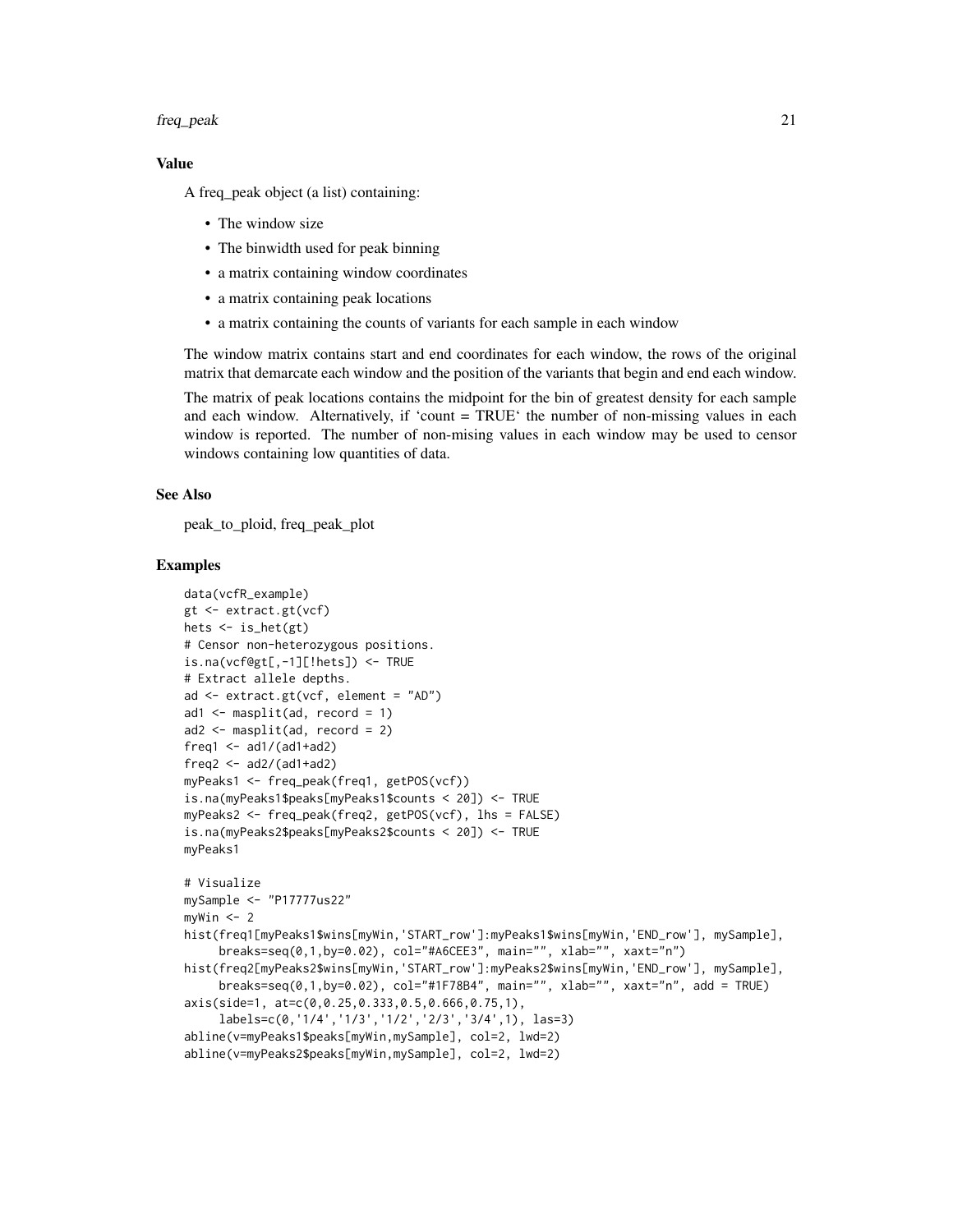```
# Visualize #2
mySample <- "P17777us22"
plot(getPOS(vcf), freq1[,mySample], ylim=c(0,1), type="n", yaxt='n',
     main = mySample, xlab = "POS", ylab = "Allele balance")
axis(side=2, at=c(0,0.25,0.333,0.5,0.666,0.75,1),
     labels=c(0,'1/4','1/3','1/2','2/3','3/4',1), las=1)
abline(h=c(0.25,0.333,0.5,0.666,0.75), col=8)
points(getPOS(vcf), freq1[,mySample], pch = 20, col= "#A6CEE3")
points(getPOS(vcf), freq2[,mySample], pch = 20, col= "#1F78B4")
segments(x0=myPeaks1$wins[,'START_pos'], y0=myPeaks1$peaks[,mySample],
         x1=myPeaks1$wins[,'END_pos'], lwd=3)
segments(x0=myPeaks1$wins[,'START_pos'], y0=myPeaks2$peaks[,mySample],
         x1=myPeaks1$wins[,'END_pos'], lwd=3)
```
freq\_peak\_plot *Plot freq\_peak object*

#### Description

Converts allele balance data produced by freq\_peak() to a copy number by assinging the allele balance data (frequencies) to its closest expected ratio.

#### Usage

```
freq_peak_plot(pos, posUnits = "bp", ab1 = NULL, ab2 = NULL, fp1 = NULL,fp2 = NULL, mySamp = 1, col1 = "#A6CEE3", col2 = "#1F78B4",alpha = 44, main = NULL, mhist = TRUE, layout = TRUE, \ldots)
```
#### Arguments

| pos             | chromosomal position of variants                                                |
|-----------------|---------------------------------------------------------------------------------|
| posUnits        | units ('bp', 'Kbp', 'Mbp', 'Gbp') for 'pos' to be converted to in the main plot |
| ab1             | matrix of allele balances for allele 1                                          |
| ab2             | matrix of allele balances for allele 2                                          |
| fp1             | feq peak object for allele 1                                                    |
| fp <sub>2</sub> | feq peak object for allele 2                                                    |
| mySamp          | sample indicator                                                                |
| col1            | color 1                                                                         |
| col2            | color 2                                                                         |
| alpha           | sets the transparency for dot plot $(0-255)$                                    |
| main            | main plot title.                                                                |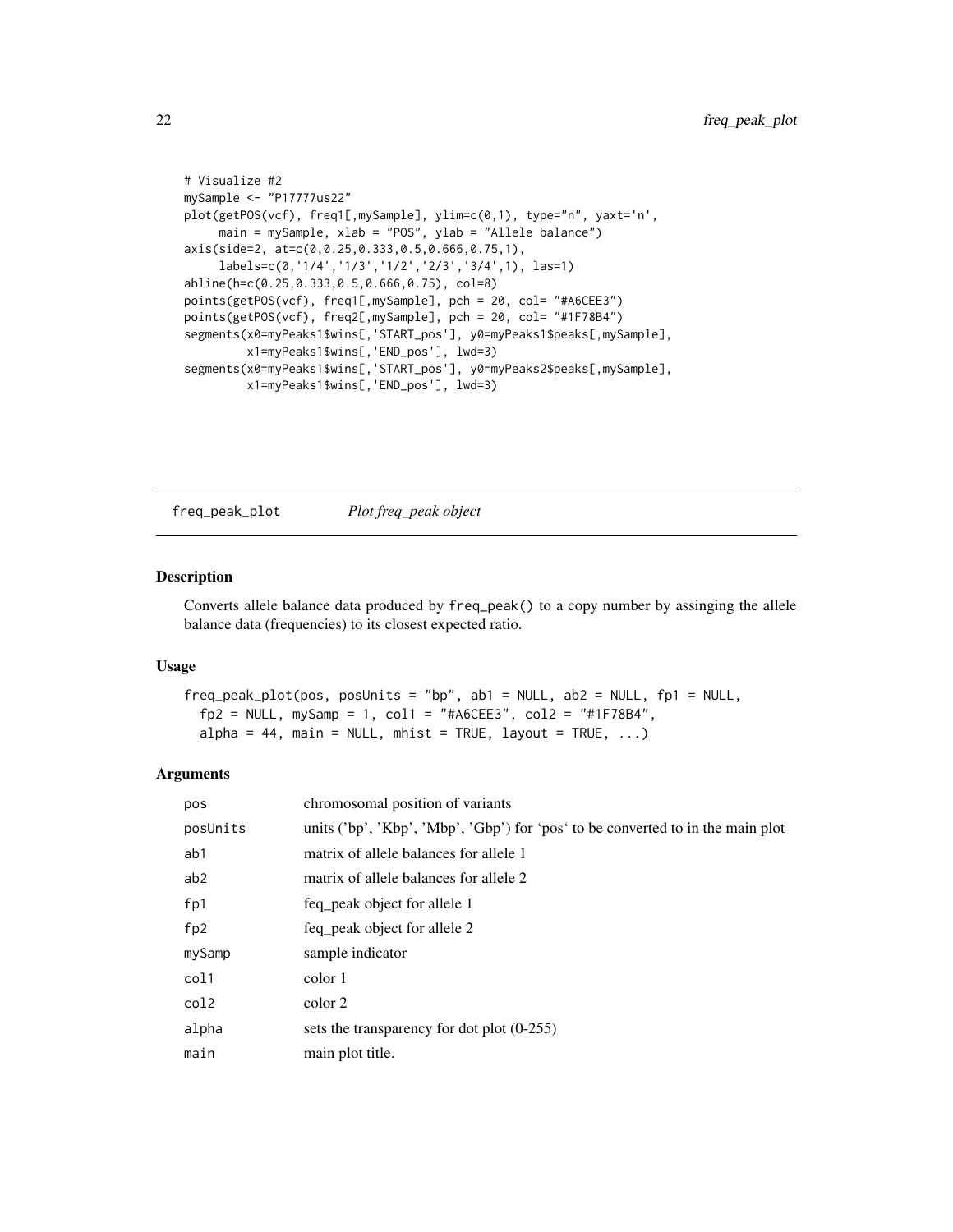#### freq\_peak\_plot 23

| mhist  | logical indicating to include a marginal histogram |
|--------|----------------------------------------------------|
| lavout | call layout                                        |
| .      | parameters passed on to other functions            |

#### Details

Creates a visualization of allele balance data consisting of a dot plot with position as the x-axis and frequency on the y-axis and an optional marginal histogram. The only required information is a vector of chromosomal positions, however this is probably not going to create an interesting plot.

#### Value

An invisible NULL.

#### See Also

freq\_peak, peak\_to\_ploid

#### Examples

```
# An empty plot.
freq_peak_plot(pos=1:40)
data(vcfR_example)
gt <- extract.gt(vcf)
hets <- is_het(gt)
# Censor non-heterozygous positions.
is.na(vcf@gt[,-1][!hets]) <- TRUE
# Extract allele depths.
ad <- extract.gt(vcf, element = "AD")
ad1 \leq masplit(ad, record = 1)
ad2 <- masplit(ad, record = 2)
freq1 <- ad1/(ad1+ad2)freq2 < -ad2/(ad1+ad2)myPeaks1 <- freq_peak(freq1, getPOS(vcf))
is.na(myPeaks1$peaks[myPeaks1$counts < 20]) <- TRUE
myPeaks2 <- freq_peak(freq2, getPOS(vcf), lhs = FALSE)
is.na(myPeaks2$peaks[myPeaks2$counts < 20]) <- TRUE
freq_peak_plot(pos = getPOS(vcf), ab1 = freq1, ab2 = freq2, fp1 = myPeaks1, fp2=myPeaks2)
```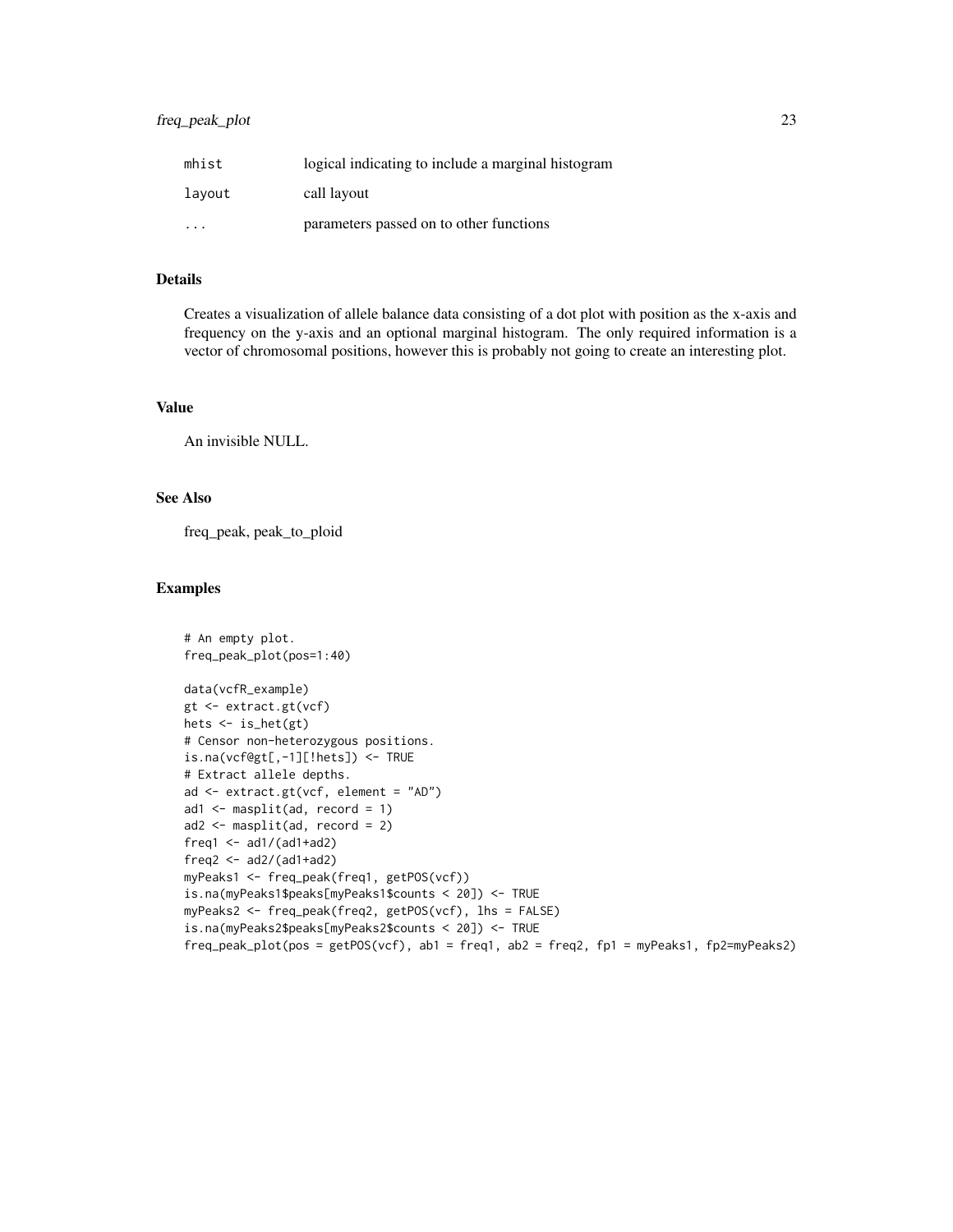<span id="page-23-1"></span><span id="page-23-0"></span>

#### Description

Calculate measures of genetic differentiation.

#### Usage

genetic\_diff(vcf, pops, method = "nei")

#### Arguments

| vcf    | a vcfR object                         |
|--------|---------------------------------------|
| pops   | factor indicating populations         |
| method | the method to measure differentiation |

#### Details

Measures of genetic differentiation, or fixation indicies, are commonly reported population genetic parameters. This function reports genetic differentiation for all variants presented to it.

The method nei returns Nei's Gst as well as Hedrick's G'st, a correction for high alleleism (Hedrick 2005). Here it is calculated as in equation 2 from Hedrick (2005) with the exception that the heterozygosities are weighted by the number of alleles observed in each subpopulation. This is similar to hierfstat::pairwise.fst() but by using the number of alleles instead of the number of individuals it avoids making an assumption about how many alleles are contributed by each individual. G'st is calculated as in equation 4b from Hedrick (2005). This method is based on heterozygosity where all of the alleles in a population are used to calculate allele frequecies. This may make this a good choice when there is a mixture of ploidies in the sample.

The method **jost** return's Jost's D as a measure of differentiation. This is calculated as in equation 13 from Jost (2008). Examples are available at Jost's website: <http://www.loujost.com>.

A nice review of Fst and some of its analogues can be found in Holsinger and Weir (2009).

#### References

Hedrick, Philip W. "A standardized genetic differentiation measure." Evolution 59.8 (2005): 1633- 1638.

Holsinger, Kent E., and Bruce S. Weir. "Genetics in geographically structured populations: defining, estimating and interpreting FST." Nature Reviews Genetics 10.9 (2009): 639-650.

Jost, Lou. "GST and its relatives do not measure differentiation." Molecular ecology 17.18 (2008): 4015-4026.

Whitlock, Michael C. "G'ST and D do not replace FST." Molecular Ecology 20.6 (2011): 1083- 1091.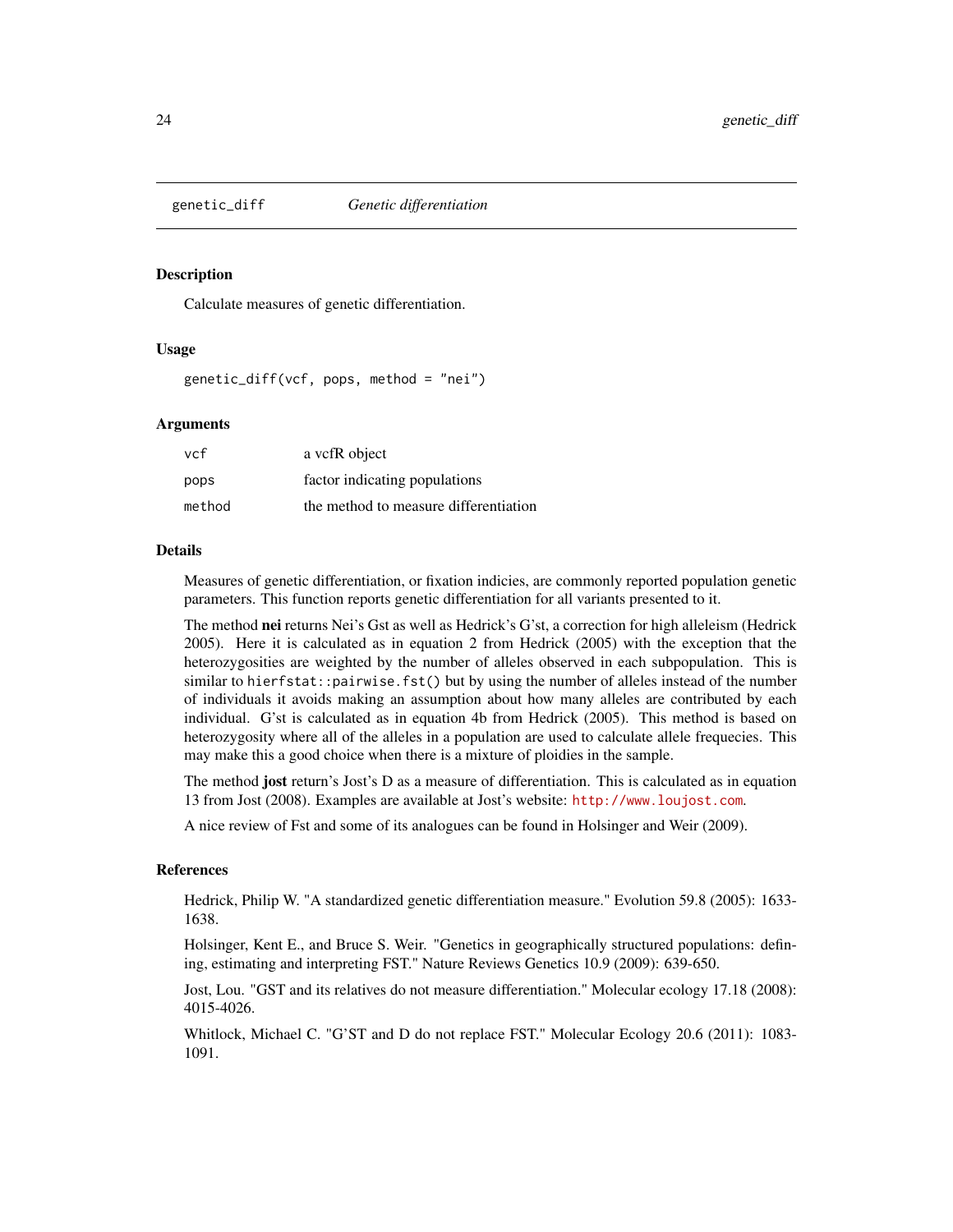#### <span id="page-24-0"></span>Genotype matrix functions 25

#### See Also

poppr.amova in [poppr,](https://cran.r-project.org/package=poppr) amova in [ade4,](https://cran.r-project.org/package=ade4) amova in [pegas,](https://cran.r-project.org/package=pegas) [hierfstat,](https://cran.r-project.org/package=hierfstat) [DEMEtics,](https://cran.r-project.org/package=DEMEtics) and, [mmod.](https://cran.r-project.org/package=mmod)

#### Examples

```
data(vcfR_example)
myPops <- as.factor(rep(c('a','b'), each = 9))
myDiff <- genetic_diff(vcf, myPops, method = "nei")
colMeans(myDiff[,c(3:8,11)], na.rm = TRUE)
hist(myDiff$Gprimest, xlab = expression(italic("G'"["ST"])),
     col='skyblue', breaks = seq(0, 1, by = 0.01))
```
Genotype matrix functions *Genotype matrix functions*

#### Description

Functions which modify a matrix or vector of genotypes.

#### Usage

```
alleles2consensus(x, sep = \sqrt{n}, NA_to_n = TRUE)
```

```
get.alleles(x2, split = "/", na.rm = FALSE, as.numeric = FALSE)
```
#### Arguments

| $\mathsf{x}$   | a matrix of alleles as genotypes (e.g., A/A, C/G, etc.)             |
|----------------|---------------------------------------------------------------------|
| sep            | a character which delimits the alleles in a genotype $($ / or $ $ ) |
| NA_to_n        | logical indicating whether NAs should be scores as n                |
| x <sub>2</sub> | a vector of genotypes                                               |
| split          | character passed to strsplit to split the genotype into alleles     |
| na.rm          | logical indicating whether to remove NAs                            |
| as.numeric     | logical specifying whether to convert to a numeric                  |

## Details

The function **alleles2consensus** converts genotypes to a single consensus allele using IUPAC ambiguity codes for heterozygotes. Note that some functions, such as ape::seg.sites do not recognize ambiguity characters (other than 'n'). This means that these functions, as well as functions that depend on them (e.g., pegas::tajima.test), will produce unexpected results.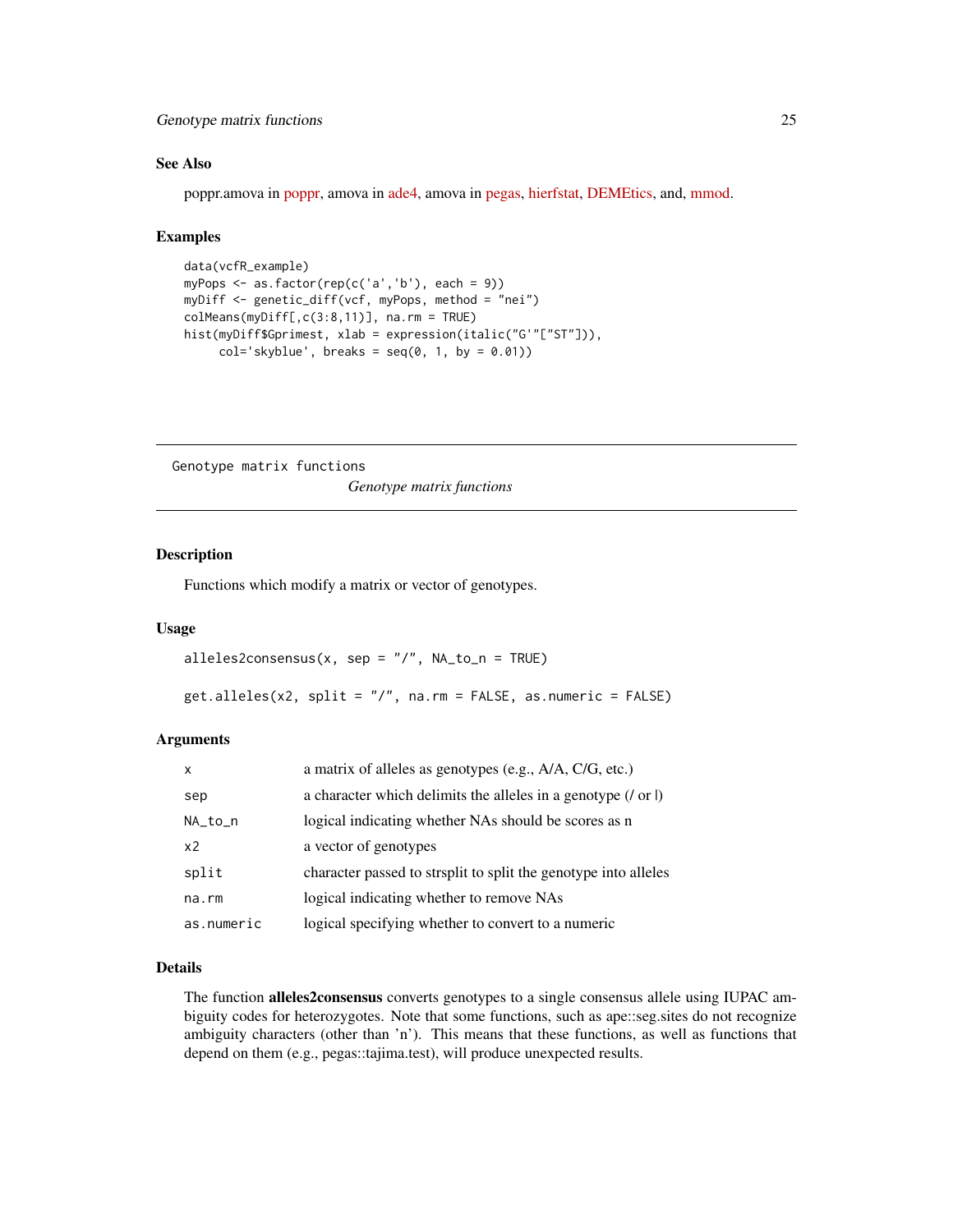<span id="page-25-0"></span>Missing data are handled in a number of steps. When both alleles are missing ('.') the genotype is converted to NA. Secondly, if one of the alleles is missing ('.') the genotype is converted to NA> Lastly, NAs can be optionally converted to 'n' for compatibility with DNAbin objects.

The function get.alleles takes a vector of genotypes and returns the unique alleles.

getFIX *Get elements from the fixed region of a VCF file*

#### Description

Both chromR objects and vcfR objects contain a region with fixed variables. These accessors allow you to isolate these variables from these objects.

#### Usage

getFIX(x, getINFO = FALSE)

getCHROM(x)

getPOS(x)

getQUAL(x)

getALT(x)

getREF(x)

getID(x)

getFILTER(x)

getINFO(x)

#### Arguments

|         | a vcfR or chromR object                                         |
|---------|-----------------------------------------------------------------|
| getINFO | logical specifying whether getFIX should return the INFO column |

#### Value

a vector or data frame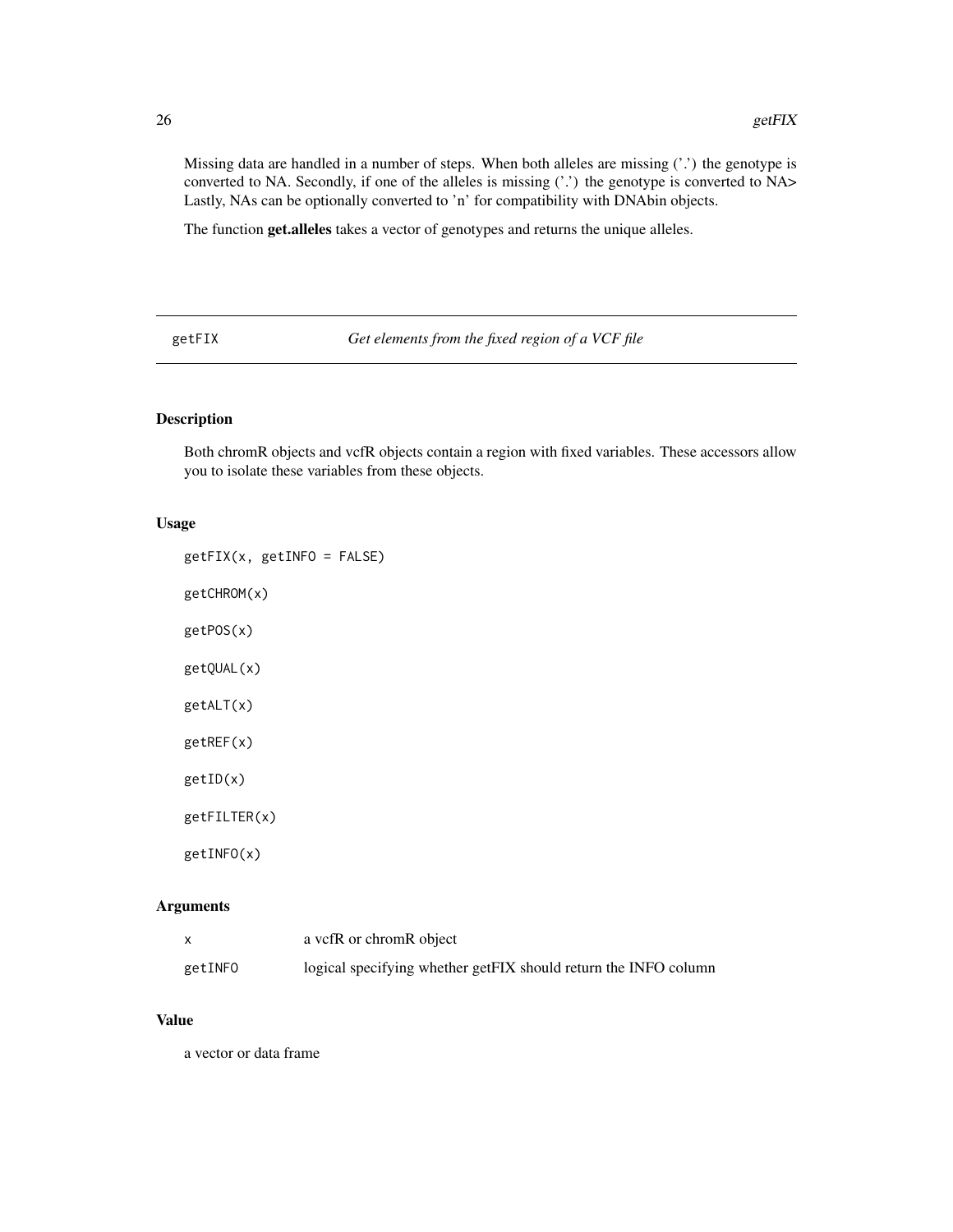#### <span id="page-26-0"></span>gt2popsum 27

#### Examples

```
library("vcfR")
data("vcfR_example")
data("chromR_example")
getFIX(vcf) %>% head
getFIX(chrom) %>% head
getCHROM(vcf) %>% head
getCHROM(chrom) %>% head
getPOS(vcf) %>% head
getPOS(chrom) %>% head
getID(vcf) %>% head
getID(chrom) %>% head
getREF(vcf) %>% head
getREF(chrom) %>% head
getALT(vcf) %>% head
getALT(chrom) %>% head
getQUAL(vcf) %>% head
getQUAL(chrom) %>% head
getFILTER(vcf) %>% head
getFILTER(chrom) %>% head
getINFO(vcf) %>% head
```
getINFO(chrom) %>% head

gt2popsum *Population genetics summaries*

#### Description

Functions that make population genetics summaries

#### Usage

```
gt2popsum(x, deprecated = TRUE)
```

```
gt.to.popsum(x)
```
#### Arguments

|            | object of class chromR or vcfR                                                                   |
|------------|--------------------------------------------------------------------------------------------------|
| deprecated | logical specifying whether to run the function (FALSE) or present deprecation<br>message (TRUE). |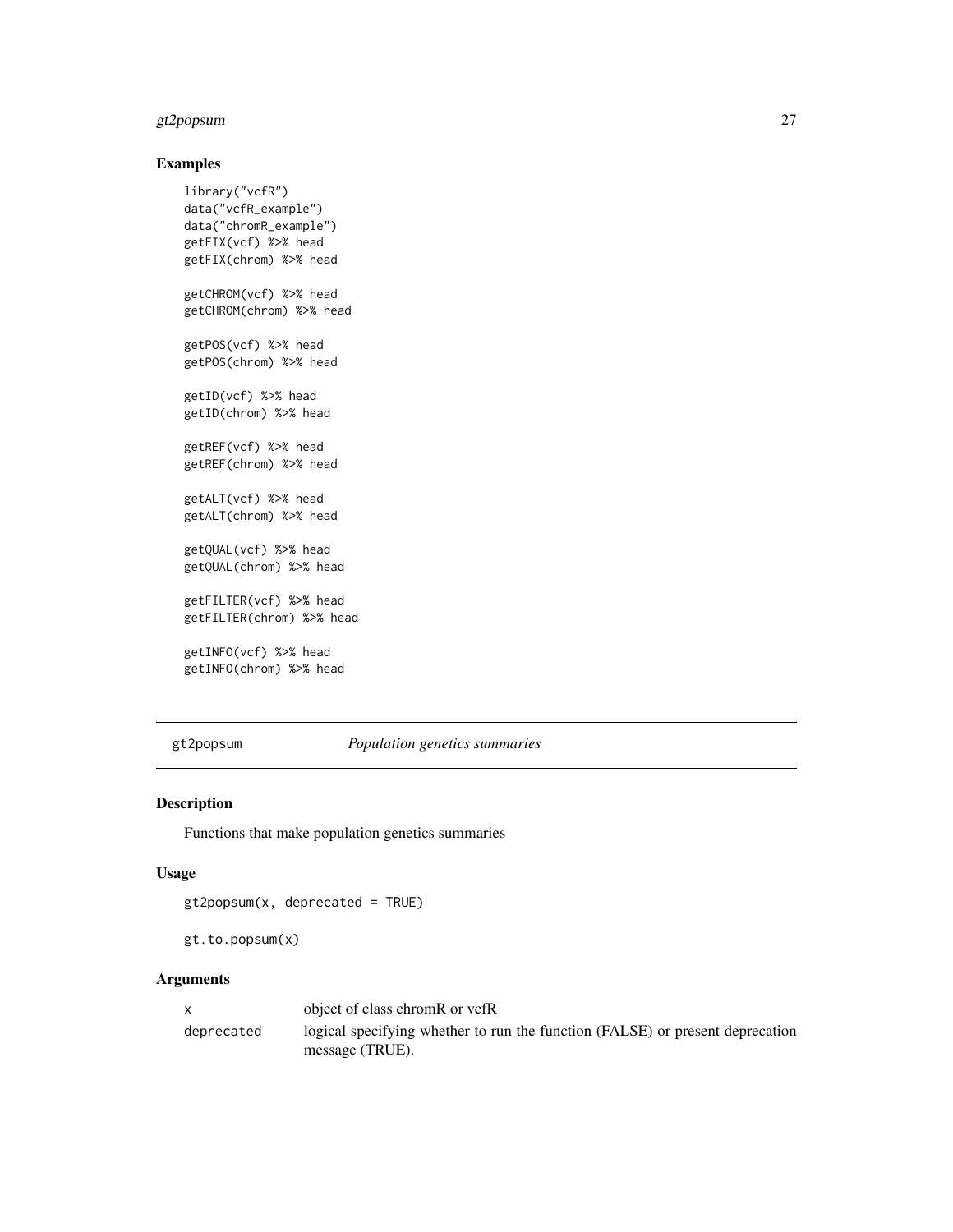#### Details

This function creates common population genetic summaries from either a chromR or vcfR object. The default is to return a matrix containing allele counts, He, and Ne. Allele\_counts is the a comma delimited string of counts. The first position is the count of reference alleles, the second positions is the count of the first alternate alleles, the third is the count of second alternate alleles, and so on. He is the gene diversity, or heterozygosity, of the population. This is  $1 - \sum x_i^2$ , or the probability that two alleles sampled from the population are different, following Nei (1973). Ne is the effective number of alleles in the population. This is  $1/\sum x_i^2$  or one minus the homozygosity, from Nei (1987) equation 8.17.

Nei, M., 1973. Analysis of gene diversity in subdivided populations. Proceedings of the National Academy of Sciences, 70(12), pp.3321-3323.

Nei, M., 1987. Molecular evolutionary genetics. Columbia University Press.

#### Examples

```
data(vcfR_test)
# Check the genotypes.
extract.gt(vcfR_test)
# Summarize the genotypes.
gt.to.popsum(vcfR_test)
```
heatmap.bp *Heatmap with barplots*

#### **Description**

Heatmap of a numeric matrix with barplots summarizing columns and rows.

#### Usage

```
heatmap.bp(x, cbarplot = TRUE, rbarplot = TRUE, legend = TRUE,clabels = TRUE, rlabels = TRUE, na.rm = TRUE, scale = c("row",
  "column", "none"), col.ramp = viridisLite::viridis(n = 100, alpha = 1), ...)
```
#### Arguments

| $\mathsf{x}$ | a numeric matrix.                                                             |
|--------------|-------------------------------------------------------------------------------|
| cbarplot     | a logical indicating whether the columns should be summarized with a barplot. |
| rbarplot     | a logical indicating whether the rows should be summarized with a barplot.    |
| legend       | a logical indicating whether a legend should be plotted.                      |
| clabels      | a logical indicating whether column labels should be included.                |
| rlabels      | a logical indicating whether row labels should be included.                   |
| na.rm        | a logical indicating whether missing values should be removed.                |
|              |                                                                               |

<span id="page-27-0"></span>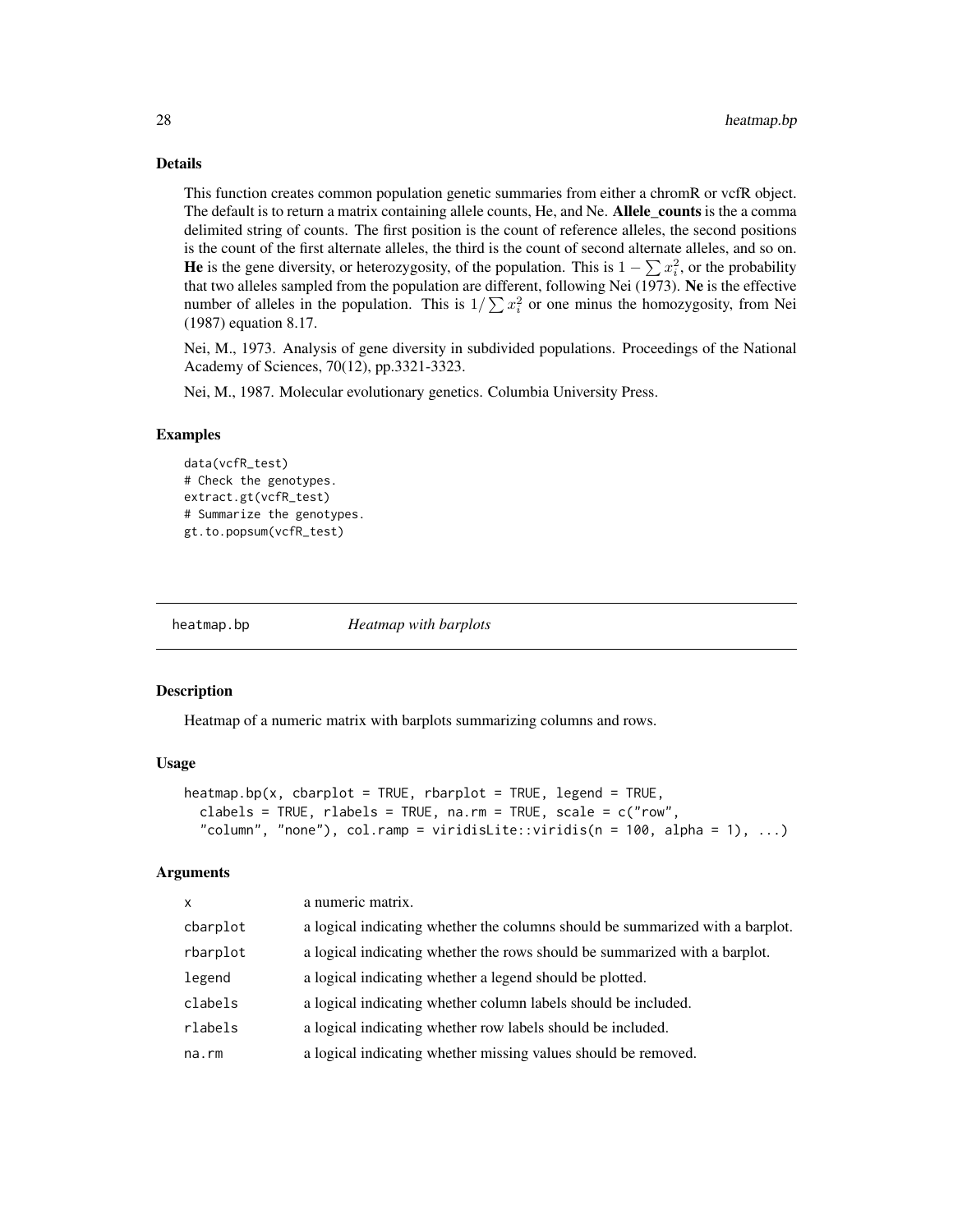#### <span id="page-28-0"></span>INFO2df 29

| scale                   | character indicating if the values should be centered and scaled in either the row |
|-------------------------|------------------------------------------------------------------------------------|
|                         | direction or the column direction, or none. The default is "none".                 |
| col.ramp                | vector of colors to be used for the color ramp.                                    |
| $\cdot$ $\cdot$ $\cdot$ | additional arguments to be passed on.                                              |

#### Details

The function heatmap.bp creates a heatmap from a numeric matrix with optional barplots to summarize the rows and columns.

#### See Also

[heatmap](#page-0-0), [image](#page-0-0), heatmap2 in [gplots,](https://cran.r-project.org/package=gplots) [pheatmap.](https://cran.r-project.org/package=pheatmap)

#### Examples

```
library(vcfR)
```

```
x <- as.matrix(mtcars)
heatmap.bp(x)
heatmap.bp(x, scale="col")
# Use an alternate color ramp
heatmap.bp(x, col.ramp = colorRampPalette(c("red", "yellow", "#008000"))(100))
heatmap.bp(x)
## Not run:
heatmap.bp(x, charplot = FALSE, rbarplot = FALSE, legend = FALSE)heatmap.bp(x, chaplot = FALSE, rbarplot = TRUE, legend = FALSE)heatmap.bp(x, cbarplot = FALSE, rbarplot = FALSE, legend = TRUE)heatmap.bp(x, cbarplot = FALSE, rbarplot = TRUE, legend = TRUE)
heatmap.bp(x, cbarplot = TRUE, rbarplot = FALSE, legend = FALSE)
heatmap.bp(x, cbarplot = TRUE, rbarplot = TRUE, legend = FALSE)
heatmap.bp(x, cbarplot = TRUE, rbarplot = FALSE, legend = TRUE)heatmap.bp(x, cbarplot = TRUE, rbarplot = TRUE, legend = TRUE)
```
## End(Not run)

INFO2df *Reformat INFO data as a data.frame*

#### Description

Reformat INFO data as a data.frame and handle class when possible.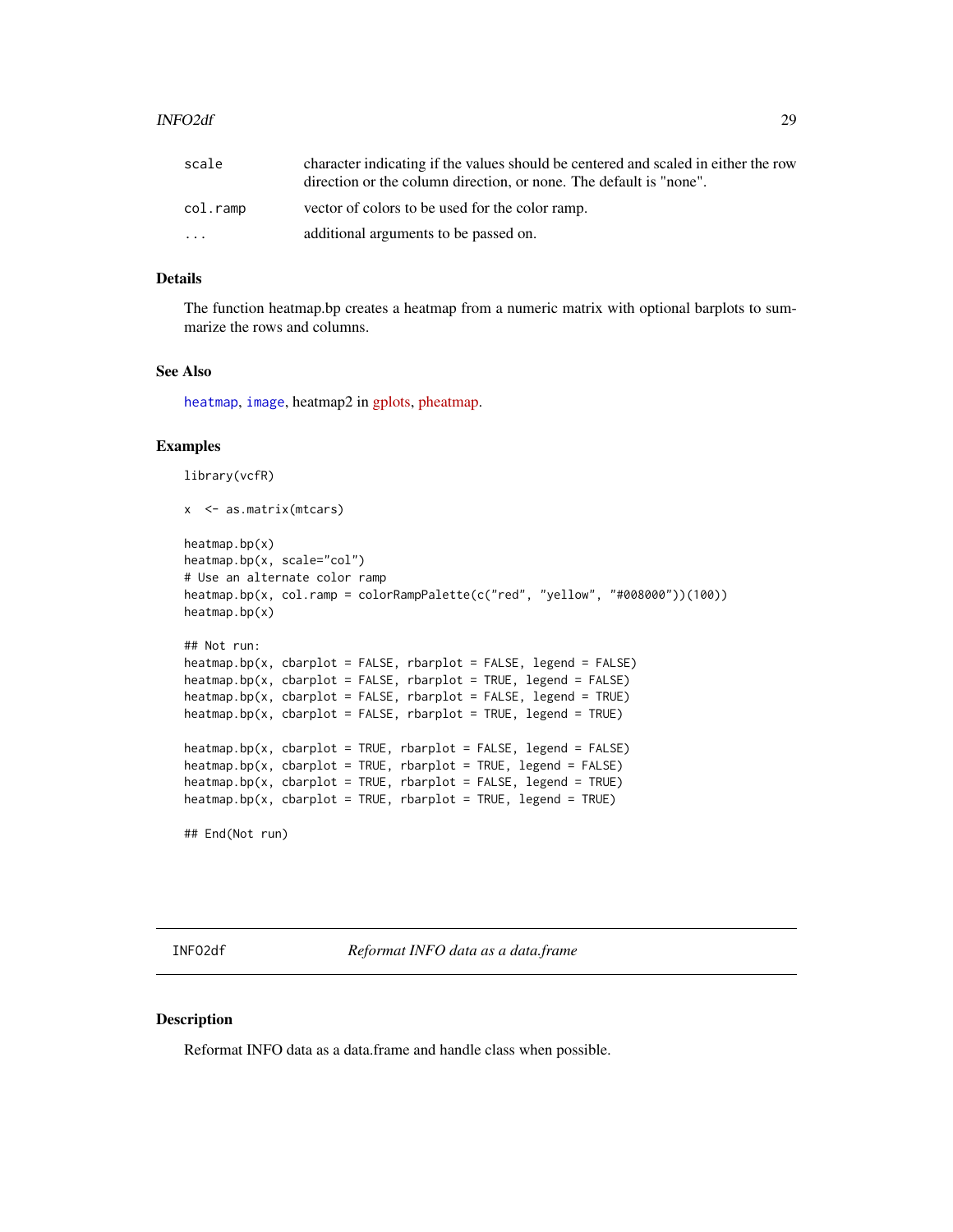#### Usage

INFO2df(x)

metaINFO2df(x, field = "INFO")

#### Arguments

| x     | an object of class vcfR or chromR.                 |
|-------|----------------------------------------------------|
| field | should either the INFo or FORMAT data be returned? |

#### Details

The INFO column of VCF data contains descriptors for each variant. Because this column may contain many comma delimited descriptors it may be difficult to interpret. The function INFO2df converts the data into a data.frame. The function metaINFO2df extracts the information in the meta section that describes the INFO descriptors. This function is called by INFO2df to help it handle the class of the data.

#### Value

A data.frame

#### Examples

```
data(vcfR_test)
metaINFO2df(vcfR_test)
getINFO(vcfR_test)
INFO2df(vcfR_test)
```
#### is\_het *Query genotypes for heterozygotes*

#### Description

Query a matrix of genotypes for heterozygotes

#### Usage

is\_het(x, na\_is\_false = TRUE)

is.het(x, na\_is\_false = TRUE)

#### Arguments

|             | a matrix of genotypes                                         |
|-------------|---------------------------------------------------------------|
| na_is_false | should missing data be returned as NA (FALSE) or FALSE (TRUE) |

<span id="page-29-0"></span>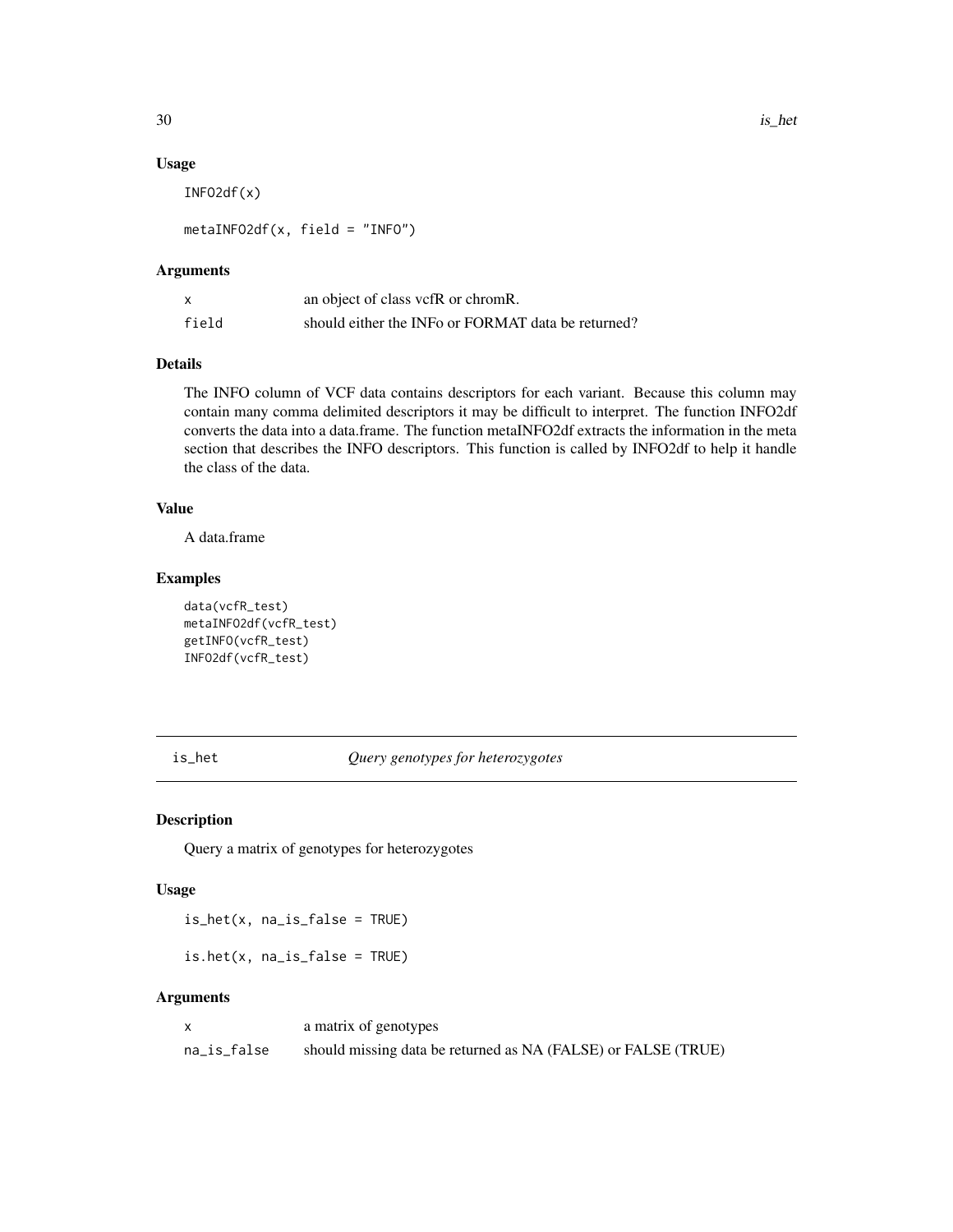#### <span id="page-30-0"></span> $maf$  31

#### Details

This function was designed to identify heterozygous positions in a matrix of genotypes. The matrix of genotypes can be created with [extract.gt](#page-16-1). Because the goal was to identify heterozygotes it may be reasonable to ignore missing values by setting na\_is\_false to TRUE so that the resulting matrix will consist of only TRUE and FALSE. In order to preserve missing data as missing na\_is\_false can be set to FALSE where if at least one allele is missing NA is returned.

#### See Also

[extract.gt](#page-16-1)

#### Examples

```
data(vcfR_test)
gt <- extract.gt(vcfR_test)
hets \le is_het(gt)
# Censor non-heterozygous positions.
is.na(vcfR_test@gt[,-1][!hets]) <- TRUE
```
#### maf *Minor allele frequency*

#### **Description**

Calculate the minor (or other) allele frequency.

#### Usage

 $\text{maf}(x, \text{ element} = 2)$ 

#### Arguments

| x       | an object of class vcfR or chromR   |
|---------|-------------------------------------|
| element | specify the allele number to return |

#### Details

The function maf() calculates the counts and frequency for an allele. A variant may contain more than two alleles. Rare alleles may be true rare alleles or the result of genotyping error. In an attempt to address these competing issues we sort the alleles by their frequency and the report statistics based on their position. For example, setting element=1 would return information about the major (most common) allele. Setting element=2 returns information about the second allele.

#### Value

a matrix of four columns. The first column is the total number of alleles, the second is the number of NA genotypes, the third is the count and fourth the frequency.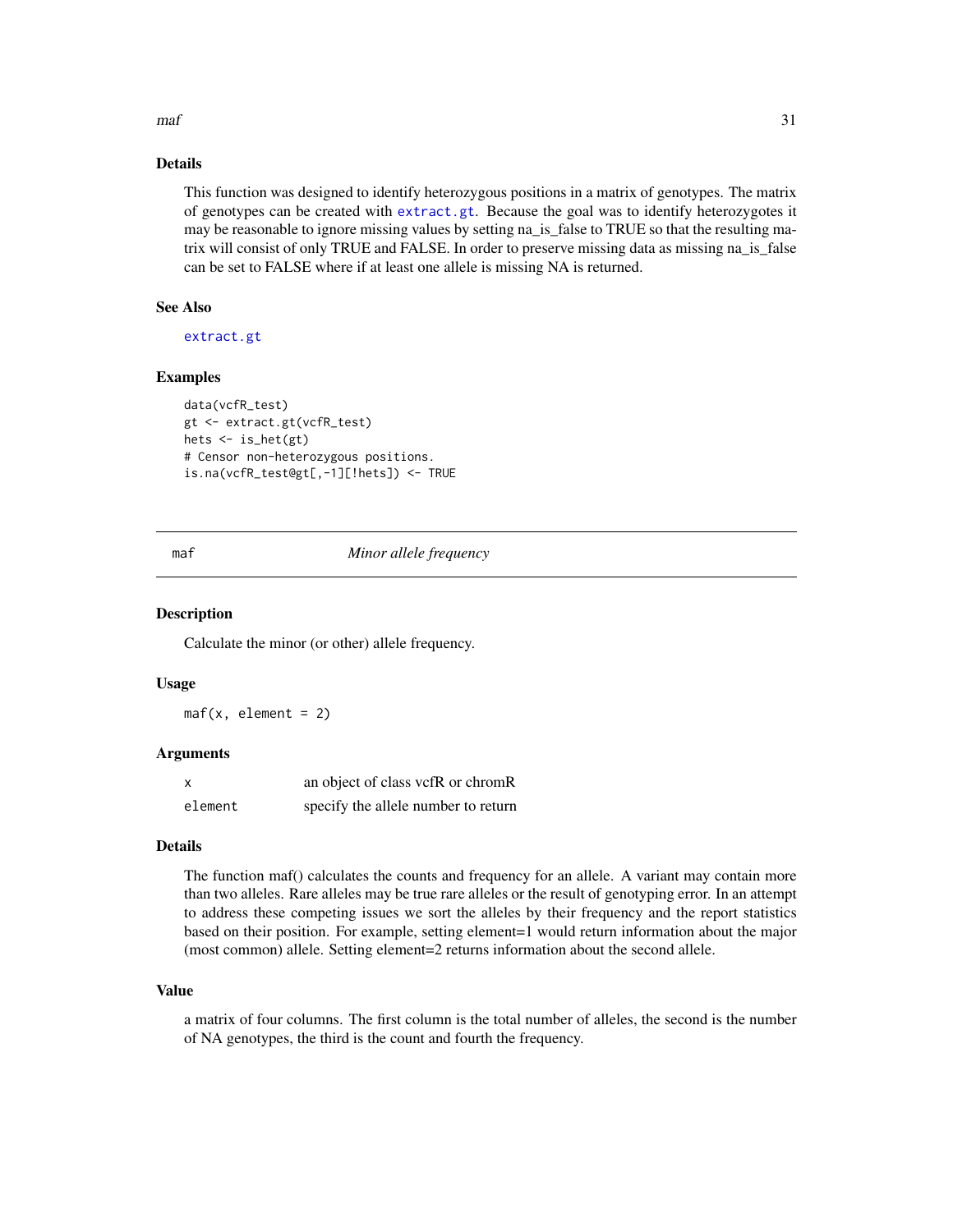<span id="page-31-0"></span>masplit *masplit*

#### Description

Split a matrix of delimited strings.

#### Usage

```
masplit(myMat, delim = ", ", count = 0L, record = 1L, sort = 1L,decreasing = 1L)
```
#### Arguments

| myMat      | a matrix of delimited strings (e.g., $"7,2"$ ).                       |
|------------|-----------------------------------------------------------------------|
| delim      | character that delimits values.                                       |
| count      | return the count of delimited records.                                |
| record     | which (1-based) record to return.                                     |
| sort       | should the records be sorted prior to selecting the element $(0,1)$ ? |
| decreasing | should the values be sorted decreasing $(1)$ or increasing $(0)$ ?    |

#### Details

Split a matrix of delimited strings that represent numerics into numerics. The parameter count returns a matrix of integers indicating how many delimited records exist in each element. This is intended to help if you do not know how many records are in each element particularly if there is a mixture of numbers of records. The parameter record indicates which record to return (first, second, third, ...). The parameter sort indicates whether the records in each element should be sorted (1) or not (0) prior to selection. When sorting has been selected **decreasing** indicates if the sorting should be performed in a decreasing (1) or increasing (0) manner prior to selection.

#### Value

A numeric matrix

#### Examples

```
set.seed(999)
x1 \leftarrow \text{round}(\text{rnorm}(n=9, \text{mean}=10, \text{sd}=2))x2 \le round(rnorm(n=9, mean=20, sd=2))
ad <- matrix(paste(x1, x2, sep=","), nrow=3, ncol=3)
colnames(ad) <- paste('Sample', 1:3, sep="_")
rownames(ad) <- paste('Variant', 1:3, sep="_")
ad[1,1] <- "9,23,12"
is.na(ad[3,1]) \leftarrow TRUE
```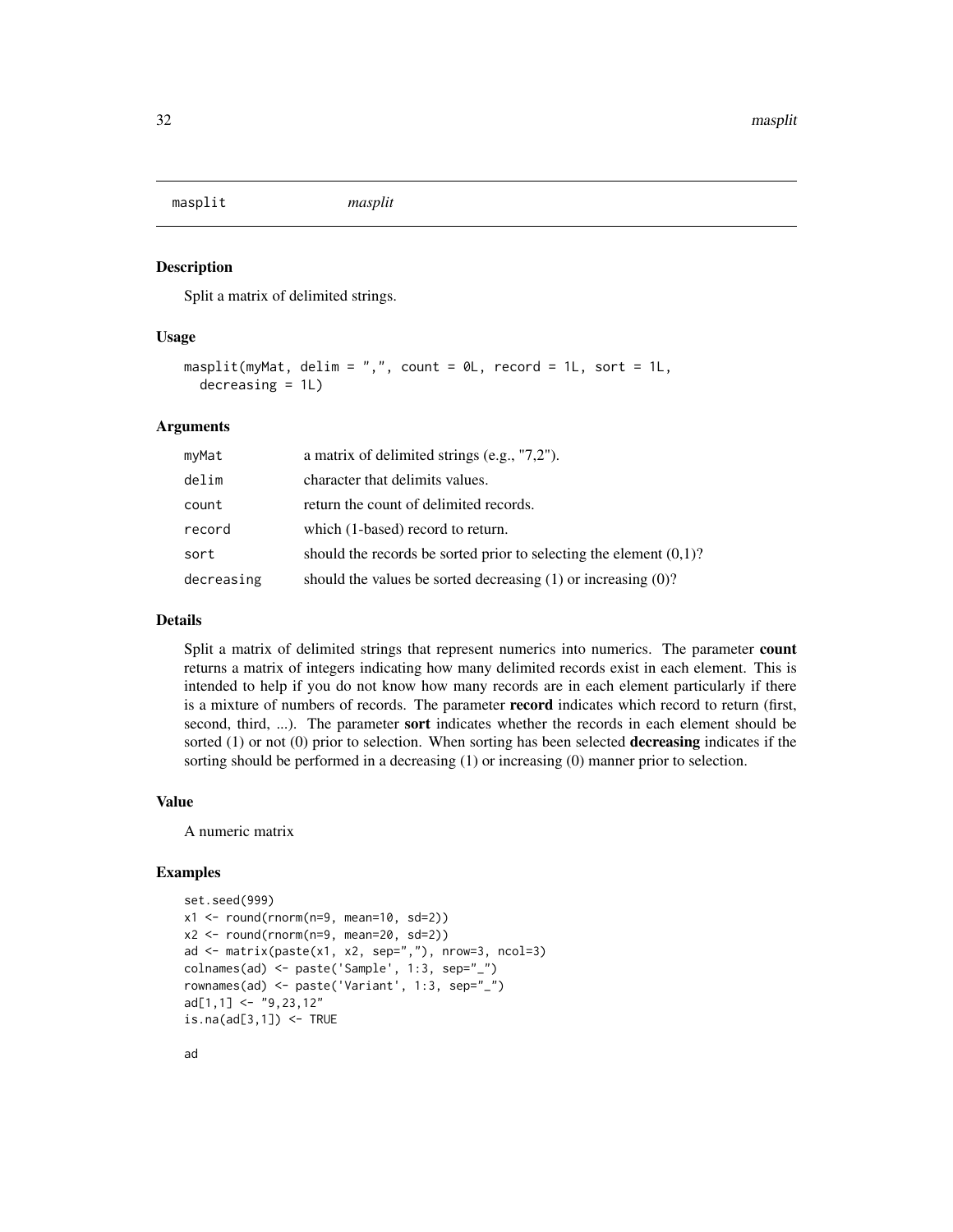#### <span id="page-32-0"></span>ordisample 33

```
masplit(ad, count = 1)masplit(ad, sort = 0)masplit(ad, sort = 0, record = 2)
masplit(ad, sort = 0, record = 3)
masplit(ad, sort = 1, decreasing = 0)
```
ordisample *Ordinate a sample's data*

#### Description

Ordinate information from a sample's GT region and INFO column.

#### Usage

```
ordisample(x, sample, distance = "bray", plot = TRUE, alpha = 88,
  verbose = TRUE, ...)
```
#### Arguments

| x        | an object of class vcfR or chromR.                       |
|----------|----------------------------------------------------------|
| sample   | a sample number where the first sample (column) is 2     |
| distance | metric to be used for ordination, options are in vegdist |
| plot     | logical specifying whether to plot the ordination        |
| alpha    | alpha channel (transparency) ranging from 0-255          |
| verbose  | logical specifying whether to produce verbose output     |
|          | parameters to be passed to child processes               |

#### Details

The INFO column of VCF data contains descriptors for each variant. Each sample typically includes several descriptors of each variant in the GT region as well. This can present an overwhelming amount of information. Ordination is used in this function to reduce this complexity.

The ordination procedure can be rather time consuming depending on how much data is used. I good recommendation is to always start with a small subset of your full dataset and slowly scale up. There are several steps in this function that attempt to eliminate variants or characters that have missing values in them. This that while starting with a small number is good, you will need to have a large enough number so that a substantial amount of the data make it to the ordination step. In the example I use 100 variants which appears to be a reasonable compromise.

The data contained in VCF files can frequently contain a large fraction of missing data. I advovate censoring data that does not meet quality control thresholds as missing which compounds the problem. An attempt is made to omit these missing data by querying the GT and INFO data for missingness and omitting the missing variants. The data may also include characters (columns) that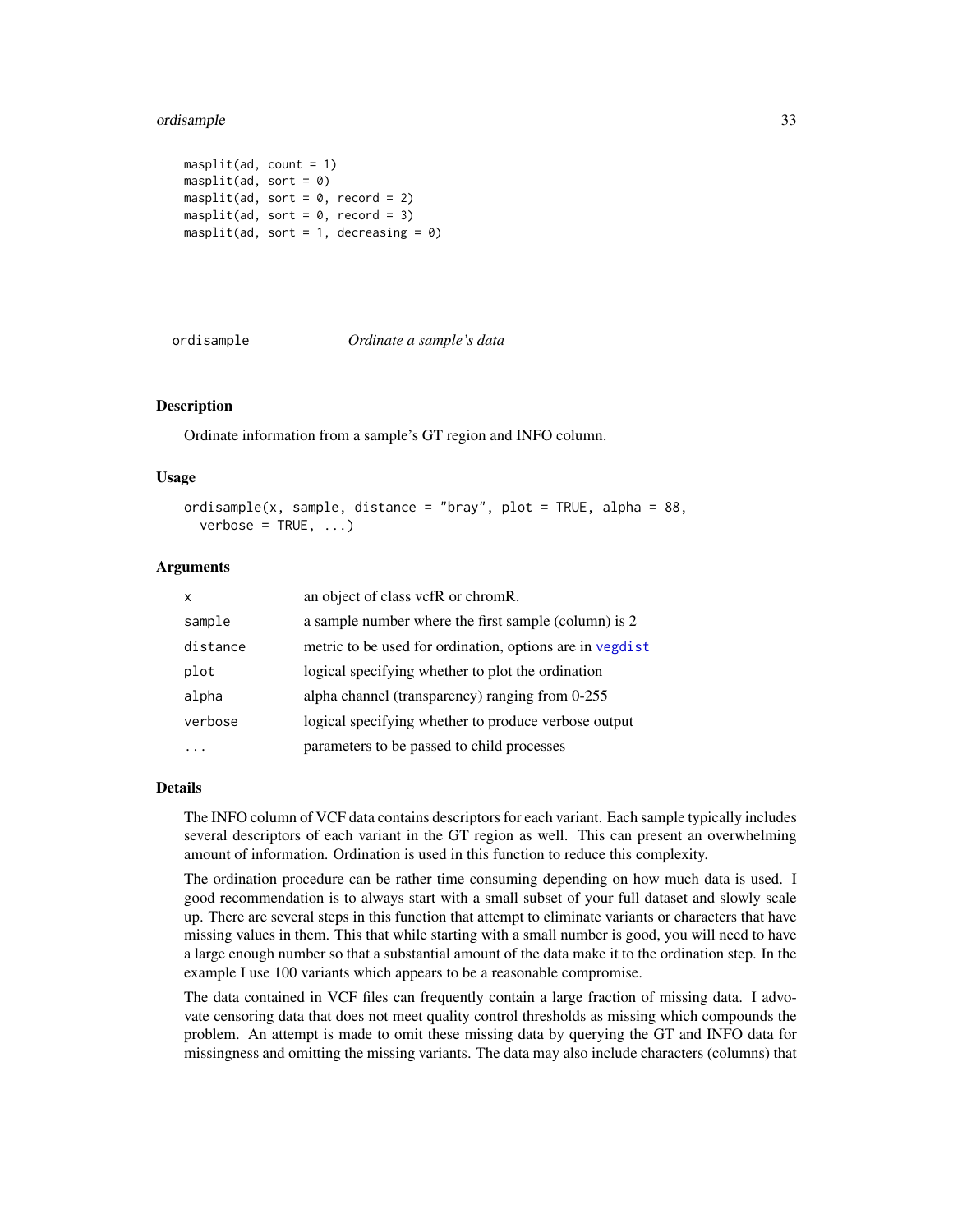contain all missing values which are omitted as well. When verbose == TRUE these omissions are reported as messages.

Some data may contain multiple values. For example, AD is the sequence depth for each observed allele. In these instances the values are sorted and the largest value is used.

Several of the steps of this ordination make distributional assumptions. That is, they assume the data to be normally distributed. There is no real reason to assume this assumption to be valid with VCF data. It has been my experience that this assumption is frequently violated with VCF data. It is therefore suggested to use this funciton as an exploratory tool that may help inform other decisions. These analyst may be able to address these issues through data transformation or other topics beyond the scope of this function. This function is intended to provide a rapid assessment of the data which may help determine if more elegant handling of the data may be required. Interpretation of the results of this function need to take into account that assumptions may have been violated.

#### Value

A list consisting of two objects.

- an object of class 'metaMDS' created by the function vegan::metaMDS
- an object of class 'envfit' created by the function vegan::envfit

This list is returned invisibly.

#### See Also

[metaMDS](#page-0-0), [vegdist](#page-0-0), [monoMDS](#page-0-0), [isoMDS](#page-0-0)

#### Examples

## Not run:

```
# Example of normally distributed, random data.
set.seed(9)
x1 <- rnorm(500)set.seed(99)
y1 <- rnorm(500)
plot(x1, y1, pch=20, col="#8B451388", main="Normal, random, bivariate data")
data(vcfR_example)
ordisample(vcf[1:100,], sample = "P17777us22")
vars <- 1:100
myOrd <- ordisample(vcf[vars,], sample = "P17777us22", plot = FALSE)
names(myOrd)
plot(myOrd$metaMDS, type = "n")
points(myOrd$metaMDS, display = "sites", pch=20, col="#8B451366")
text(myOrd$metaMDS, display = "spec", col="blue")
plot(myOrd$envfit, col = "#008000", add = TRUE)
head(myOrd$metaMDS$points)
myOrd$envfit
pairs(myOrd$data1)
```
<span id="page-33-0"></span>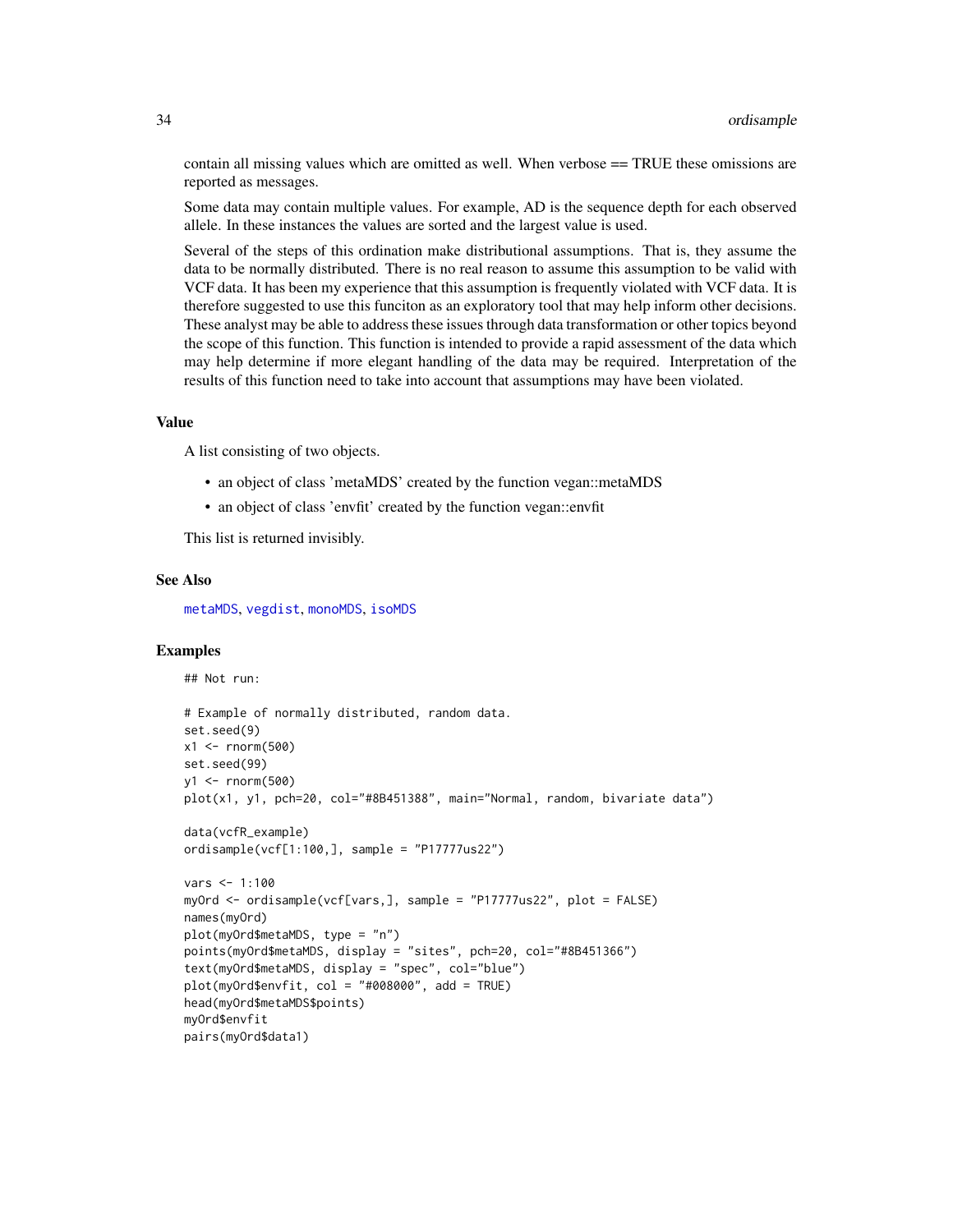```
# Seperate heterozygotes and homozygotes.
gt <- extract.gt(vcf)
hets <- is_het(gt, na_is_false = FALSE)
vcfhe <- vcf
vcfhe@gt[,-1][ !hets & !is.na(hets) ] <- NA
vcfho <- vcf
vcfho@gt[,-1][ hets & !is.na(hets) ] <- NA
myOrdhe <- ordisample(vcfhe[vars,], sample = "P17777us22", plot = FALSE)
myOrdho <- ordisample(vcfho[vars,], sample = "P17777us22", plot = FALSE)
pairs(myOrdhe$data1)
pairs(myOrdho$data1)
hist(myOrdho$data1$PL, breaks = seq(0,9000, by=100), col="#8B4513")
## End(Not run)
```
pairwise\_genetic\_diff *Pairwise genetic differentiation across populations*

#### Description

pairwise\_genetic\_diff Calculate measures of genetic differentiation across all population pairs.

#### Usage

```
pairwise_genetic_diff(vcf, pops, method = "nei")
```
#### Arguments

| vcf    | a vcfR object                         |
|--------|---------------------------------------|
| pops   | factor indicating populations         |
| method | the method to measure differentiation |

#### Value

a data frame containing the pairwise population differentiation indices of interest across all pairs of populations in the population factor.

#### Author(s)

Javier F. Tabima

#### See Also

[genetic\\_diff](#page-23-1) in [vcfR](#page-46-1)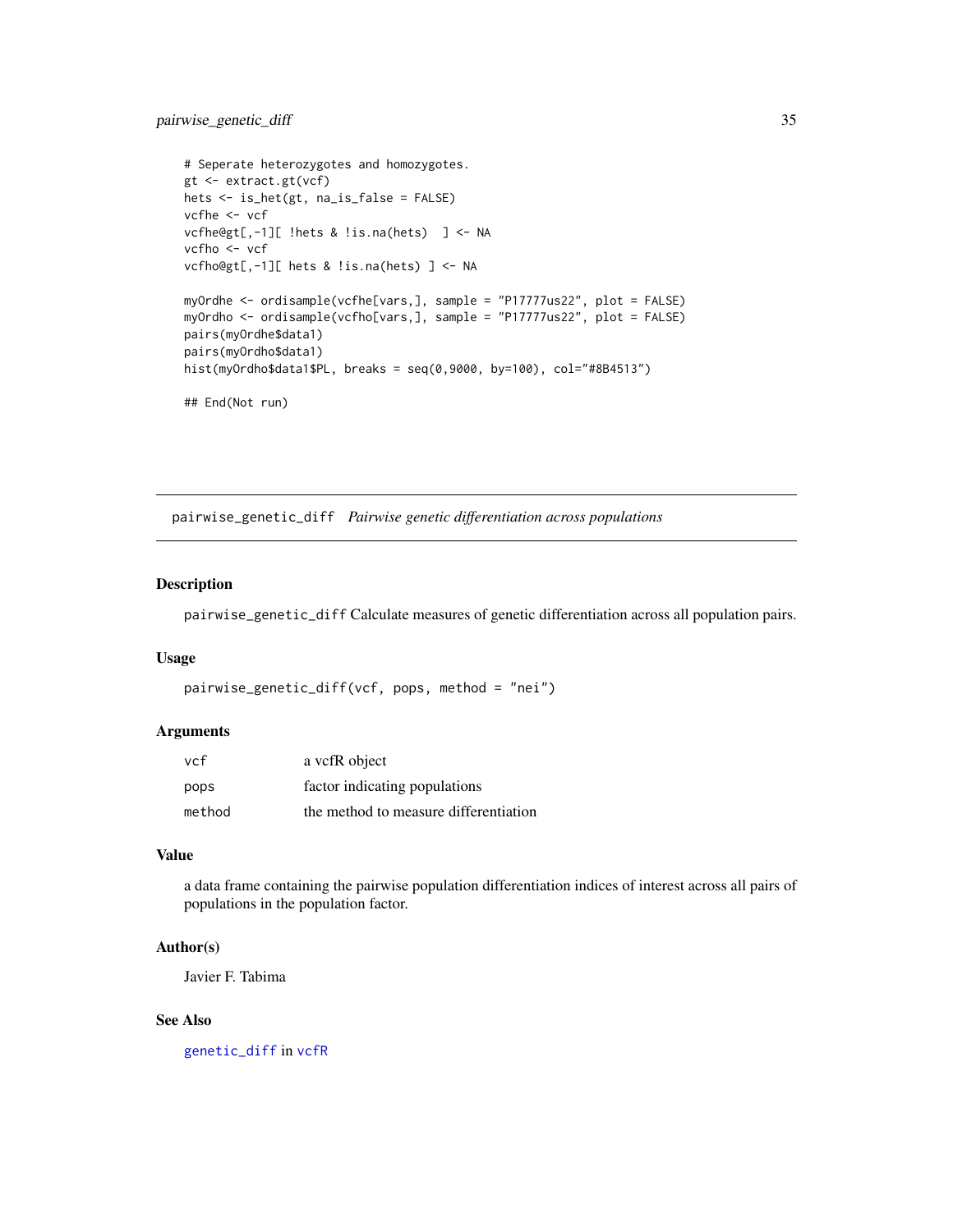#### Examples

```
data(vcfR_example)
pops \leq as.factor(rep(c('a','b'), each = 9))
myDiff <- pairwise_genetic_diff(vcf, pops, method = "nei")
colMeans(myDiff[,c(4:ncol(myDiff))], na.rm = TRUE)
pops \leq as.factor(rep(c('a','b','c'), each = 6))
myDiff <- pairwise_genetic_diff(vcf, pops, method = "nei")
colMeans(myDiff[,c(4:ncol(myDiff))], na.rm = TRUE)
```
peak\_to\_ploid *Convert allele balance peaks to ploidy*

#### Description

Converts allele balance data produced by freq\_peak() to a copy number by assinging the allele balance data (frequencies) to its closest expected ratio.

#### Usage

peak\_to\_ploid(x)

#### Arguments

x an object produced by freq\_peak().

#### Details

Converts allele balance data produced by freq\_peak() to copy number. See the examples section for a graphical representation of the expectations and the bins around them. Once a copy number has called a distance from expectation (dfe) is calculated as a form of confidence. The bins around different copy numbers are of different width, so the dfe is scaled by its respective bin width. This results in a dfe that is 0 when it is exactly at our expectation (high confidence) and at 1 when it is half way between two expectations (low confidence).

#### Value

A list consisting of two matrices containing the calls and the distance from expectation (i.e., confidence).

#### See Also

freq\_peak, freq\_peak\_plot

<span id="page-35-0"></span>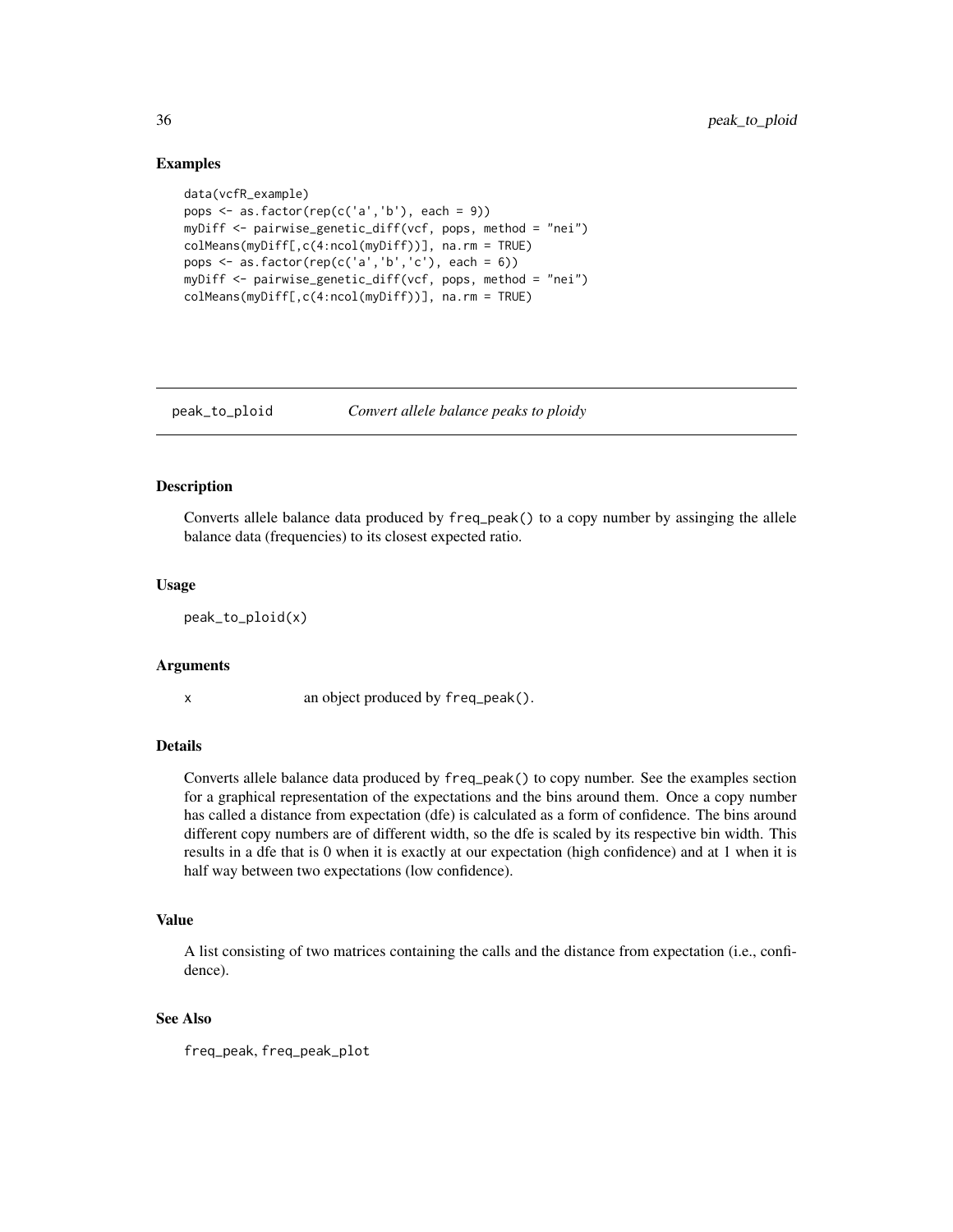#### <span id="page-36-0"></span>Process chromR objects 37

#### Examples

```
# Thresholds.
plot(c(0.0, 1), c(0,1), type = "n", xaxt = "n", xlab = "Expectation", ylab = "Allele balance")
myCalls <- c(1/5, 1/4, 1/3, 1/2, 2/3, 3/4, 4/5)
axis(side = 1, at = myCalls, labels = c('1/5', '1/4', '1/3','1/2', '2/3', '3/4', '4/5'), las=2)
abline(v=myCalls)
abline(v=c(7/40, 9/40, 7/24, 5/12), lty=3, col ="#B22222")
abline(v=c(7/12, 17/24, 31/40, 33/40), lty=3, col ="#B22222")
text(x=7/40, y=0.1, labels = "7/40", srt = 90)text(x=9/40, y=0.1, labels = "9/40", srt = 90)text(x=7/24, y=0.1, labels = "7/24", srt = 90)text(x=5/12, y=0.1, labels = "5/12", srt = 90)text(x=7/12, y=0.1, labels = "7/12", srt = 90)
text(x=17/24, y=0.1, labels = "17/24", srt = 90)
text(x=31/40, y=0.1, labels = "31/40", srt = 90)text(x=33/40, y=0.1, labels = "33/40", srt = 90)
# Prepare dta and visualize
data(vcfR_example)
gt <- extract.gt(vcf)
# Censor non-heterozygous positions.
hets \le is_het(gt)
is.na(vcf@gt[,-1][!hets]) <- TRUE
# Extract allele depths.
ad <- extract.gt(vcf, element = "AD")
ad1 \leq masplit(ad, record = 1)
ad2 \le - masplit(ad, record = 2)
freq1 \leq -ad1/(ad1+ad2)freq2 < -ad2/(ad1+ad2)myPeaks1 <- freq_peak(freq1, getPOS(vcf))
# Censor windows with fewer than 20 heterozygous positions
is.na(myPeaks1$peaks[myPeaks1$counts < 20]) <- TRUE
# Convert peaks to ploidy call
peak_to_ploid(myPeaks1)
```
Process chromR objects

*Process chromR object*

#### Description

Functions which process chromR objects

Create representation of a sequence. Begining and end points are determined for stretches of nucleotides. Stretches are determined by querying each nucleotides in a sequence to determine if it is represented in the database of characters (chars).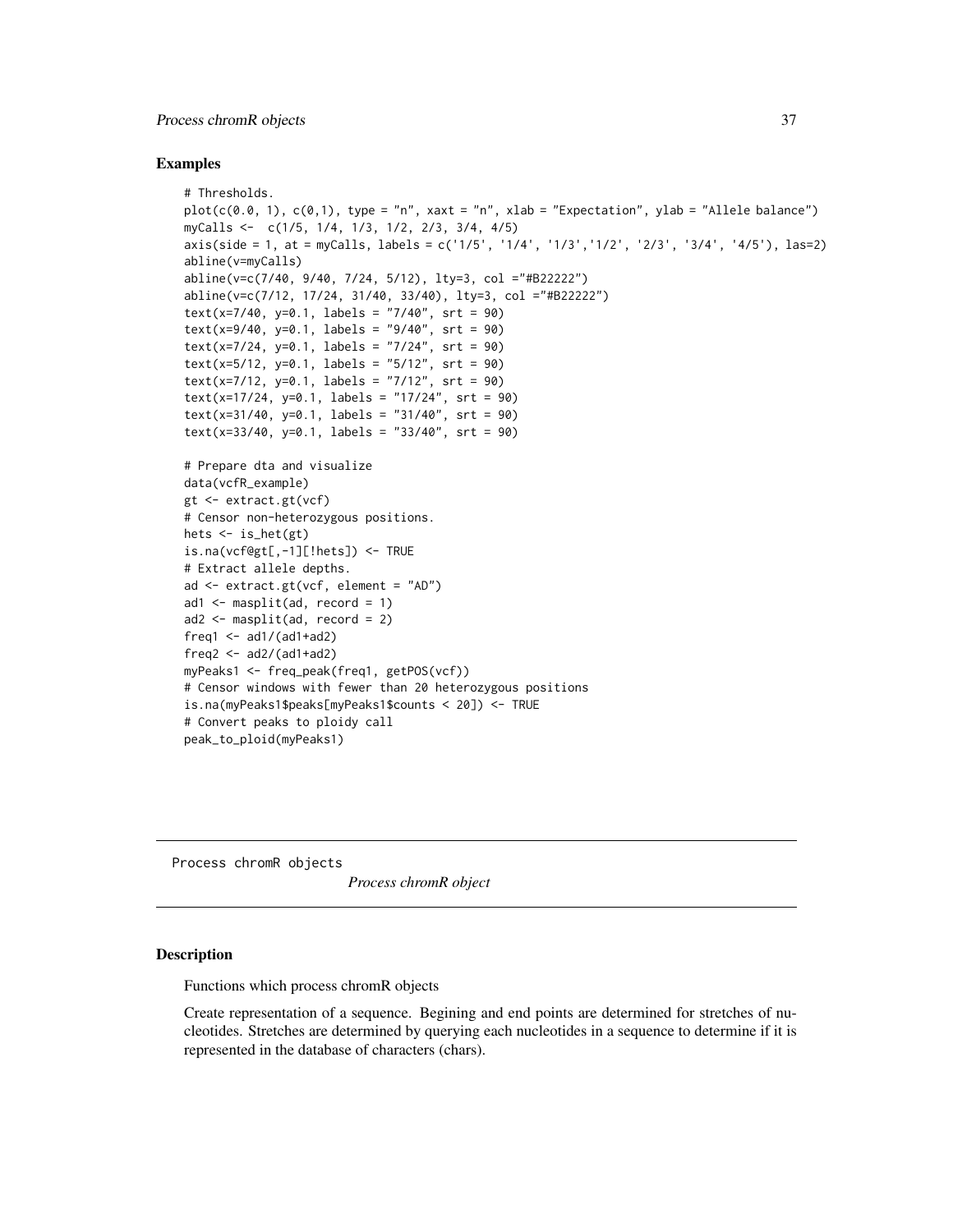#### Usage

```
proc.chromR(x, win.size = 1000, verbose = TRUE)regex.win(x, max.win = 1000, regex = "[acgtwsmkrybdhv]")
seq2rects(x, chars = "acgtwsmkrybdhv", lower = TRUE)var.win(x, win.size = 1000)
```
#### Arguments

| $\mathsf{x}$ | object of class chromR                                                                    |
|--------------|-------------------------------------------------------------------------------------------|
| win.size     | integer indicating size for windowing processes                                           |
| verbose      | logical indicating whether verbose output should be reported                              |
| max.win      | maximum window size                                                                       |
| regex        | a regular expression to indicate nucleotides to be searched for                           |
| chars        | a vector of characters to be used as a database for inclusion in rectangles               |
| lower        | converts the sequence and database to lower case, making the search case insen-<br>sitive |
| $\cdots$     | arguments to be passed to methods                                                         |

#### Details

The function  $proc_{\text{c}}$  hromR() calls helper functions to process the data present in a chromR object into summaries statistics.

The function regex.win() is used to generate coordinates to define rectangles to represent regions of the chromosome containing called nucleotides (acgtwsmkrybdhv). It is then called a second time to generate coordinates to define rectangles to represent regions called as uncalled nucleotides (n, but not gaps).

The function gt2popsum is called to create summaries of the variant data.

The function var.win is called to create windowized summaries of the chromR object.

Each window receives a name and its coordinates. Several attempts are made to name the windows appropriately. First, the CHROM column of vcfR@fix is queried for a name. Next, the label of the sequence is queried for a name. Next, the first cell of the annotation matrix is queried. If an appropriate name was not found in the above locations the chromR object's 'name' slot is used. Note that the 'name' slot has a default value. If this default value is not updated then all of your windows may receive the same name.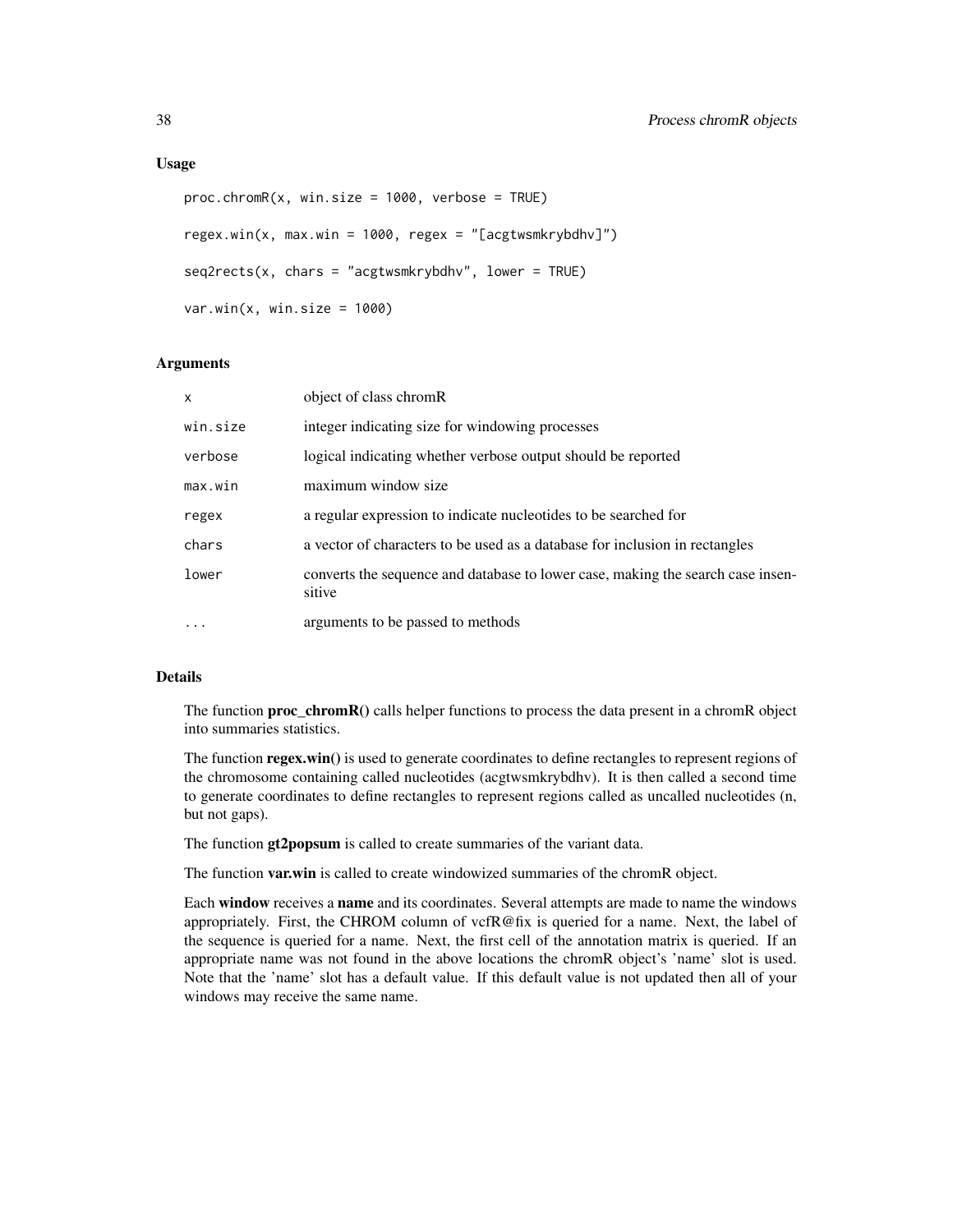<span id="page-38-0"></span>

#### Description

Query the 'gt' slot of objects of class vcfR

#### Usage

 $is.polymorphic(x, na omit = FALSE)$ 

is.biallelic(x)

#### Arguments

| $\boldsymbol{\mathsf{x}}$ | an object of class vcfR      |
|---------------------------|------------------------------|
| na.omit                   | logical to omit missing data |

#### Details

The function **is\_polymorphic** returns a vector of logicals indicating whether a variant is polymorphic. Only variable sites are reported in vcf files. However, once someone manipulates a vcfR object, a site may become invariant. For example, if a sample is removed it may result in a site becoming invariant. This function queries the sites in a vcfR object and returns a vector of logicals (TRUE/FALSE) to indicate if they are actually variable.

The function is\_bialleleic returns a vector of logicals indicating whether a variant is biallelic. Some analyses or downstream analyses only work with biallelic loci. This function can help manage this.

#### See Also

[extract.gt](#page-16-1)

queryMETA *Query the META section of VCF data*

#### Description

Query the META section of VCF data for information about acronyms.

#### Usage

queryMETA(x, element = NULL, nice = TRUE)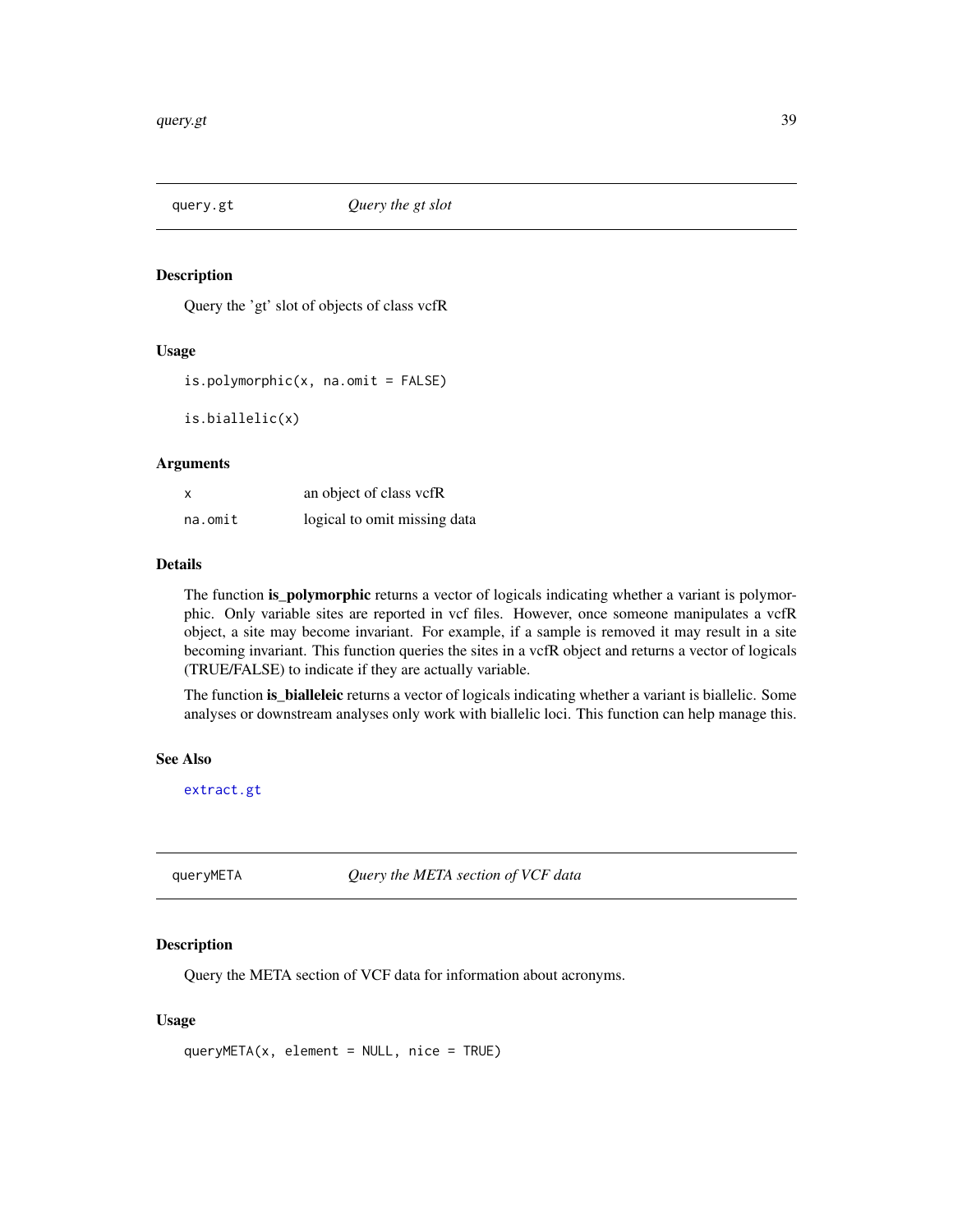#### <span id="page-39-0"></span>Arguments

| $\mathsf{x}$ | an object of class vcfR or chromR.                                |
|--------------|-------------------------------------------------------------------|
| element      | an acronym to search for in the META portion of the VCF data.     |
| nice         | logical indicating whether to format the data in a 'nice' manner. |

#### Details

The META portion of VCF data defines acronyms that are used elsewhere in the data. In order to better understand these acronyms they should be referenced. This function facilitates looking up of acronyms to present their relevant information. When 'element' is 'NULL' (the default), all acronyms from the META region are returned. When 'element' is specified an attempt is made to return information about the provided element. The function grep is used to perform this query. If 'nice' is set to FALSE then the data is presented as it was in the file. If 'nice' is set to TRUE the data is processed to make it appear more 'nice'.

#### See Also

[grep](#page-0-0), [regex](#page-0-0).

#### Examples

```
data(vcfR_test)
queryMETA(vcfR_test)
queryMETA(vcfR_test, element = "DP")
```
Ranking *Ranking variants within windows*

#### Description

Rank variants within windows.

#### Usage

```
rank.variants.chromR(x, scores)
```
#### Arguments

|        | an object of class Crhom or a data frame containing             |
|--------|-----------------------------------------------------------------|
| scores | a vector of scores for each variant to be used to rank the data |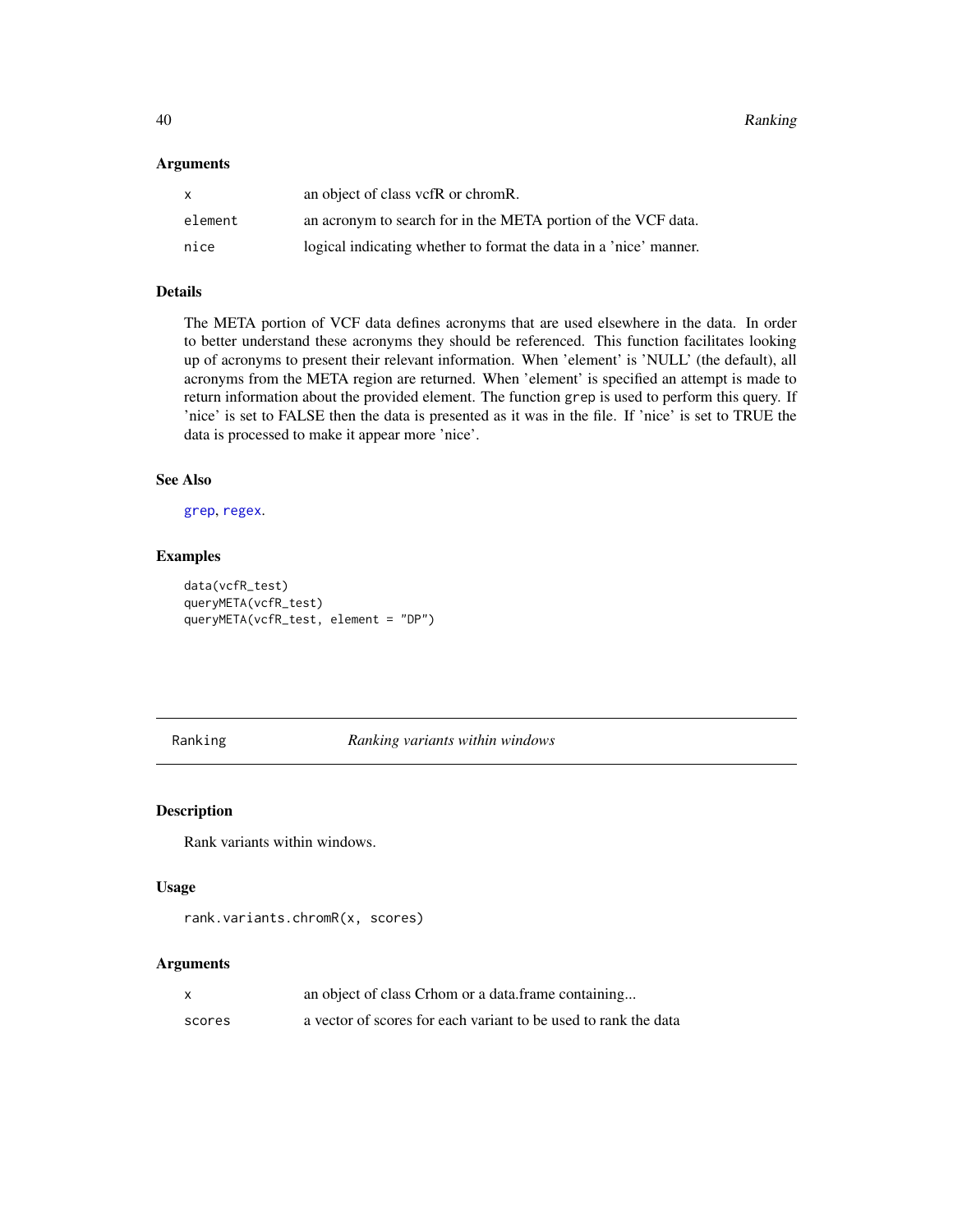<span id="page-40-0"></span>

#### Description

Converts allele balance data produced by freq\_peak() to a copy number by assinging the allele balance data (frequencies) to its closest expected ratio.

#### Usage

 $rePOS(x, lens, ret.lens = FALSE, buffer = 0)$ 

#### Arguments

| x        | a vcfR object                                      |
|----------|----------------------------------------------------|
| lens     | a data frame describing the reference              |
| ret.lens | logical specifying whether lens should be returned |
| buff     | an integer indicating buffer length                |

#### Details

Each chromosome in a genome typically begins with position one. This creates a problem when plotting the data associated with each chromosome because the information will overlap. This function uses the information in the data.frame lens to create a new coordinate system where chromosomes do not overlap.

The data.frame lens should have a row for each chromosome and two columns. The first column is the name of each chromosome as it appears in the vcfR object. The second column is the length of each chromosome.

The parameter **buff** indicates the length of a buffer to put in between each chromosome. This buffer may help distinguish chromosomes from one another.

In order to create the new coordinates the lens data.frame is updated with the new start positions. The parameter

#### Value

Either a vector of integers that represent the new coordinate system or a list containing the vector of integers and the lens data.frame.

#### Examples

```
# Create some VCF data.
data(vcfR_example)
vcf1 <-vcf[1:500,]
vcf2 <-vcf[500:1500,]
vcf3 <- vcf[1500:2533]
vcf1@fix[,'CHROM'] <- 'chrom1'
```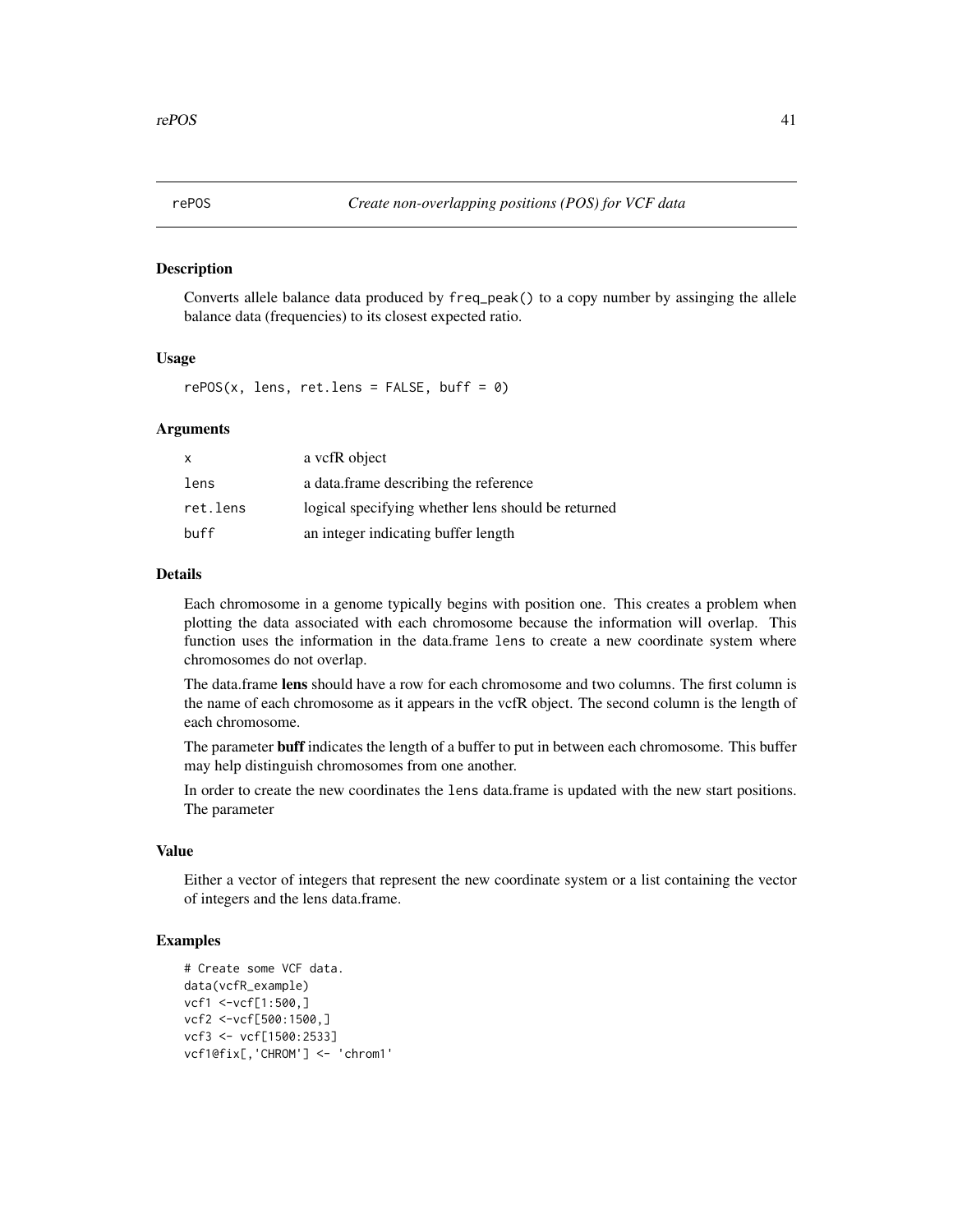```
vcf2@fix[,'CHROM'] <- 'chrom2'
vcf3@fix[,'CHROM'] <- 'chrom3'
vcf2@fix[,'POS'] <- as.character(getPOS(vcf2) - 21900)
vcf3@fix[,'POS'] <- as.character(getPOS(vcf3) - 67900)
vcf <- rbind2(vcf1, vcf2)
vcf <- rbind2(vcf, vcf3)
rm(vcf1, vcf2, vcf3)
# Create lens
lens <- data.frame(matrix(nrow=3, ncol=2))
lens[1,1] <- 'chrom1'
lens[2,1] <- 'chrom2'
lens[3,1] <- 'chrom3'
lens[1,2] <- 22000
lens[2,2] <- 47000
lens[3,2] <- 32089
# Illustrate the issue.
dp <- extract.info(vcf, element="DP", as.numeric=TRUE)
plot(getPOS(vcf), dp, col=as.factor(getCHROM(vcf)))
# Resolve the issue.
newPOS <- rePOS(vcf, lens)
dp <- extract.info(vcf, element="DP", as.numeric=TRUE)
plot(newPOS, dp, col=as.factor(getCHROM(vcf)))
# Illustrate the buffer
newPOS <- rePOS(vcf, lens, buff=10000)
dp <- extract.info(vcf, element="DP", as.numeric=TRUE)
plot(newPOS, dp, col=as.factor(getCHROM(vcf)))
```
show,chromR-method *chromR-method*

#### <span id="page-41-1"></span>Description

Methods that act on objects of class chromR

#### Usage

```
## S4 method for signature 'chromR'
show(object)
## S4 method for signature 'chromR'
plot(x, y, \ldots)## S4 method for signature 'chromR'
print(x, y, ...)
```
<span id="page-41-0"></span>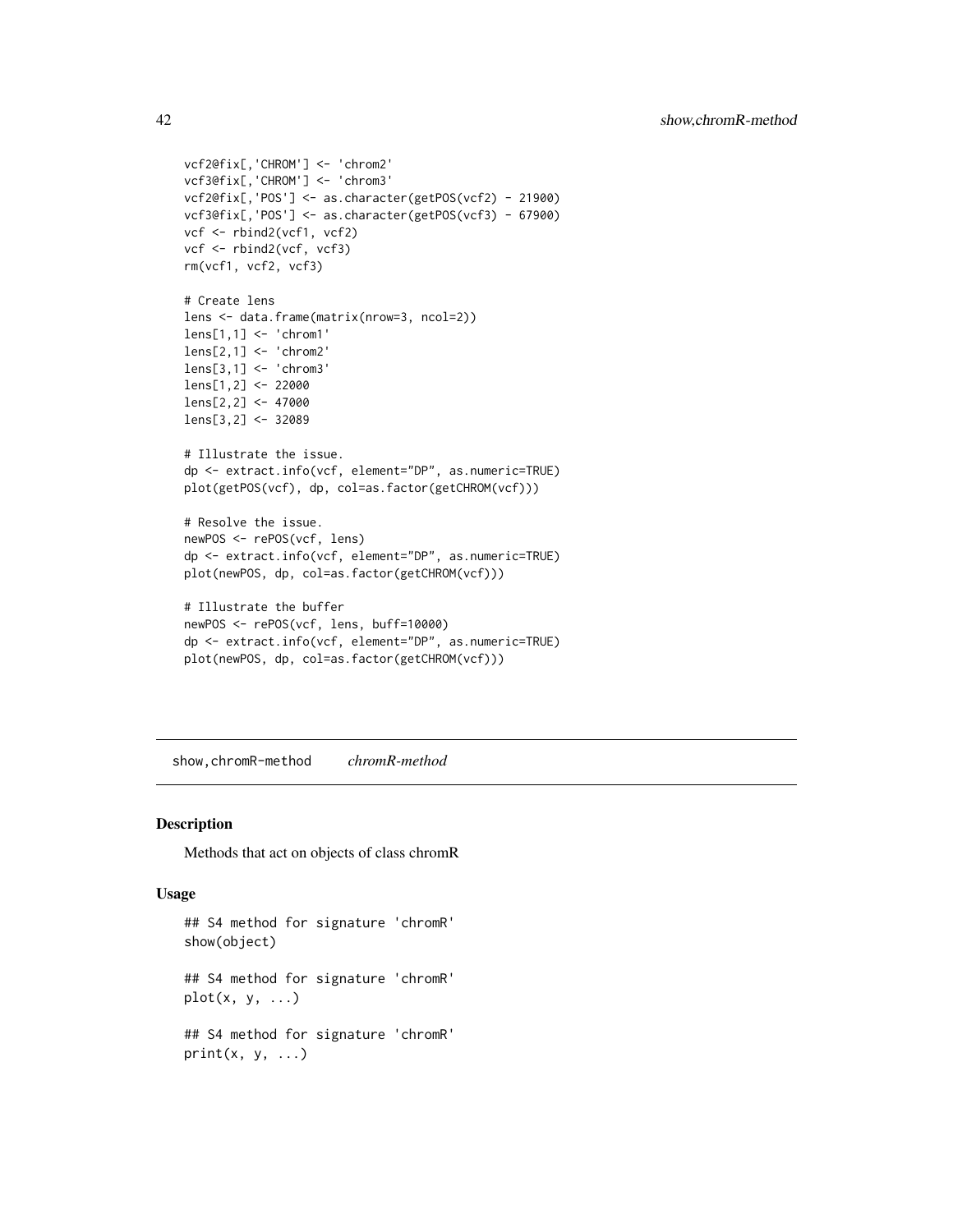```
## S4 method for signature 'chromR'
head(x, n = 6)## S4 replacement method for signature 'chromR,character'
names(x) <- value
## S4 method for signature 'chromR'
```

```
length(x)
```
#### Arguments

| object                  | an object of class chromR                                              |
|-------------------------|------------------------------------------------------------------------|
| $\mathsf{x}$            | an object of class chromR                                              |
| <b>y</b>                | not currently used                                                     |
| $\cdot$ $\cdot$ $\cdot$ | Arguments to be passed to methods                                      |
| n                       | integer indicating the number of elements to be printed from an object |
| value                   | a character containing a name                                          |

#### Details

Methods that act on objects of class chromR.

show,vcfR-method *show*

#### Description

Display a summary of a vcfR object. head returns the first parts of an object of class vcfR. The brackets ('[]') subset objects of class vcfR The plot method visualizes objects of class vcfR

#### Usage

```
## S4 method for signature 'vcfR'
show(object)
## S4 method for signature 'vcfR'
head(x, n = 6, maxchar = 80)
## S4 method for signature 'vcfR,ANY,ANY,ANY'
x[i, j, samples = NULL, ..., drop]## S4 method for signature 'vcfR'
```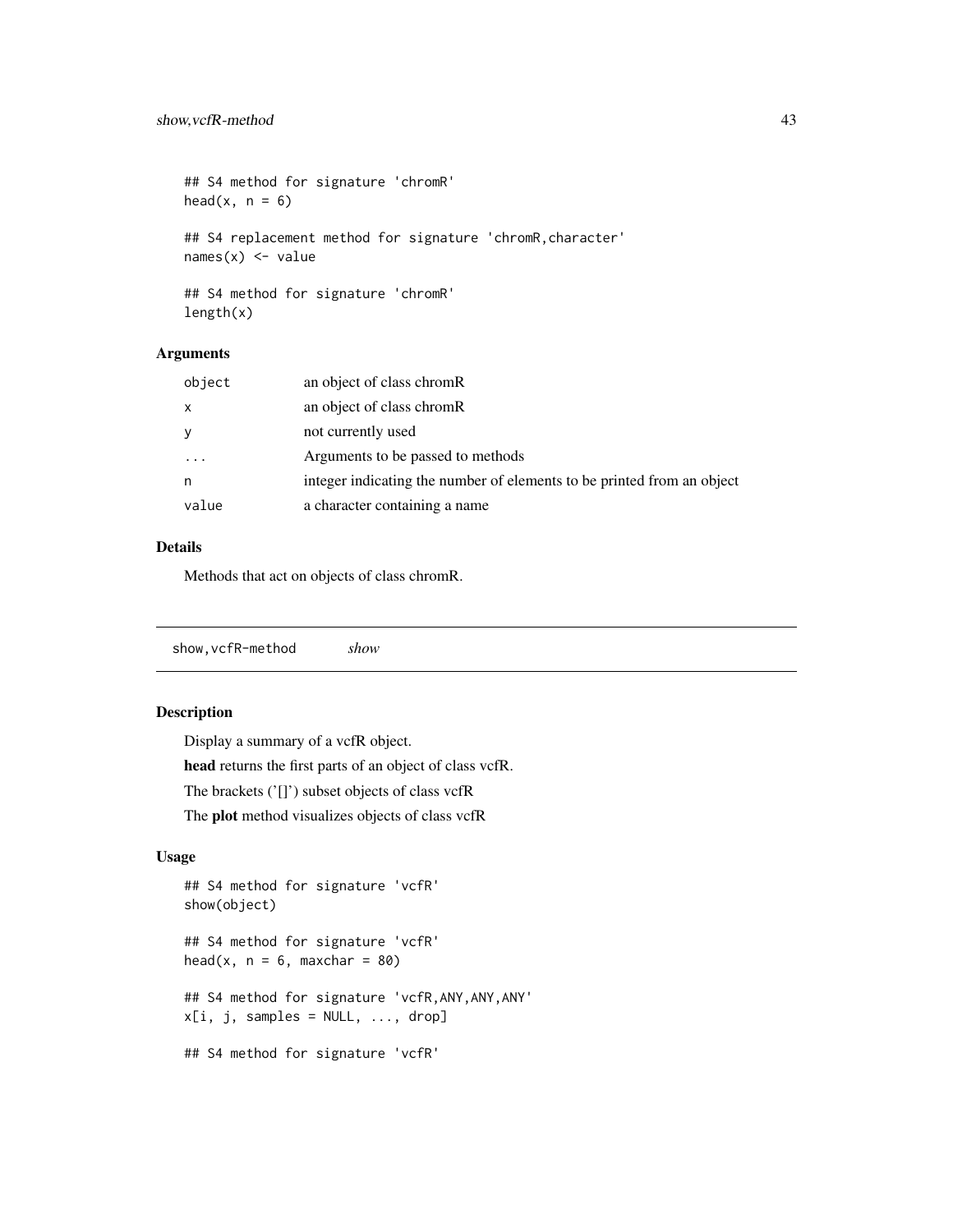```
plot(x, y, ...)## S4 method for signature 'vcfR,missing'
rbind2(x, y, \ldots)## S4 method for signature 'vcfR,ANY'
rbind2(x, y, ...)## S4 method for signature 'vcfR,vcfR'
rbind2(x, y, ...)## S4 method for signature 'vcfR'
dim(x)
## S4 method for signature 'vcfR'
nrow(x)
```
#### Arguments

| object   | a vcfR object                                                          |
|----------|------------------------------------------------------------------------|
| X        | object of class vcfR                                                   |
| n        | number of rows to print                                                |
| maxchar  | maximum number of characters to print per line                         |
| i        | vector of rows (variants) to include                                   |
|          | vector of columns (samples) to include                                 |
| samples  | vector (numeric, character or logical) specifying samples, see details |
| $\cdots$ | arguments to be passed to other methods                                |
| drop     | delete the dimensions of an array which only has one level             |
| У        | not used                                                               |

#### Details

The method show is used to display an object. Because vcf data are relatively large, this has been abbreviated. Here we display the first four lines of the meta section, and truncate them to no more than 80 characters. The first eight columns and six rows of the fix section are also displayed.

The method head is similar to show, but is more flexible. The number of rows displayed is parameterized by the variable n. And the maximum number of characters to print per line (row) is also parameterized. In contract to show, head includes a summary of the gt portion of the vcfR object.

The **square brackets** (I) are used to subset objects of class vcfR. Rows are subset by providing a vector i to specify which rows to use. The columns in the fix slot will not be subset by j. The parameter j is a vector used to subset the columns of the gt slot. Note that it is essential to include the first column here (FORMAT) or downsream processes will encounter trouble.

The samples parameter allows another way to select samples. Because the first column of the gt section is the FORMAT column you typically need to include that column and sample numbers therefore begin at two. Use of the samples parameter allows you to select columns by a vector of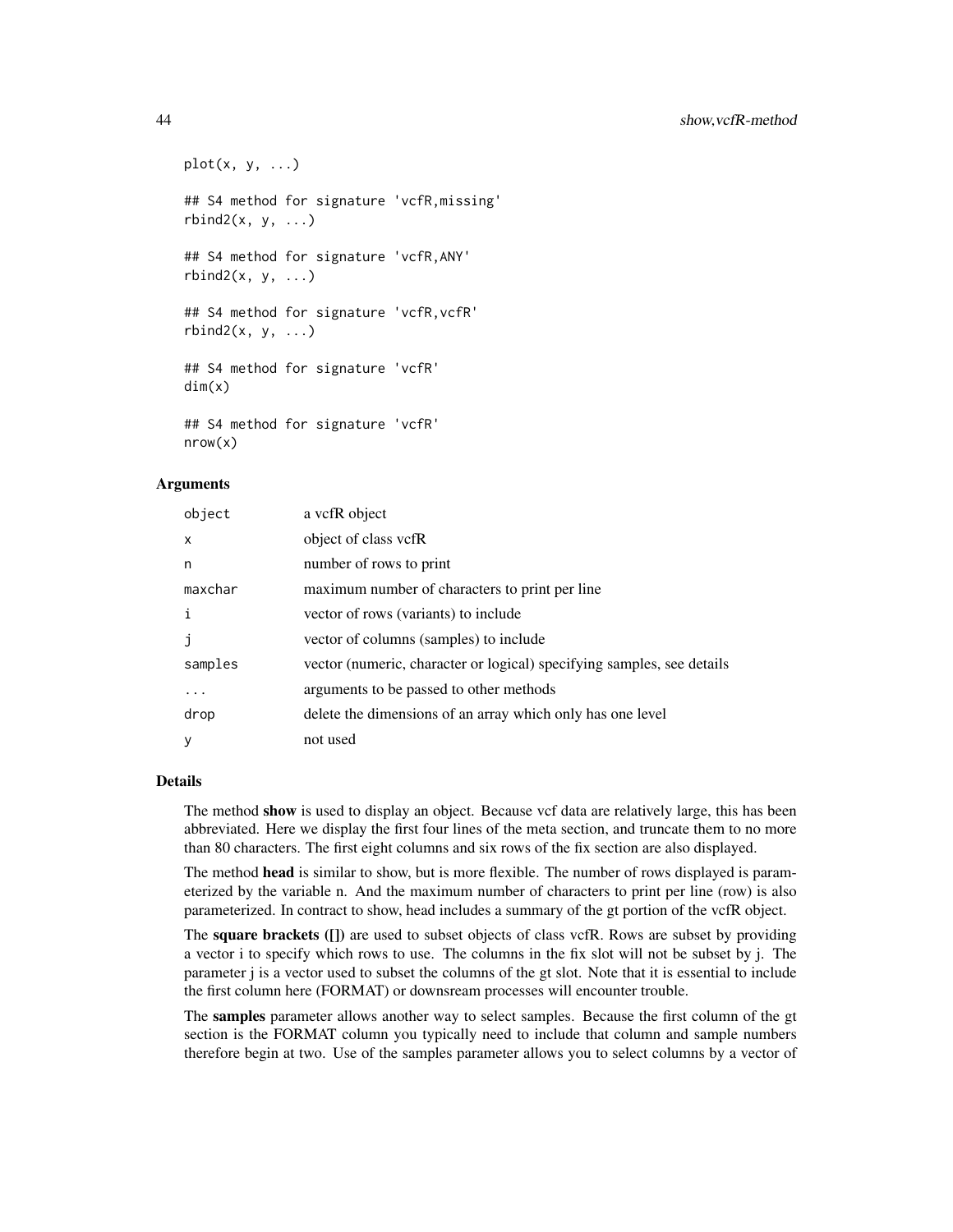<span id="page-44-0"></span>numerics, logicals or characters. When numerics are used the samples can be selected starting at one. The function will then add one to this vector and include one to select the desired samples and the FORMAT column. When a vector of characters is used it should contain the desired sample names. The function will add the FORMAT column if it is not the first element. When a vector of logicals is used a TRUE will be added to the vector to ensure the FORMAT column is selected. Note that specification of samples will override specification of j.

The plot method generates a histogram from data found in the 'QUAL' column from the 'fix' slot.

VCF input and output *Read and write vcf format files*

#### <span id="page-44-1"></span>Description

Read and files in the \*.vcf structured text format, as well as the compressed \*.vcf.gz format. Write objects of class vcfR to \*.vcf.gz.

#### Usage

```
read.vcfR(file, limit = 1e+07, nrows = -1, skip = 0, cols = NULL,
  convertNA = TRUE, checkFile = TRUE, check_keys = TRUE, verbose = TRUE)
```
write.vcf(x, file = "", mask = FALSE, APPEND = FALSE)

#### Arguments

| file         | A filename for a variant call format (vcf) file.                                             |
|--------------|----------------------------------------------------------------------------------------------|
| limit        | amount of memory (in bytes) not to exceed when reading in a file.                            |
| nrows        | integer specifying the maximum number of rows (variants) to read in.                         |
| skip         | integer specifying the number of rows (variants) to skip before beginning to read<br>data.   |
| cols         | vector of column numbers to extract from file.                                               |
| convertNA    | logical specifying to convert VCF missing data to NA.                                        |
| checkFile    | test if the first line follows the VCF specification.                                        |
| check_keys   | logical determining if check_keys() is called to test if INFO and FORMAT<br>keys are unique. |
| verbose      | report verbose progress.                                                                     |
| $\mathsf{x}$ | An object of class vcfR or chromR.                                                           |
| mask         | logical vector indicating rows to use.                                                       |
| APPEND       | logical indicating whether to append to existing vcf file or write a new file.               |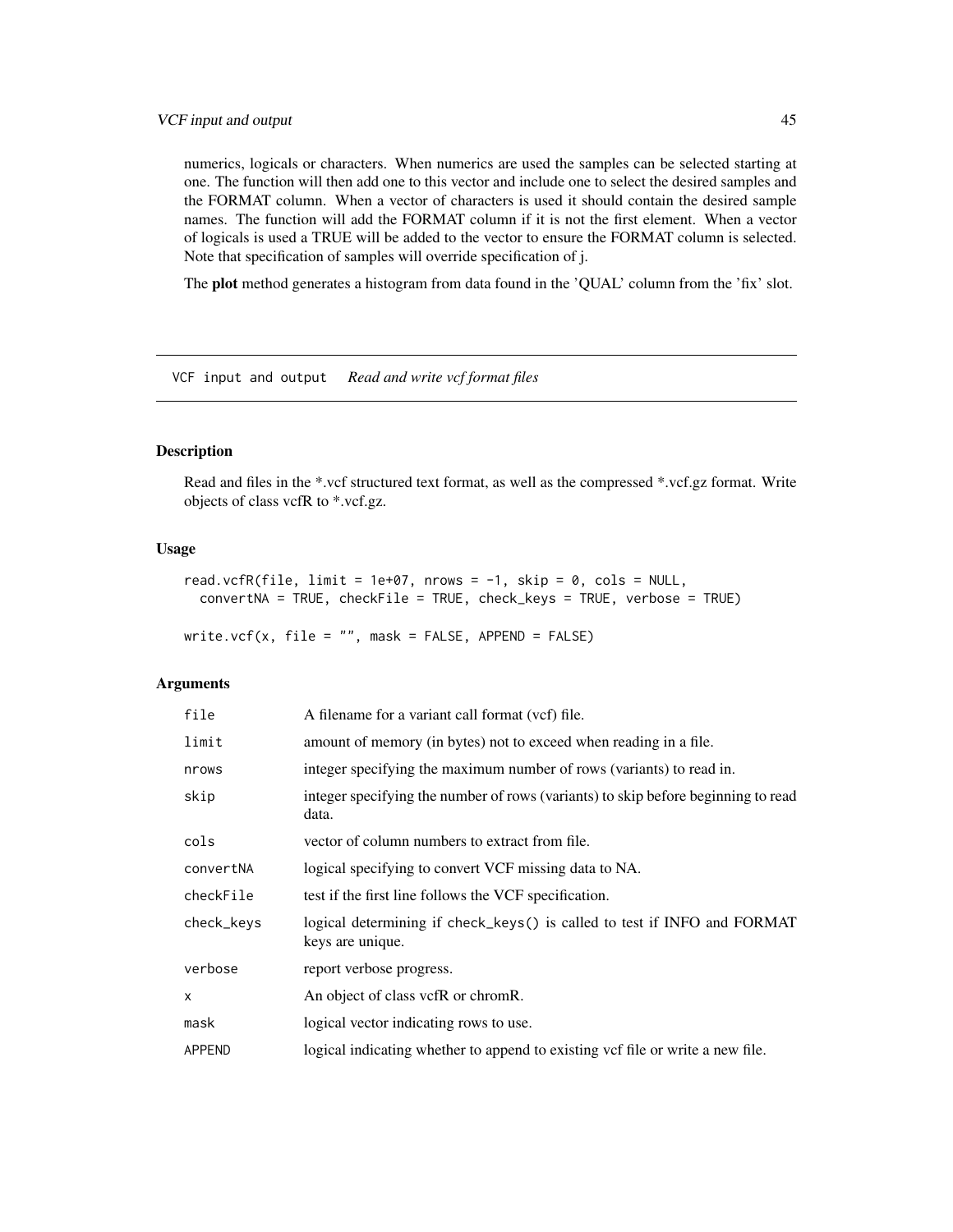#### Details

The function read.vcfR reads in files in \*.vcf (text) and \*.vcf.gz (gzipped text) format and returns an object of class vcfR. The parameter 'limit' is an attempt to keep the user from trying to read in a file which contains more data than there is memory to hold. Based on the dimensions of the data matrix, an estimate of how much memory needed is made. If this estimate exceeds the value of 'limit' an error is thrown and execution stops. The user may increase this limit to any value, but is encourages to compare that value to the amout of available physical memory.

It is possible to input part of a VCF file by using the parameters nrows, skip and cols. The first eight columns (the fix region) are part of the definition and will always be included. Any columns beyond eight are optional (the gt region). You can specify which of these columns you would like to input by setting the cols parameter. If you want a usable vcfR object you will want to always include nine (the FORMAT column). If you do not include column nine you may experience reduced functionality.

According to the VCF specification **missing data** are encoded by a period ("."). Within the R language, missing data can be encoded as NA. The parameter 'convertNA' allows the user to either retain the VCF representation or the R representation of missing data. Note that the conversion only takes place when the entire value can be determined to be missing. For example, ".|.:48:8:51,51" would be retained because the missing genotype is accompanied by other delimited information. In contrast, ".|." should be converted to NA when convertNA = TRUE.

If file begins with http://, https://, ftp://, or ftps:// it is interpreted as a link. When this happens, file is split on the delimiter '/' and the last element is used as the filename. A check is performed to determine if this file exists in the working directory. If a local file is found it is used. If a local file is not found the remote file is downloaded to the working directory and read in.

The function write.vcf takes an object of either class vcfR or chromR and writes the vcf data to a vcf.gz file (gzipped text). If the parameter 'mask' is set to FALSE, the entire object is written to file. If the parameter 'mask' is set to TRUE and the object is of class chromR (which has a mask slot), this mask is used to subset the data. If an index is supplied as 'mask', then this index is used, and recycled as necessary, to subset the data.

Because vcfR provides the opportunity to manipulate VCF data, it also provides the opportunity for the user to create invalid VCF files. If there is a question regarding the validity of a file you have created one option is the [VCF validator](https://vcftools.github.io/perl_module.html#vcf-validator) from VCF tools.

#### Value

read.vcfR returns an object of class [vcfR-class](#page-47-1). See the **vignette:** vignette('vcf\_data'). The function write.vcf creates a gzipped VCF file.

#### See Also

CRAN: [pegas:](https://cran.r-project.org/package=pegas):read.vcf, [PopGenome:](https://cran.r-project.org/package=PopGenome):readVCF, [data.table:](https://cran.r-project.org/package=data.table):fread

Bioconductor: [VariantAnnotation:](http://www.bioconductor.org/packages/release/bioc/html/VariantAnnotation.html):readVcf

Use: browseVignettes('vcfR') to find examples.

#### Examples

data(vcfR\_test)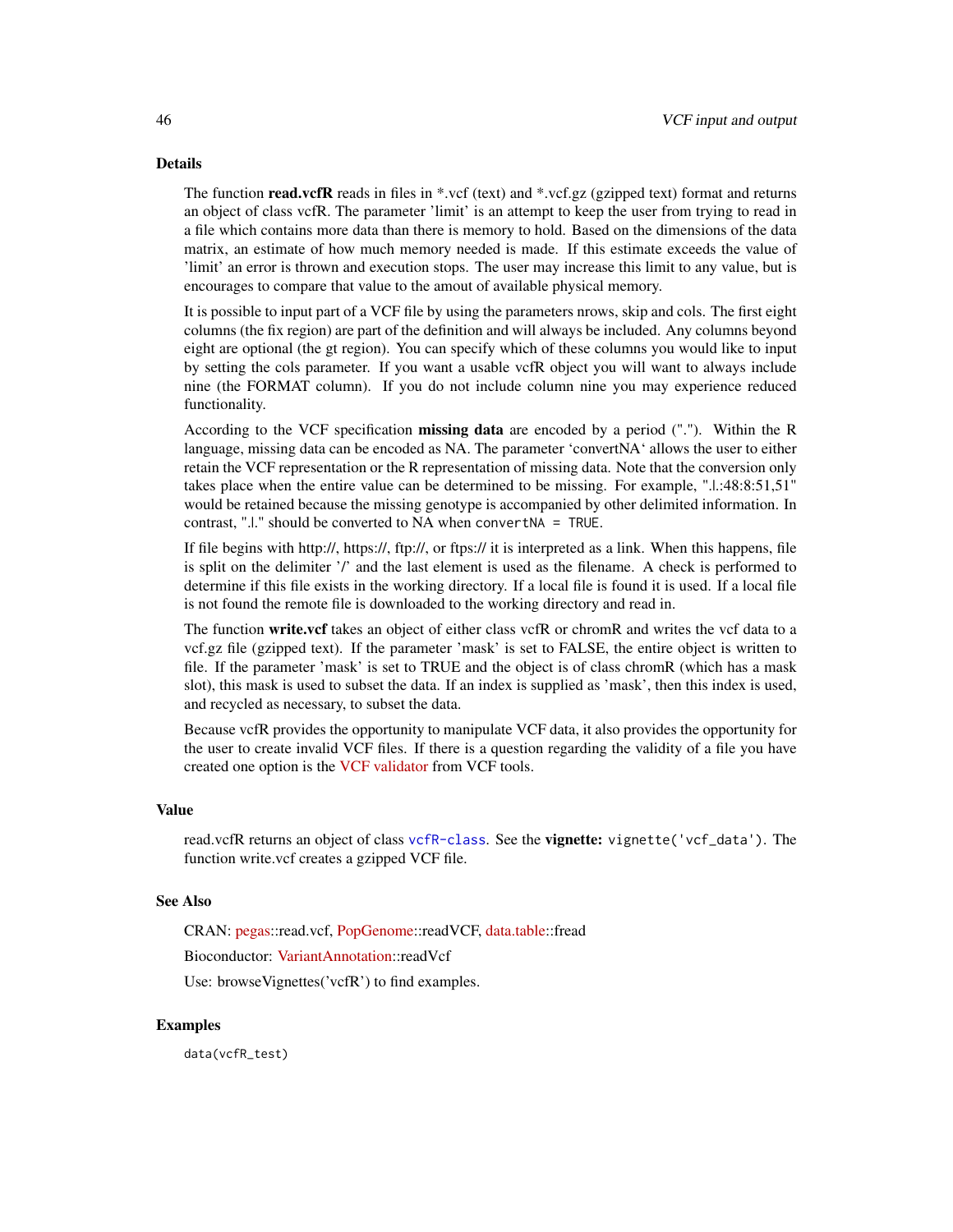#### <span id="page-46-0"></span> $\text{vcfR}$  and  $\text{VcfR}$  and  $\text{VcfR}$  and  $\text{VcfR}$  and  $\text{VcfR}$  and  $\text{VcfR}$  and  $\text{VcfR}$  and  $\text{VcfR}$  and  $\text{VcfR}$  and  $\text{VcfR}$  and  $\text{VcfR}$  and  $\text{VcfR}$  and  $\text{VcfR}$  and  $\text{VcfR}$  and  $\text{VcfR}$  and  $\text{VcfR}$  a

```
vcfR_test
head(vcfR_test)
# CRAN requires developers to us a tempdir when writing to the filesystem.
# You may want to implement this example elsewhere.
orig_dir <- getwd()
temp_dir <- tempdir()
setwd( temp_dir )
write.vcf( vcfR_test, file = "vcfR_test.vcf.gz" )
vcf <- read.vcfR( file = "vcfR_test.vcf.gz", verbose = FALSE )
vcf
setwd( orig_dir )
```
<span id="page-46-1"></span>

vcfR *Variant call format files processed with vcfR.*

#### **Description**

vcfR provides a suite of tools for input and output of variant call format (VCF) files, manipulation of their content and visualization.

#### Details

File input and output is facilitated with the functions read. vcfR and write. vcf. Input of vcf format data results in an S4 [vcfR-class](#page-47-1) object. Objects of class vcfR can be manipulated with [vcfR-method](#page-0-0) and extract.gt. Contents of the vcfR object can be visualized with the [plot](#page-41-1) method. More complex visualizations can be created using a series of functions. See vignette(topic="sequence\_coverage") for an example. Once manipulations are complete the object may be written to a \*.vcf.gz format file using write.vcf or exported to objects supported by other R packages with vcfR2genind or vcfR2loci.

More complex visualization can be accomplished by converting a vcfR object to a [chromR-class](#page-6-1) object. An example exists on the create.chromR man page.

A complete list of functions can be displayed with: library(help =  $vcfR$ ).

Vignettes (documentation) can be listed with: browseVignettes('vcfR').

Several example datasets are included in vcfR. vcfR\_test comes from the VCF specification and provides a vcfR object with a diversity of examples in a small dataset. **vcfR\_example** is a subset of the pinfsc50 dataset that includes VCF, GFF and FASTA data for moderate sized testing. The [pinfsc50](https://cran.r-project.org/package=pinfsc50) dataset is available as a separate package and includes VCF, GFF and FASTA data for testing and benchmarking.

#### See Also

More documentation for vcfR can be found at the [vcfR documentation](https://knausb.github.io/vcfR_documentation/) website.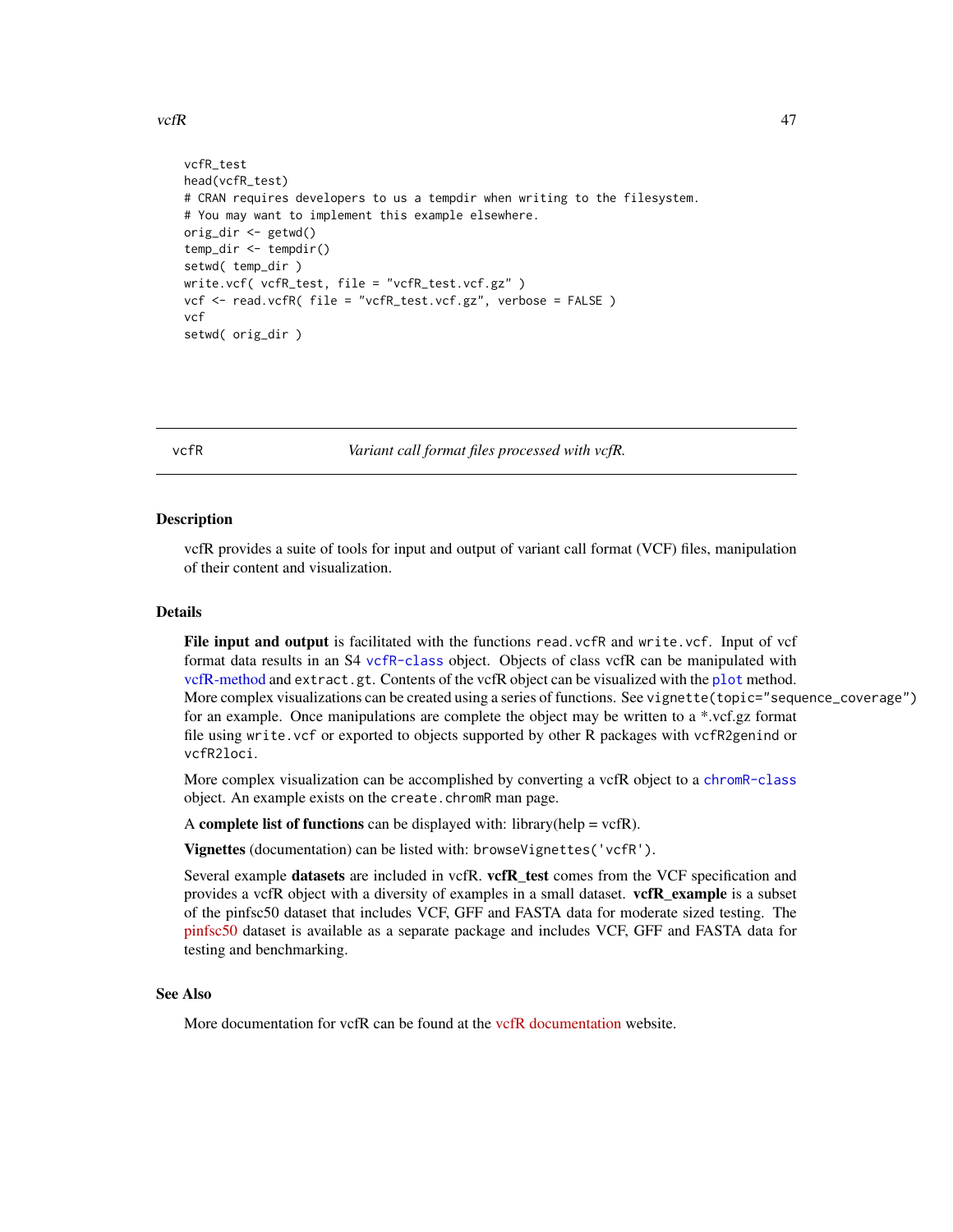<span id="page-47-1"></span><span id="page-47-0"></span>vcfR-class *vcfR class*

#### Description

An S4 class for storing VCF data.

#### Details

Defines a class for variant call format data. A vcfR object contains three slots. The first slot is a character vector which holds the meta data. The second slot holds an eight column matrix to hold the fixed data. The third slot is a matrix which holds the genotype data. The genotype data is optional according to the VCF definition. When it is missing the gt slot should consist of a character matrix with zero rows and columns.

See vignette('vcf\_data') for more information. See the [VCF specification](http://samtools.github.io/hts-specs/) for the file specification.

#### **Slots**

meta character vector for the meta information

fix matrix for the fixed information

gt matrix for the genotype information

vcfR2DNAbin *Convert vcfR to DNAbin*

#### Description

Convert objects of class vcfR to objects of class ape::DNAbin

#### Usage

```
vcfR2DNAbin(x, extract.indels = TRUE, consensus = FALSE,
  extract.haps = TRUE, unphased_as_NA = TRUE, asterisk_as_del = FALSE,
  ref.seq = NULL, start.pos = NULL, verbose = TRUE)
```
#### Arguments

| X         | an object of class chromR or vcfR                                                                         |
|-----------|-----------------------------------------------------------------------------------------------------------|
|           | extract.indels logical indicating to remove indels (TRUE) or to include them while retaining<br>alignment |
| consensus | logical, indicates whether an IUPAC ambiguity code should be used for diploid<br>heterozygotes            |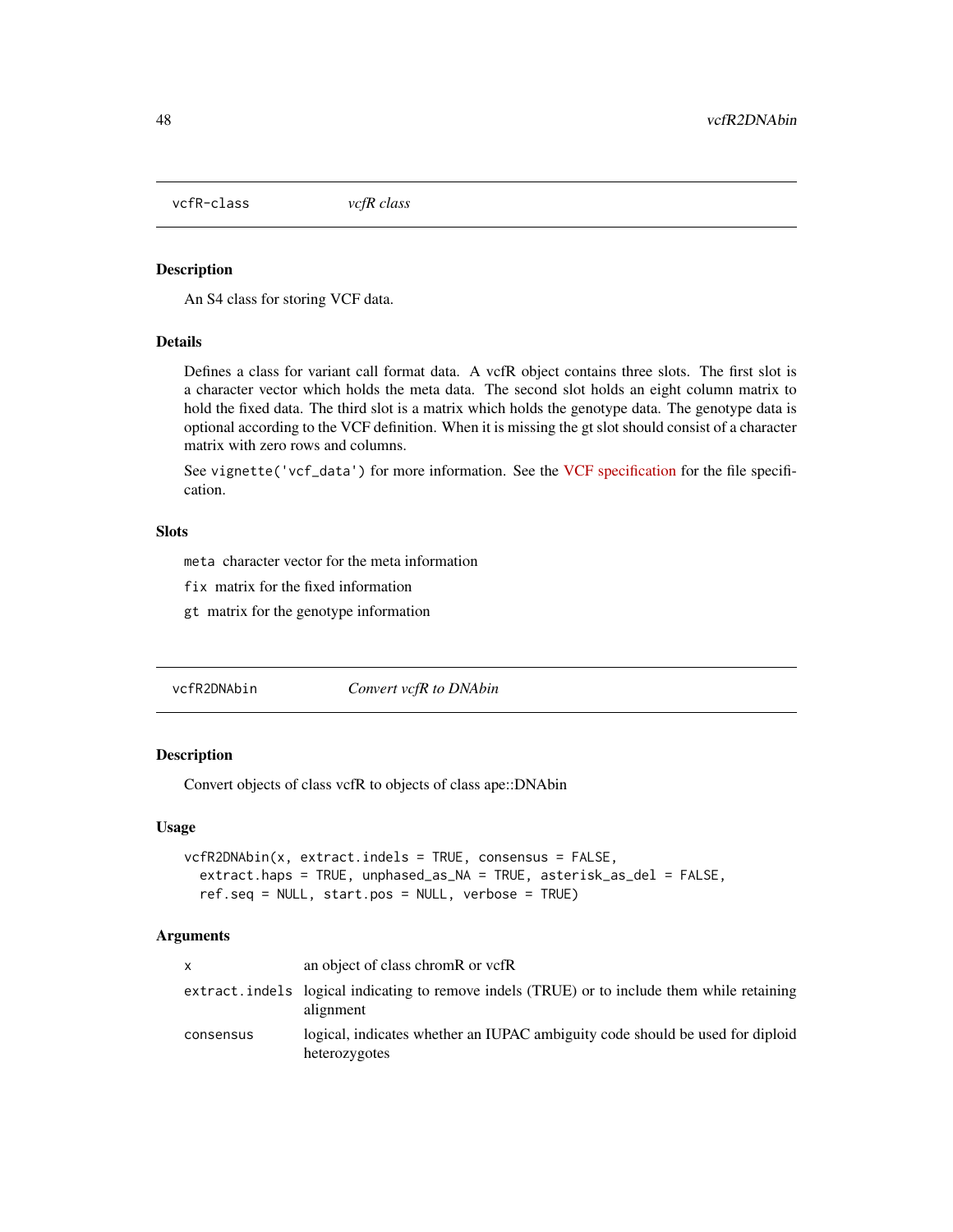#### vcfR2DNAbin 49

| extract.haps    | logical specifying whether to separate each genotype into alleles based on a<br>delimiting character  |
|-----------------|-------------------------------------------------------------------------------------------------------|
|                 | unphased_as_NA logical indicating how to handle alleles in unphased genotypes                         |
| asterisk_as_del |                                                                                                       |
|                 | logical indicating that the asterisk allele should be converted to a deletion (TRUE)<br>or NA (FALSE) |
| ref.seq         | reference sequence (DNAbin) for the region being converted                                            |
| start.pos       | chromosomal position for the start of the ref.seq                                                     |
| verbose         | logical specifying whether to produce verbose output                                                  |

#### Details

Objects of class DNAbin, from the package ape, store nucleotide sequence information. Typically, nucleotide sequence information contains all the nucleotides within a region, for example, a gene. Because most sites are typically invariant, this results in a large amount of redundant data. This is why files in the vcf format only contain information on variant sites, it results in a smaller file. Nucleotide sequences can be generated which only contain variant sites. However, some applications require the invariant sites. For example, inference of phylogeny based on maximum likelihood or Bayesian methods requires invariant sites. The function vcfR2DNAbin therefore includes a number of options in attempt to accomodate various scenarios.

The presence of indels (insertions or deletions)in a sequence typically presents a data analysis problem. Mutation models typically do not accomodate this data well. For now, the only option is for indels to be omitted from the conversion of vcfR to DNAbin objects. The option **extract, indels** was included to remind us of this, and to provide a placeholder in case we wish to address this in the future.

The **ploidy** of the samples is inferred from the first non-missing genotype. All samples and all variants within each sample are assumed to be of the same ploid.

Conversion of **haploid data** is fairly straight forward. The options consensus and extract.haps are not relevant here. When vcfR2DNAbin encounters missing data in the vcf data (NA) it is coded as an ambiguous nucleotide (n) in the DNAbin object. When no reference sequence is provided (option ref.seq), a DNAbin object consisting only of variant sites is created. When a reference sequence and a starting position are provided the entire sequence, including invariant sites, is returned. The reference sequence is used as a starting point and variable sitees are added to this. Because the data in the vcfR object will be using a chromosomal coordinate system, we need to tell the function where on this chromosome the reference sequence begins.

Conversion of **diploid data** presents a number of scenarios. When the option consensus is TRUE and extract.haps is FALSE, each genotype is split into two alleles and the two alleles are converted into their IUPAC ambiguity code. This results in one sequence for each diploid sample. This may be an appropriate path when you have unphased data. Note that functions called downstream of this choice may handle IUPAC ambiguity codes in unexpected manners. When extract.haps is set to TRUE, each genotype is split into two alleles. These alleles are inserted into two sequences. This results in two sequences per diploid sample. Note that this really only makes sense if you have phased data. The options ref.seq and start.pos are used as in halpoid data.

When a variant overlaps a deletion it may be encoded by an **asterisk allele** (\*). The GATK site covers this in a post on [Spanning or overlapping deletions](https://gatkforums.broadinstitute.org/gatk/discussion/6926/spanning-or-overlapping-deletions-allele) ]. This is handled in vcfR by allowing the user to decide how it is handled with the paramenter asterisk\_as\_del. When asterisk\_as\_del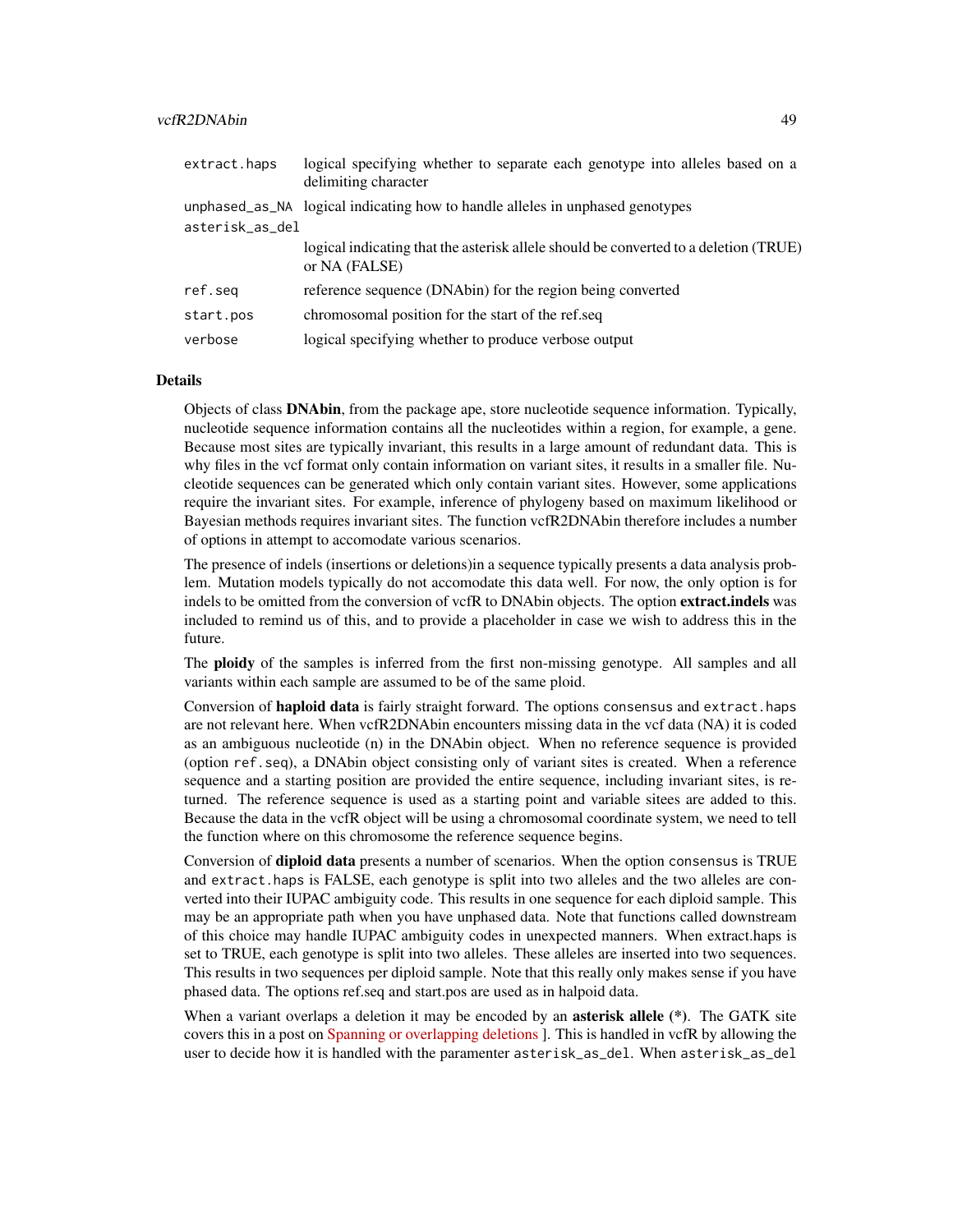is TRUE this allele is converted into a deletion ('-'). When asterisk\_as\_del is FALSE the asterisk allele is converted to NA. If extract.indels is set to FALSE it should override this decision.

Conversion of polyploid data is currently not supported. However, I have made some attempts at accomodating polyploid data. If you have polyploid data and are interested in giving this a try, feel free. But be prepared to scrutinize the output to make sure it appears reasonable.

Creation of DNAbin objects from large chromosomal regions may result in objects which occupy large amounts of memory. If in doubt, begin by subsetting your data and the scale up to ensure you do not run out of memory.

#### See Also

[ape](https://cran.r-project.org/package=ape)

#### **Examples**

```
library(ape)
data(vcfR_test)
# Create an example reference sequence.
nucs <- c('a','c','g','t')
set.seed(9)
myRef <- as.DNAbin(matrix(nucs[round(runif(n=20, min=0.5, max=4.5))], nrow=1))
# Recode the POS data for a smaller example.
set.seed(99)
vcfR_test@fix[,'POS'] <- sort(sample(10:20, size=length(getPOS(vcfR_test))))
# Just vcfR
myDNA <- vcfR2DNAbin(vcfR_test)
seg.sites(myDNA)
image(myDNA)
# ref.seq, no start.pos
myDNA <- vcfR2DNAbin(vcfR_test, ref.seq = myRef)
seg.sites(myDNA)
image(myDNA)
# ref.seq, start.pos = 4.
# Note that this is the same as the previous example but the variants are shifted.
myDNA <- vcfR2DNAbin(vcfR_test, ref.seq = myRef, start.pos = 4)
seg.sites(myDNA)
image(myDNA)
# ref.seq, no start.pos, unphased_as_NA = FALSE
myDNA <- vcfR2DNAbin(vcfR_test, unphased_as_NA = FALSE, ref.seq = myRef)
seg.sites(myDNA)
image(myDNA)
```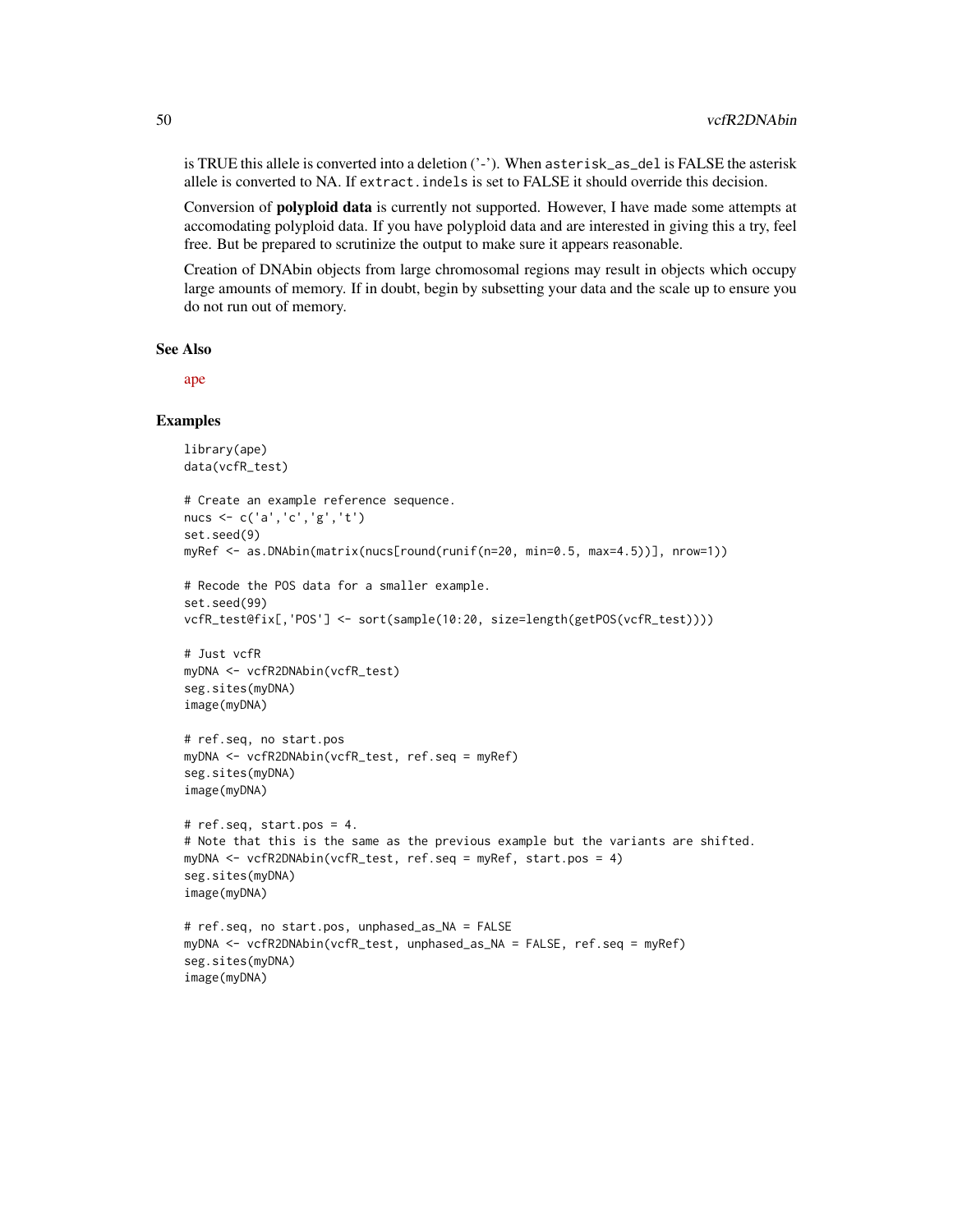<span id="page-50-0"></span>

#### Description

The function converts a vcfR object to a text format that can be used as an infile for MigrateN.

#### Usage

```
vcfR2migrate(vcf, pop, in_pop, out_file = "MigrateN_infile.txt",
 method = c("N", "H")
```
#### Arguments

| vcf      | a vcfR object.                                                                               |
|----------|----------------------------------------------------------------------------------------------|
| pop      | factor indicating population membership for each sample.                                     |
| in_pop   | vector of population names indicating which population to include in migrate<br>output file. |
| out_file | name of output file.                                                                         |
| method   | should 'N' or 'H' format data be generated?                                                  |

#### Details

This function converts a vcfR object to a text file which can be used as input for MigrateN. The function will remove loci with missing data, indels, and loci that are not bialleleic (loci with more than two alleles). Thus, only SNP data analysed where the length of each locus (inmutational steps) is 1 (as opposed to microsatellites or indels).

The output file should contain Unix line endings ("\n"). Note that opening the output file in a Windows text editor (just to validate number of markers, individuals or populations) might change the end of line character (eol) to a Windows line ending ("\r\n"). This may produce an error running migrate-n. Because these are typically non-printing characters, this may be a difficult problem to troubleshoot. The easiest way to circumvent the problem is to transfer the output file to Unix machine and view it there. If you do introduce Windows line endings you can convert them back to Unix with a program such as 'dos2unix' or 'fromdos' to change the line endings.

#### Value

a text file that can be used as an input for MigrateN software (SNP format).

#### Author(s)

Shankar Shakya and Brian J. Knaus

#### See Also

[Migrate-N](http://popgen.sc.fsu.edu/Migrate/Migrate-n.html) website.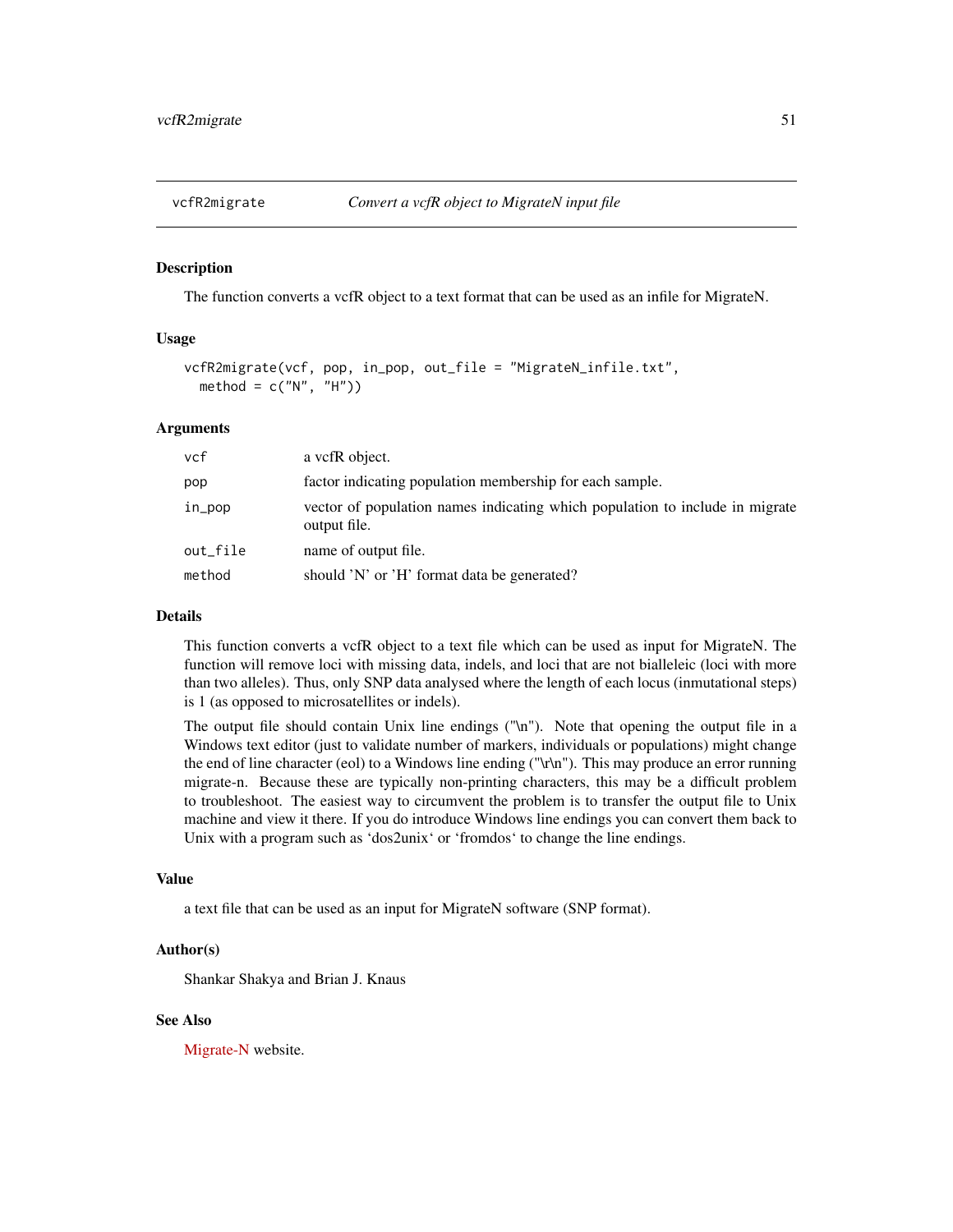#### Examples

## End(Not run)

```
## Not run:
data(vcfR_example)
my_pop <- as.factor(paste("pop_", rep(c("A", "B", "C"), each = 6), sep = ""))
vcfR2migrate(vcf = vcf , pop = my\_pop , in\_pop = c("pop_A", "pop_C"),out_file = "my2pop.txt", method = 'H')
```
vcfR\_example *Example data for vcfR.*

#### Description

An example dataset containing parts of the \*Phytophthora infestans\* genome.

#### Format

A DNAbin object, a data.frame and a vcfR object

#### Details

- dna DNAbin object
- gff gff format data.frame
- vcf vcfR object

This data is a subset of the pinfsc50 dataset. It has been subset to positions between 500 and 600 kbp. The coordinate systems of the vcf and gff file have been altered by subtracting 500,000. This results in a 100 kbp section of supercontig\_1.50 that has positional data ranging from 1 to 100 kbp.

Note that it is encouraged to keep package contents small to facilitate easy downloading and installation. This is why a mitochondrion was chosen as an example. In practice I've used this package on supercontigs. This package was designed for much larger datasets in mind than in this example.

#### Examples

data(vcfR\_example)

<span id="page-51-0"></span>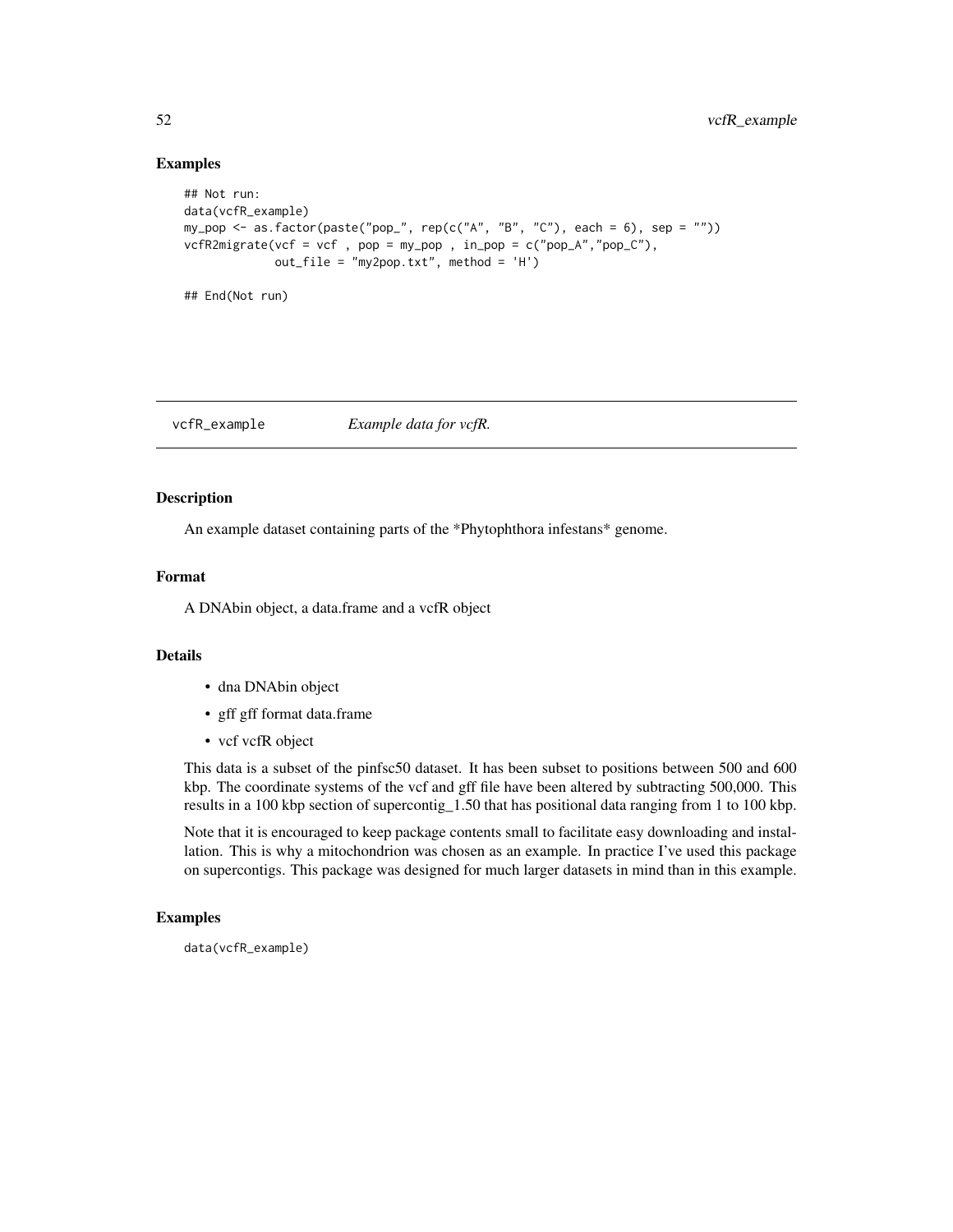<span id="page-52-0"></span>

#### Description

A test file containing a diversity of examples intended to test functionality.

#### Format

A vcfR object

#### Details

• vcfR\_test vcfR object

This data set began as the example (section 1.1) from The Variant Call Format Specification [VCFv4.3](http://samtools.github.io/hts-specs/) . This data consisted of 3 samples and 5 variants. As I encounter examples that challenge the code in vcfR they can be added to this data set.

#### Examples

data(vcfR\_test)

## Not run:

# When I add data it can be saved with this command. save(vcfR\_test, file="data/vcfR\_test.RData")

## End(Not run)

vep *Example data from the Variant Effect Predictor (VEP).*

#### Description

Example data to use with unit tests.

#### Format

A vcfR object

#### Details

• vep vcfR object

Output from the [VEP](https://uswest.ensembl.org/info/docs/tools/vep/index.html) may include values with multiple equals signs. This does not appear to conform with the VCF specification (at the time of writing this VCF  $v4.3$ ). But it appears fairly easy to accomodate. This example data can be used to make unit tests to validate functionality.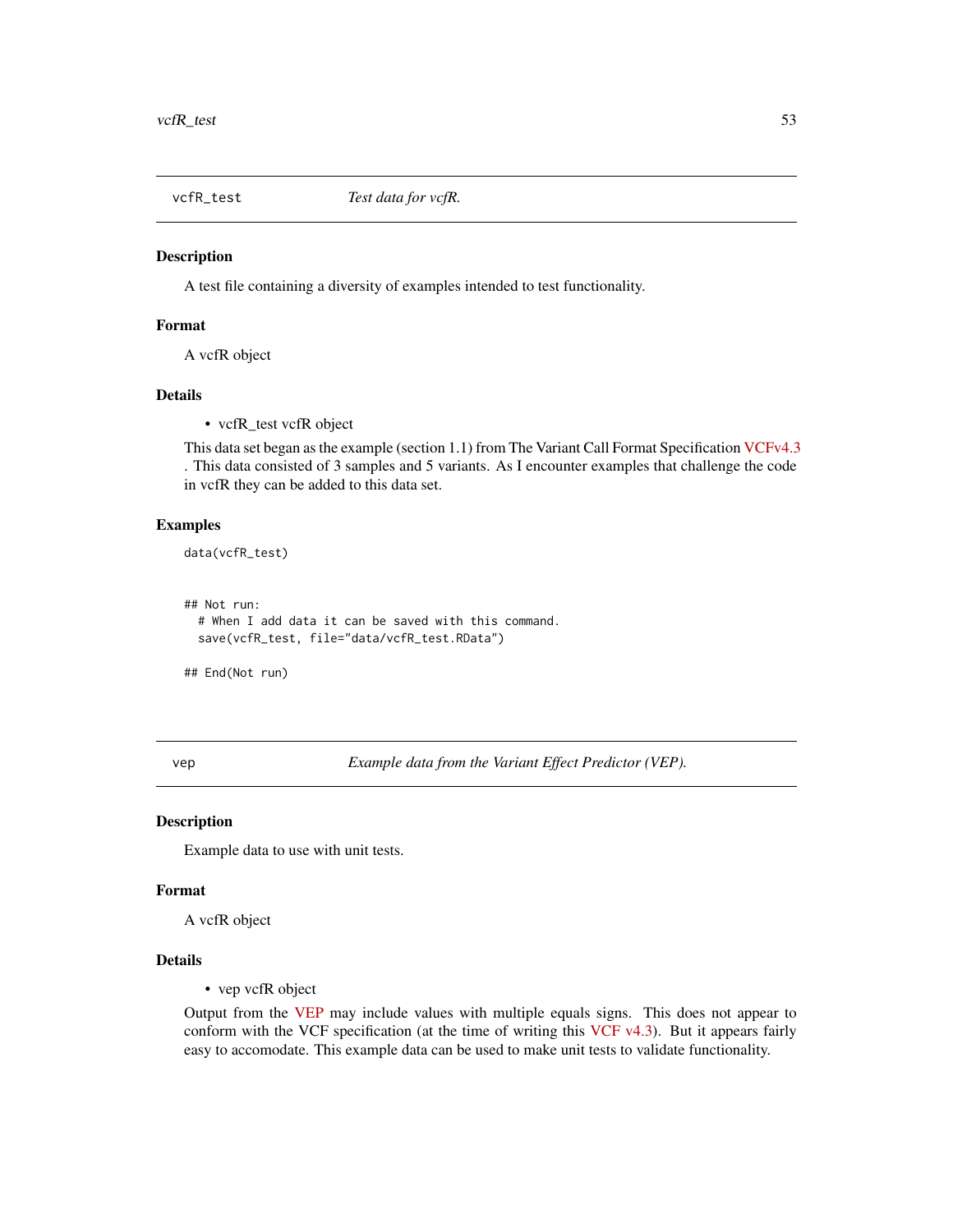#### Examples

```
data(vep)
vcfR2tidy(vep, info_only = TRUE)$fix
```
#### Windowing *Create window summaries of data*

#### Description

Create windows of non-overlapping data and summarize.

#### Usage

 $NM2winNM(x, pos, maxbp, winsize = 100L, depr = TRUE)$ 

z.score(x)

windowize.NM(x, pos, starts, ends, summary = "mean", depr = TRUE)

#### Arguments

| $\mathsf{x}$ | A NumericMatrix                                                             |
|--------------|-----------------------------------------------------------------------------|
| pos          | A vector of chromosomal positions for each row of data (variants)           |
| maxbp        | Length of chromosome                                                        |
| winsize      | Size (in bp) for windows                                                    |
| depr         | logical (T/F), this function has been deprecated, set to FALSE to override. |
| starts       | integer vector of starting positions for windows                            |
| ends         | integer vector of ending positions for windows                              |
| summary      | string indicating type of summary (mean, median, sum)                       |

#### Details

The numeric matrix where samples are in columns and variant data are in rows. The windowing process therefore occurs along columns of data. This matrix could be created with [extract.gt](#page-16-1).

The chromosome is expected to contain positions 1 though maxbp. If maxbp is not specified this can be inferred from the last element in pos.

<span id="page-53-0"></span>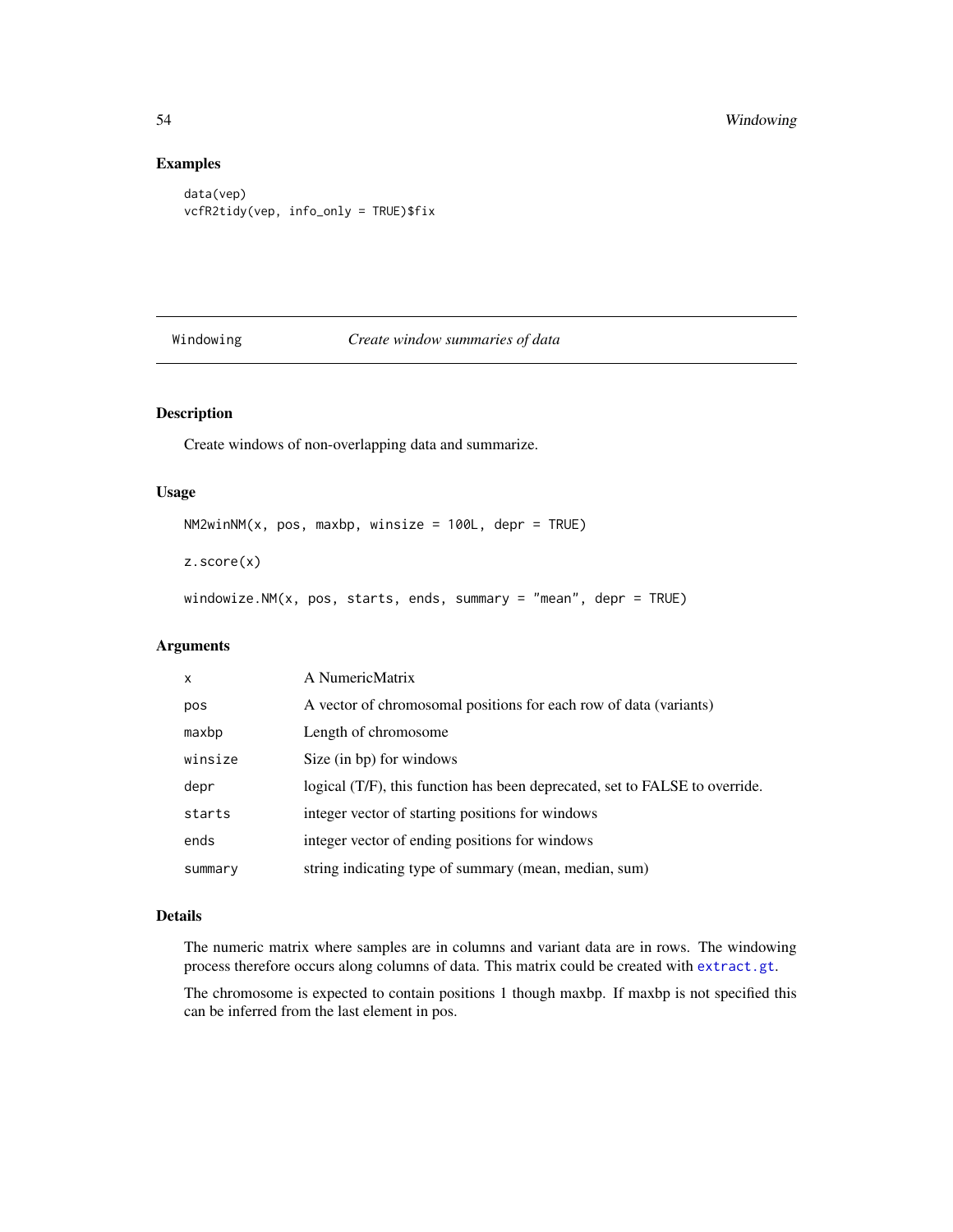<span id="page-54-0"></span>

#### Description

Generate fasta format output

#### Usage

```
write.fasta(x, file = "", rowlength = 80, tolower = TRUE,
  verbose = TRUE, APPEND = FALSE, depr = TRUE)
```
#### Arguments

| X             | object of class chromR                                                      |
|---------------|-----------------------------------------------------------------------------|
| file          | name for output file                                                        |
| rowlength     | number of characters each row should not exceed                             |
| tolower       | convert all characters to lowercase (T/F)                                   |
| verbose       | should verbose output be generated (T/F)                                    |
| <b>APPEND</b> | should data be appended to an existing file (T/F)                           |
| depr          | logical (T/F), this function has been deprecated, set to FALSE to override. |

#### Details

The function write\_fasta takes an object of class chromR and writes it to a fasta.gz (gzipped text) format file. The sequence in the seq slot of the chromR object is used to fill in the invariant sites. The parameter 'tolower', when set to TRUE, converts all the characters in teh sequence to lower case. This is important because some software, such as ape::DNAbin, requires sequences to be in lower case.

write.var.info *Write summary tables from chromR objects*

#### Description

Write summary tables from chromR objects.

#### Usage

```
write.var.info(x, file = ", mask = FALSE, APPEND = FALSE)
write.min.info(x, file = "", APPEND = FALSE)
```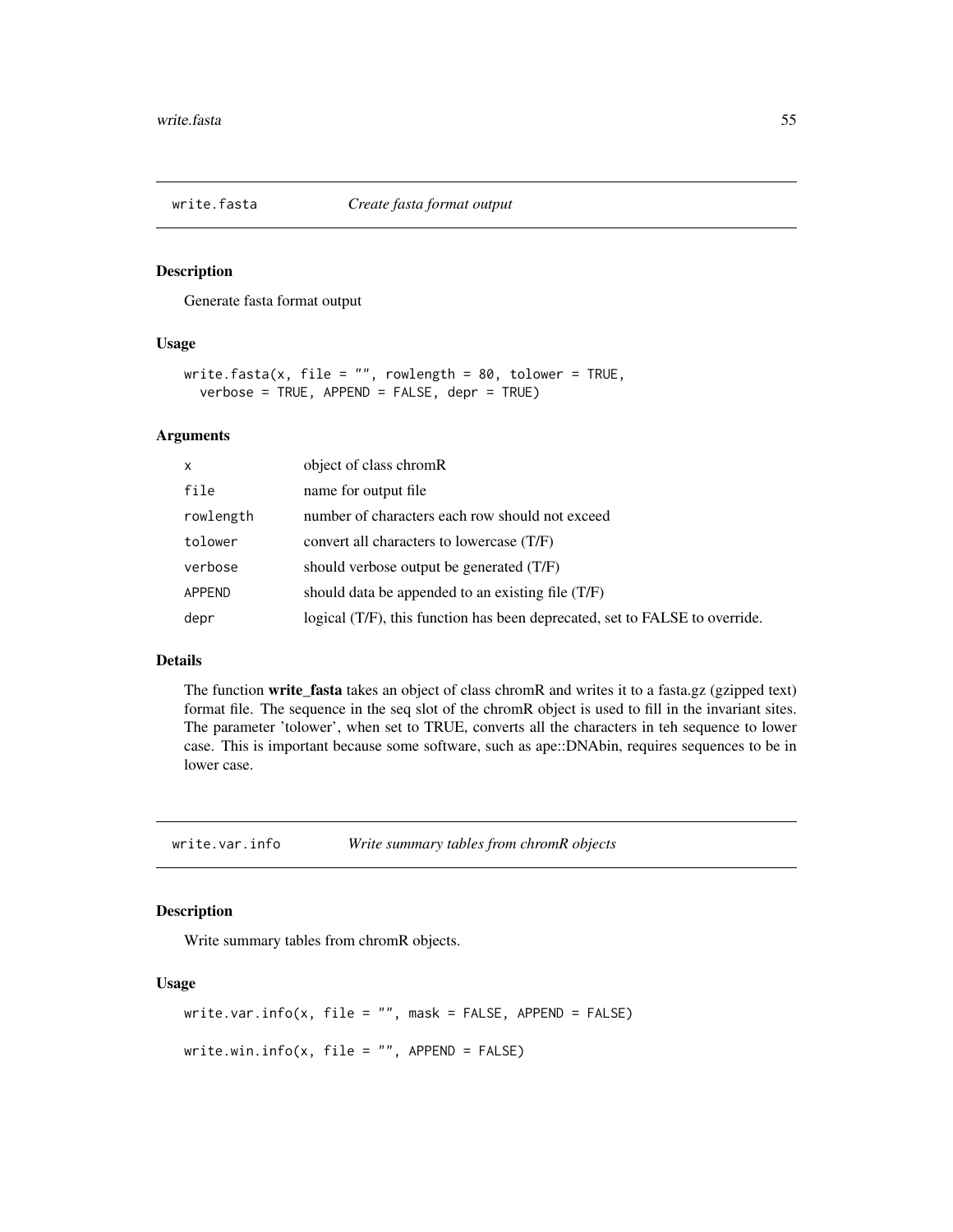## <span id="page-55-0"></span>Arguments

|        | An object of class chromR                                                                          |
|--------|----------------------------------------------------------------------------------------------------|
| file   | A filename for the output file                                                                     |
| mask   | logical vector indicating rows to use                                                              |
| APPEND | logical indicating whether to append to existing file (omitting the header) or<br>write a new file |

## Details

The function write.var.info takes the variant information table from a chromR object and writes it as a comma delimited file.

The function write.win.info takes the window information table from a chromR object and writes it as a comma delimited file.

## See Also

[write.vcf](#page-44-1)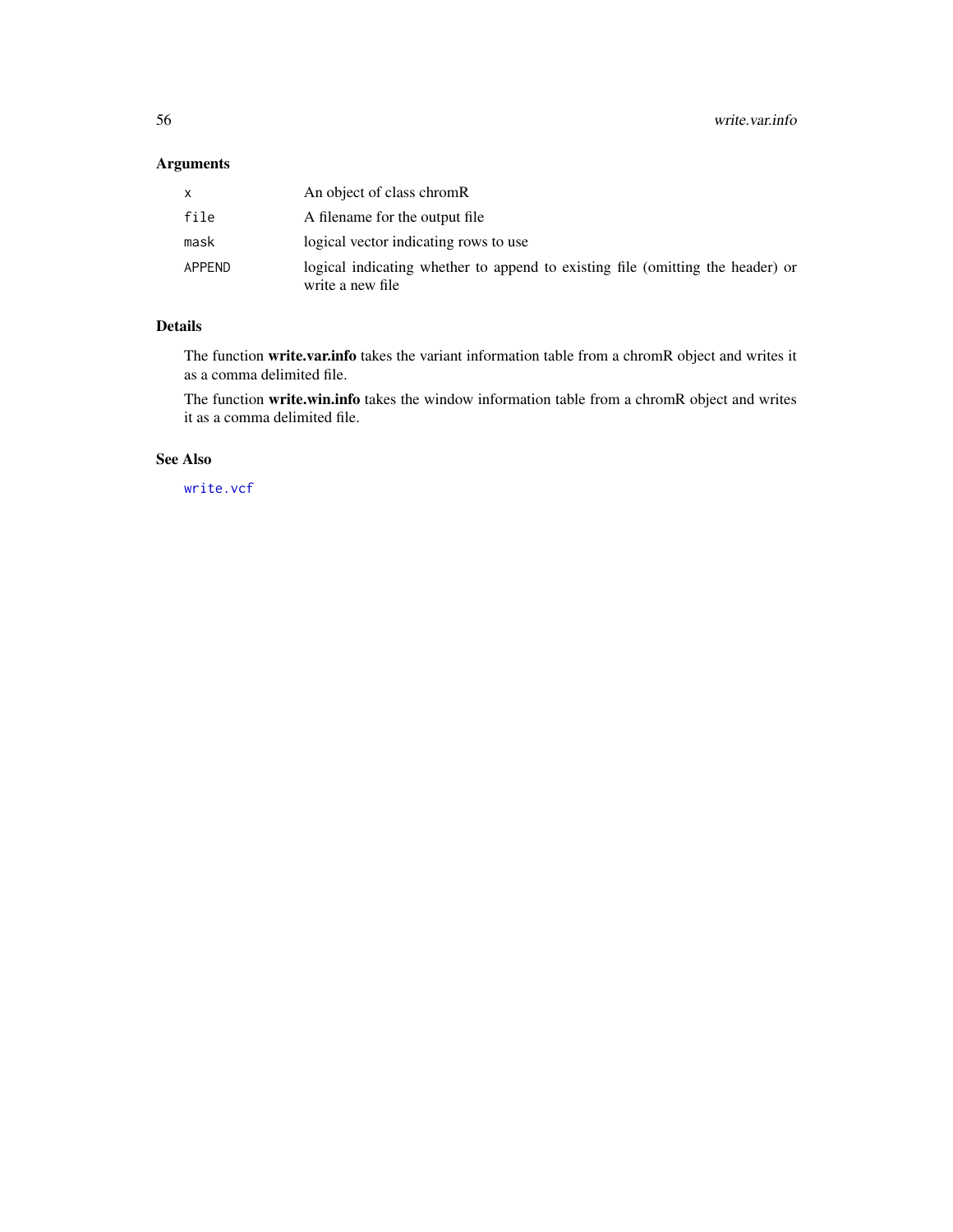# <span id="page-56-0"></span>**Index**

∗Topic datasets chromR\_example, [9](#page-8-0) vcfR\_example, [52](#page-51-0) vcfR\_test, [53](#page-52-0) vep, [53](#page-52-0) [,vcfR,ANY,ANY,ANY-method *(*show,vcfR-method*)*, [43](#page-42-0) [,vcfR-method *(*show,vcfR-method*)*, [43](#page-42-0) AD\_frequency, [3](#page-2-0) addID, [3](#page-2-0) alleles2consensus *(*Genotype matrix functions*)*, [25](#page-24-0) ann2chromR *(*create.chromR*)*, [14](#page-13-0) check\_keys, [5](#page-4-0) chrom *(*chromR\_example*)*, [9](#page-8-0) chromo, *[16](#page-15-0)* chromo *(*chromo\_plot*)*, [5](#page-4-0) chromo\_plot, [5](#page-4-0) chromoqc *(*chromo\_plot*)*, [5](#page-4-0) chromR functions, [6](#page-5-0) chromR,chromR-method *(*show,chromR-method*)*, [42](#page-41-0) chromR-class, [7](#page-6-0) chromR2vcfR, [8](#page-7-0) chromR\_example, [9](#page-8-0) Convert to tidy data frames, [9](#page-8-0) create.chromR, [14](#page-13-0)

dim,vcfR-method *(*show,vcfR-method*)*, [43](#page-42-0) dim.vcfR *(*show,vcfR-method*)*, [43](#page-42-0) dna *(*vcfR\_example*)*, [52](#page-51-0) DNAbin, *[8](#page-7-0)*, *[15](#page-14-0)* dr.plot, *[6](#page-5-0)* dr.plot *(*dr.plot elements*)*, [16](#page-15-0) dr.plot elements, [16](#page-15-0)

extract.gt, *[11](#page-10-0)*, [17,](#page-16-0) *[31](#page-30-0)*, *[39](#page-38-0)*, *[54](#page-53-0)* extract.haps *(*extract.gt*)*, [17](#page-16-0)

extract.indels *(*extract.gt*)*, [17](#page-16-0) extract.info *(*extract.gt*)*, [17](#page-16-0) extract\_gt\_tidy, *[10](#page-9-0)* extract\_gt\_tidy *(*Convert to tidy data frames*)*, [9](#page-8-0) extract\_info\_tidy, *[10,](#page-9-0) [11](#page-10-0)* extract\_info\_tidy *(*Convert to tidy data frames*)*, [9](#page-8-0) Format conversion, [19](#page-18-0) freq\_peak, [20](#page-19-0) freq\_peak\_plot, [22](#page-21-0) genetic\_diff, [24,](#page-23-0) *[35](#page-34-0)* Genotype matrix functions, [25](#page-24-0) get.alleles *(*Genotype matrix functions*)*, [25](#page-24-0) getALT *(*getFIX*)*, [26](#page-25-0) getALT,chromR-method *(*getFIX*)*, [26](#page-25-0) getALT,vcfR-method *(*getFIX*)*, [26](#page-25-0) getCHROM *(*getFIX*)*, [26](#page-25-0) getCHROM,chromR-method *(*getFIX*)*, [26](#page-25-0) getCHROM,vcfR-method *(*getFIX*)*, [26](#page-25-0) getFILTER *(*getFIX*)*, [26](#page-25-0) getFILTER,chromR-method *(*getFIX*)*, [26](#page-25-0) getFILTER,vcfR-method *(*getFIX*)*, [26](#page-25-0) getFIX, [26](#page-25-0) getFIX,chromR-method *(*getFIX*)*, [26](#page-25-0) getFIX,vcfR-method *(*getFIX*)*, [26](#page-25-0) getID *(*getFIX*)*, [26](#page-25-0) getID,chromR-method *(*getFIX*)*, [26](#page-25-0) getID,vcfR-method *(*getFIX*)*, [26](#page-25-0) getINFO *(*getFIX*)*, [26](#page-25-0) getINFO,chromR-method *(*getFIX*)*, [26](#page-25-0) getINFO,vcfR-method *(*getFIX*)*, [26](#page-25-0) getPOS *(*getFIX*)*, [26](#page-25-0) getPOS,chromR-method *(*getFIX*)*, [26](#page-25-0) getPOS,vcfR-method *(*getFIX*)*, [26](#page-25-0) getQUAL *(*getFIX*)*, [26](#page-25-0) getQUAL,chromR-method *(*getFIX*)*, [26](#page-25-0)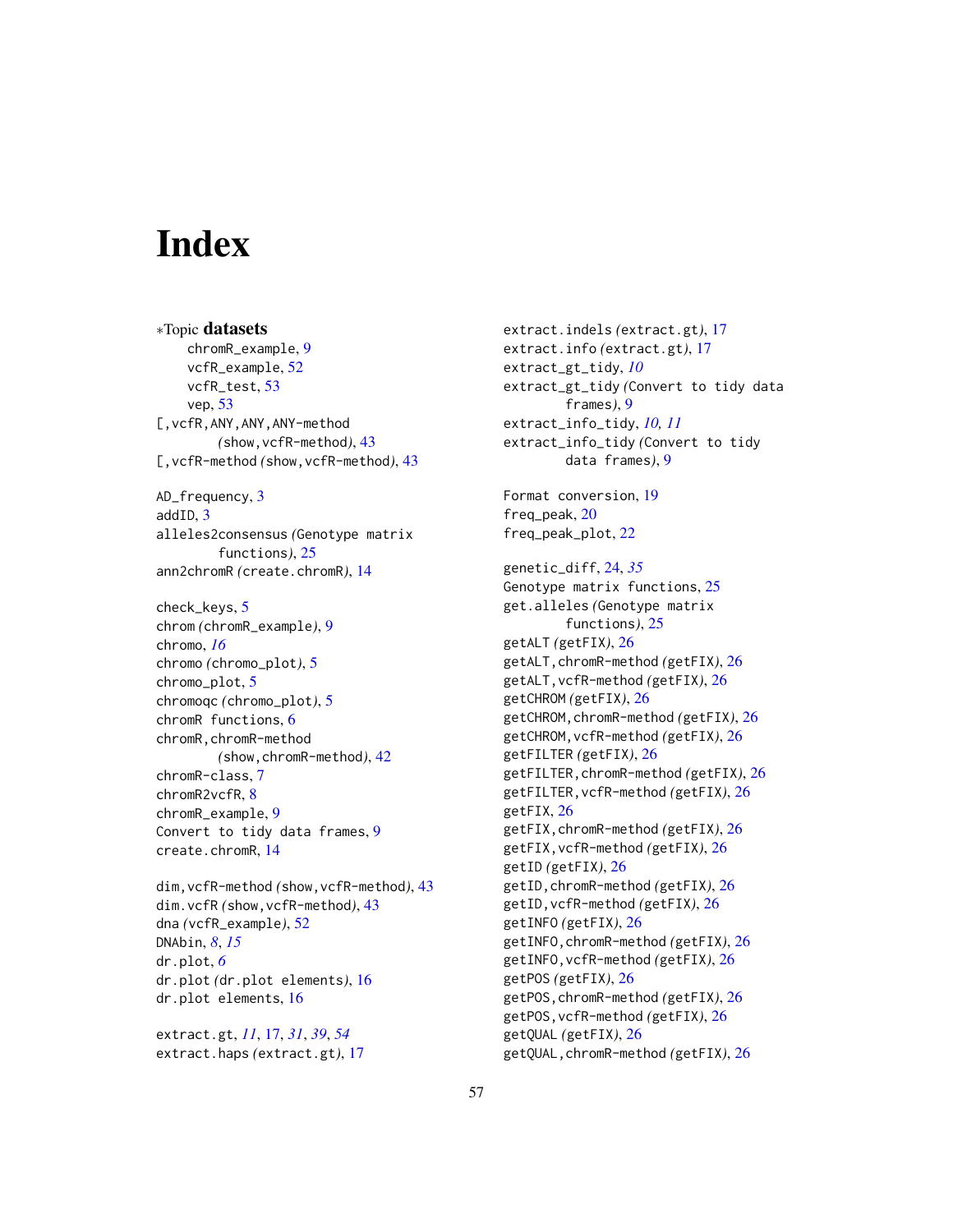#### 58 INDEX

getQUAL,vcfR-method *(*getFIX*)*, [26](#page-25-0) getREF *(*getFIX*)*, [26](#page-25-0) getREF,chromR-method *(*getFIX*)*, [26](#page-25-0) getREF,vcfR-method *(*getFIX*)*, [26](#page-25-0) gff *(*vcfR\_example*)*, [52](#page-51-0) grep, *[40](#page-39-0)* gt.to.popsum *(*gt2popsum*)*, [27](#page-26-0) gt2popsum, [27](#page-26-0)

head *(*show,vcfR-method*)*, [43](#page-42-0) head,chromR-method *(*show,chromR-method*)*, [42](#page-41-0) head,vcfR-method *(*show,vcfR-method*)*, [43](#page-42-0) heatmap, *[29](#page-28-0)* heatmap.bp, [28](#page-27-0)

```
image, 29
INFO2df, 29
is.biallelic (query.gt), 39
is.het (is_het), 30
is.polymorphic (query.gt), 39
is_biallelic (query.gt), 39
is_het, 30
isoMDS, 34
```
length,chromR-method *(*show,chromR-method*)*, [42](#page-41-0)

#### maf, [31](#page-30-0)

masker *(*chromR functions*)*, [6](#page-5-0) masplit, [32](#page-31-0) metaINFO2df *(*INFO2df*)*, [29](#page-28-0) metaMDS, *[34](#page-33-0)* monoMDS, *[34](#page-33-0)*

names<-,chromR,character-method *(*show,chromR-method*)*, [42](#page-41-0) NM2winNM *(*Windowing*)*, [54](#page-53-0) nrow,vcfR-method *(*show,vcfR-method*)*, [43](#page-42-0) nrow.vcfR *(*show,vcfR-method*)*, [43](#page-42-0) null.plot *(*dr.plot elements*)*, [16](#page-15-0)

ordisample, [33](#page-32-0)

```
pairwise_genetic_diff, 35
peak_to_ploid, 36
plot, 47
plot (show,chromR-method), 42
plot,chromR-method
        (show,chromR-method), 42
```
plot,vcfR-method *(*show,vcfR-method*)*, [43](#page-42-0) Population genetics summaries *(*gt2popsum*)*, [27](#page-26-0) print,chromR-method *(*show,chromR-method*)*, [42](#page-41-0) proc.chromR *(*Process chromR objects*)*, [37](#page-36-0) Process chromR objects, [37](#page-36-0)

```
query.gt, 39
queryMETA, 39
```
rank.variants.chromR *(*Ranking*)*, [40](#page-39-0) Ranking, [40](#page-39-0) rbind2,vcfR,ANY-method *(*show,vcfR-method*)*, [43](#page-42-0) rbind2,vcfR,missing-method *(*show,vcfR-method*)*, [43](#page-42-0) rbind2,vcfR,vcfR-method *(*show,vcfR-method*)*, [43](#page-42-0) rbind2.vcfR *(*show,vcfR-method*)*, [43](#page-42-0) read.vcfR *(*VCF input and output*)*, [45](#page-44-0) rect, *[16](#page-15-0)* regex, *[40](#page-39-0)* regex.win *(*Process chromR objects*)*, [37](#page-36-0) rePOS, [41](#page-40-0)

seq2chromR *(*create.chromR*)*, [14](#page-13-0) seq2rects *(*Process chromR objects*)*, [37](#page-36-0) show,chromR-method, [42](#page-41-0) show,vcfR-method, [43](#page-42-0)

## tolower, *[8](#page-7-0)*

var.win *(*Process chromR objects*)*, [37](#page-36-0) variant.table *(*chromR functions*)*, [6](#page-5-0) vcf *(*vcfR\_example*)*, [52](#page-51-0) VCF input and output, [45](#page-44-0) vcf2chromR *(*create.chromR*)*, [14](#page-13-0) vcf\_field\_names *(*Convert to tidy data frames*)*, [9](#page-8-0) vcf\_test *(*vcfR\_test*)*, [53](#page-52-0) vcfR, *[35](#page-34-0)*, [47](#page-46-0) vcfR-class, [48](#page-47-0) vcfR-method, *[47](#page-46-0)* vcfR-package *(*vcfR*)*, [47](#page-46-0) vcfR2chromR *(*create.chromR*)*, [14](#page-13-0) vcfR2DNAbin, [48](#page-47-0) vcfR2genind *(*Format conversion*)*, [19](#page-18-0) vcfR2genlight *(*Format conversion*)*, [19](#page-18-0)